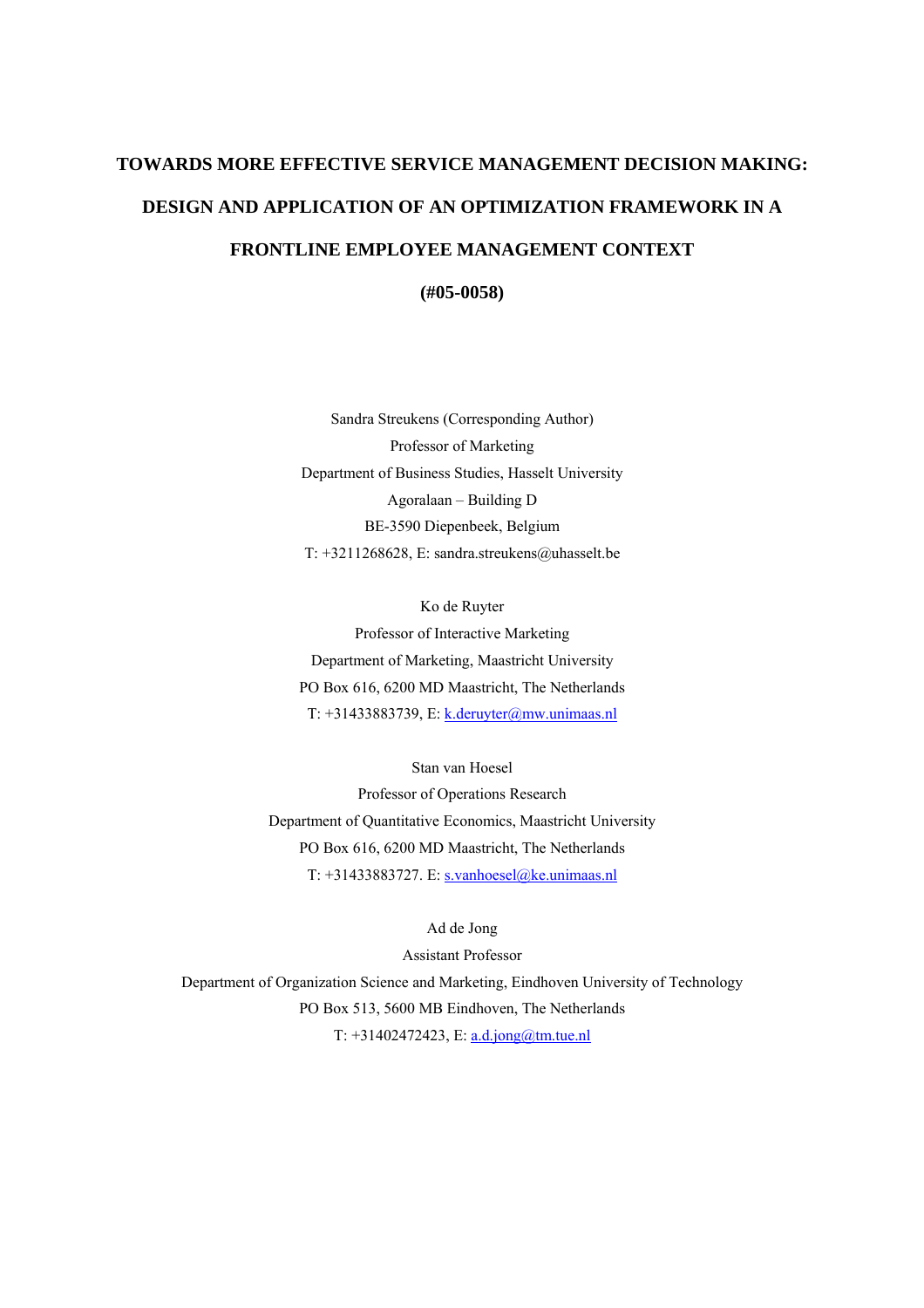## **TOWARDS MORE EFFECTIVE SERVICE MANAGEMENT DECISION MAKING: DESIGN AND APPLICATION OF AN OPTIMIZATION FRAMEWORK IN A FRONTLINE EMPLOYEE MANAGEMENT CONTEXT**

#### **ABSTRACT**

Despite the awareness that effective management of the climate in which service employees operate is a necessary condition for the development of favorable customer service evaluations and the generation of service revenues, little research exists that includes this knowledge in decision making models. By combining existing knowledge on service management with mathematical rigor, this study develops and empirically assesses a general applicable decision making approach that allows for an explicit evaluation and optimization of service profitability in an economically justified and service oriented manner.

Service management theory is summarized in a behavioral model capturing the chain of effects among employee perceptions, customer evaluations, and service revenues. Subsequently, this behavioral model is integrated in a mathematical optimization framework. The decision making value of our approach lies in the explicit assessment of the following three issues: (i) evaluation and optimization of the profitability stemming from service investment strategies, (ii) the allocation of investment efforts to optimize financial performance, (iii) the robustness of the proposed solution to assess the impact of uncertainty in decision making. Besides offering a first in-depth treatment of profit optimization in service management, an additional contribution of our work lies in the fact that our study offers one of the few attempts to model the entire chain of effects between employee perceptions, customer evaluative judgments, and financial performance.

*Subject areas: Services Management, Customer Service, Management Decision Making. Hierarchical Linear Modeling, Structural Equation Modeling, Dynamic Programming .*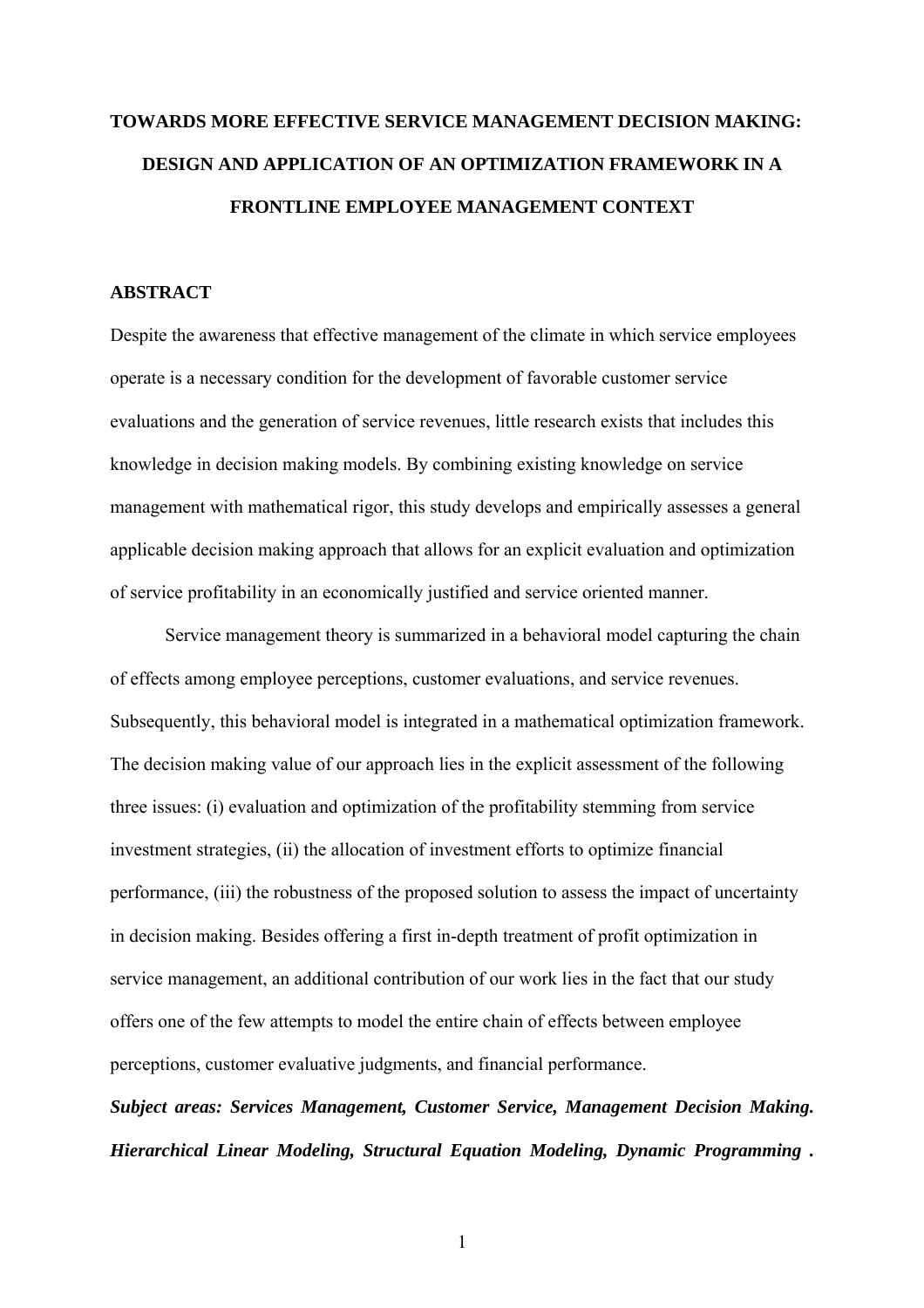#### **INTRODUCTION**

The key to an effective service organization starts with managing employees' perceptions regarding their own organization (Schneider & Bowen, 1993; Rogg, Schmidt, Shull, & Schmitt, 2001). This proposition is supported by ample services research providing evidence that efforts aimed at generating favorable employee perceptions with regard to their work environment result in the creation of a service climate, which in turn has a profound positive impact on customer service evaluations, that ultimately translate into revenues (de Jong, de Ruyter, & Lemmink 2004a; Schneider, White, & Paul, 1998; Kamakura, Mittal, de Rosa, & Mazzon, 2002; Schneider & Bowen 1993).

Despite this large body of research, decision making models that take explicit advantage of this service management knowledge are very scant in the existing literature. Aligned with this hiatus in service management research many researchers (e.g., Metters & Marucheck, 2007; Bretthauer, 2004; Boudreau, Hopp, McClain, & Thomas, 2003; Amundson, 1998; Melnyk & Handfield, 1998) call for the development of decision making models that unite mathematical rigor and behavioral services management premises. Also, the practical need for such models is growing as a consequence of two trends in the Western service-based economies. First, due to increased competition service firms need to be increasingly results-oriented in order to survive. Second, in today's mature and slow growing markets customers have become an increasingly scarce resource pursued by an escalating number of aggressive suppliers.

Inspired by the need for these particular decision making models, the aim of our study is to develop and demonstrate a practical and versatile decision making tool that assists managers in evaluating and optimizing service improvement initiatives in an economically justified, yet behavioral-oriented manner.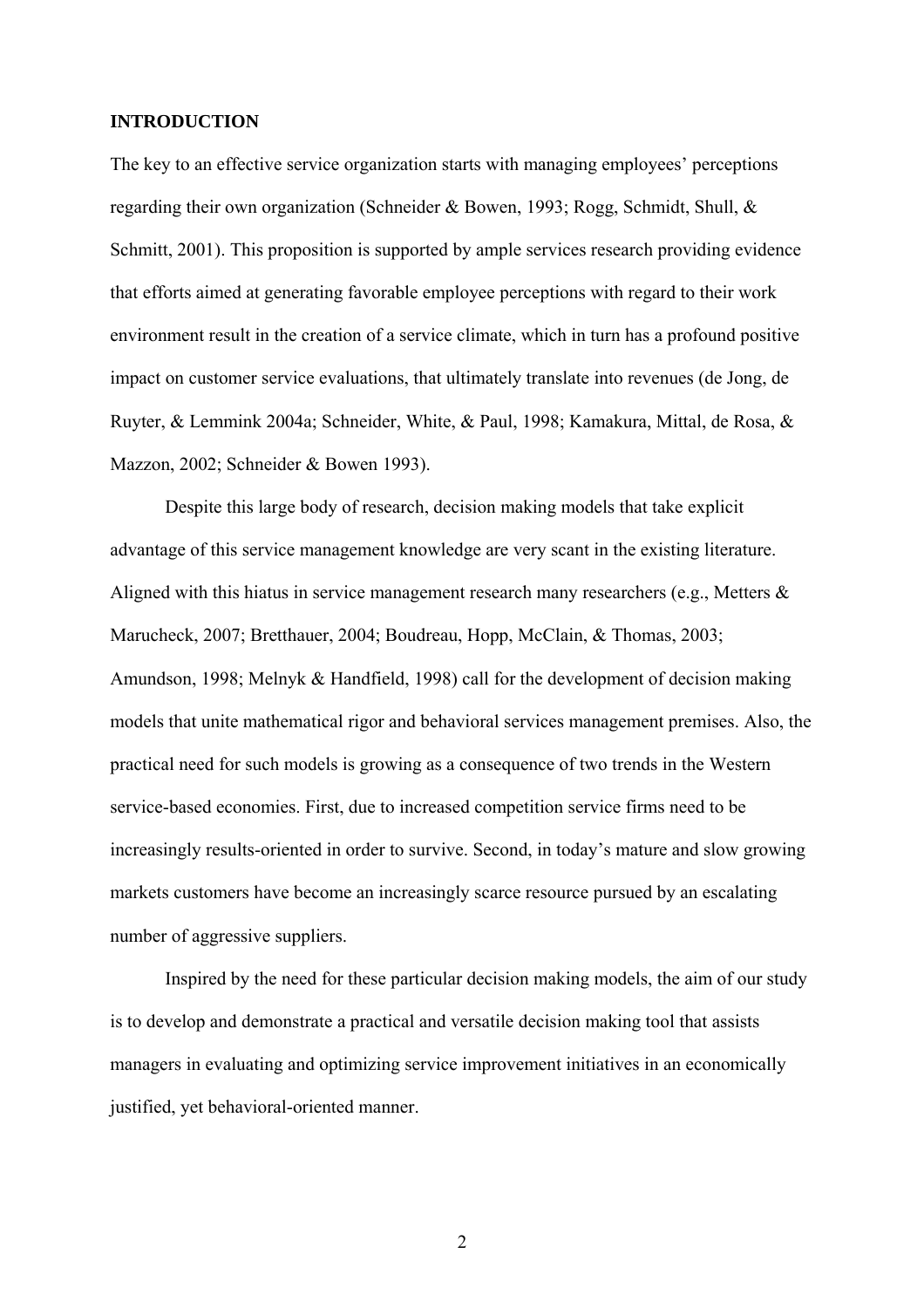As this paper builds upon existing insights within the service research discipline, the relative contribution of our work becomes most evident when we compare and contrast our model with related service management models put forward in the literature so far (see Table 1).

## INSERT TABLE 1 ABOUT HERE PLEASE --------------------------------------------------------

--------------------------------------------------------

The service profit chain (SPC) and the return on quality/marketing (ROM) model serve as the main pillars of our decision-making model. Similar to the principles underlying the SPC, our model departs from the notion that service revenues are driven by customer and employee perceptions. In line with the ROM approach our decision-making model permits making service improvement initiatives financially accountable. Similar to Rust, Lemon, and Zeithaml's (2004) ROM model, our decision-making approach provides actionable and relevant guidance to decision makers as the model's behavioral component, aimed at uncovering the processes which connect service improvement initiatives to revenue generation, is directly imputed in the profit calculation. Unlike the models presented thus far in the literature, the approach put forward in this paper offers a first framework that provides a clear-cut answer to the topic of investment profit and investment effort optimization concerning service improvement initiatives. Furthermore, our approach contributes to the literature by offering explicit insight into resource allocation decisions needed to optimize service investments. Compared to the other models presented in Table 1, a further contribution of our approach is that it allows assessing the degree of risk associated with a particular investment strategy. An additional contribution of our study stems from providing one of the few integral empirical tests taking into account the entire chain of effects among employee perceptions, customer evaluative judgments, and financial data. Finally, although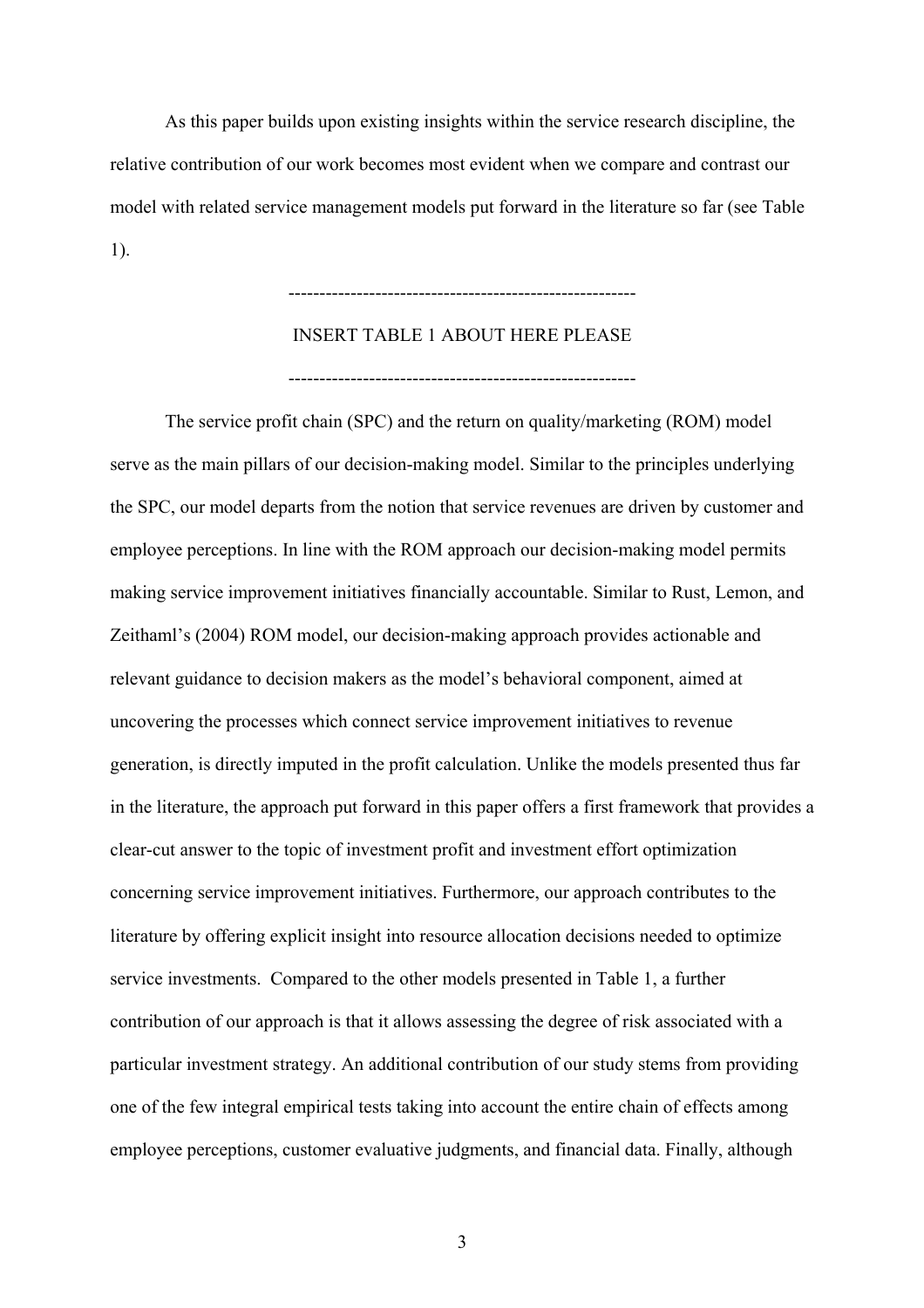the empirical results presented in this paper may to some extent reflect the idiosyncrasies of the research setting, it should be noted that the format of our decision-making framework is generally applicable across service settings.

The remainder of this paper unfolds as follows. In the next section we present our service management decision-making model and provide a detailed description of its key elements and relationships. Subsequently, we estimate and calibrate the various components of our model and demonstrate how it can be used to optimize service improvement initiatives in terms of profitability, investment effort and resource allocation. Furthermore we show how the level of investment risk involved can be evaluated by examining the solution's robustness to changes in the model's parameters. We end our paper with an overview of the main conclusions that can be drawn from our work, touch upon the implications our model has for decision makers, and discuss the limitations of our approach.

#### **MODEL DEVELOPMENT**

#### **Overview of the Decision-Making Model**

To arrive at a decision-making model that allows for an economically justified analysis of service improvement initiatives both the revenues and costs of these investment schemes need to be taken into account (Zhu, Sivakumar, & Parasuraman, 2004; Rust et al, 2004). This principle is reflected in Figure 1a which summarizes the core of our decision-making model at a macro level.

INSERT FIGURE 1A ABOUT HERE PLEASE

--------------------------------------------------------

--------------------------------------------------------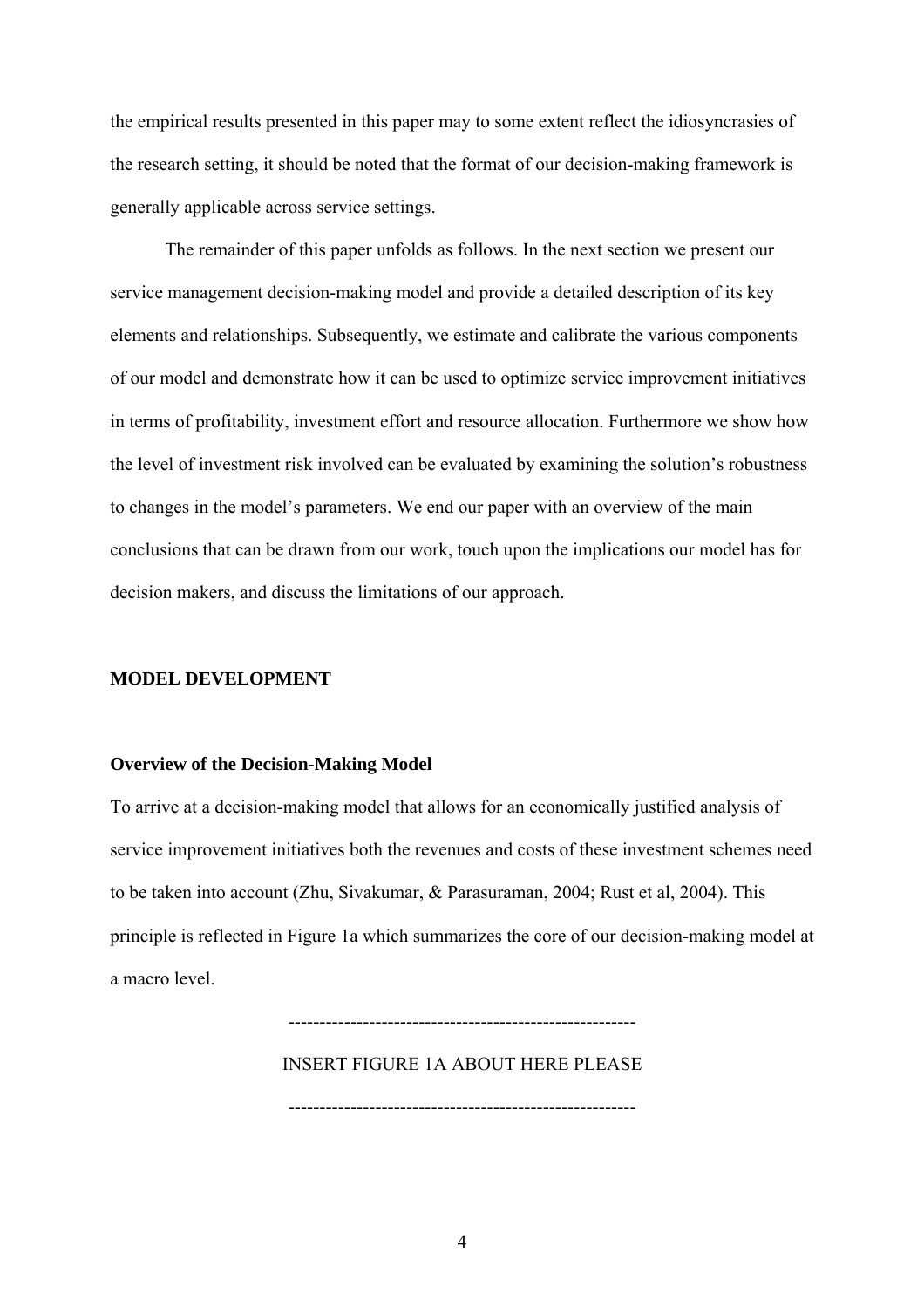The first link (i.e., link 1) in our conceptual model captures the positive relationship between revenues increase stemming from service improvement initiatives and the overall profitability of these investments. The processes describing the generation of revenues in our model draw heavily upon behavioral theories from the fields of organizational psychology (e.g., Schneider et al., 1998; Schmit & Allscheid, 1995) and marketing (e.g., Kamakura et al., 2002; Loveman, 1998). Links 2 and 3 capture the profitability consequences of the investment costs or efforts associated with the service improvement initiatives. The impact of these investment efforts on investment profitability is characterized by a dual effect. First, investment efforts have an indirect and positive influence on service investment profitability via the perceptions one aims to improve via the improvement strategy (i.e., link 2). Put differently, targeted investments lead to an increase in employee perceptions, which in ignite a chain of effects that eventually results in higher revenues and profits. Second, all investment costs have a direct negative impact on the investments' profitability (i.e., link 3).

Building on the macro-level conceptual model presented in Figure 1a, Figure 1b summarizes the relevant equations of our decision-making approach and provides a detailed (i.e., micro level) graphical overview of our decision-making model containing the behavioral model used to describe the revenue generating process associated with service improvements. The remainder of this section aims to explain the various elements presented in Figure 1b. First, we describe the general structure of the revenue generating part of our decision-making approach (related to link 1 in Figure 1b). Second, we explain how to capture the effects of investment effort in our model (related to links 2 and 3 in Figure 1b). Last but not least, we integrate the revenue and cost functions in a framework allowing decision makers to determine and optimize service investment profitability.

#### INSERT FIGURE 1B ABOUT HERE PLEASE

-----------------------------------------------------------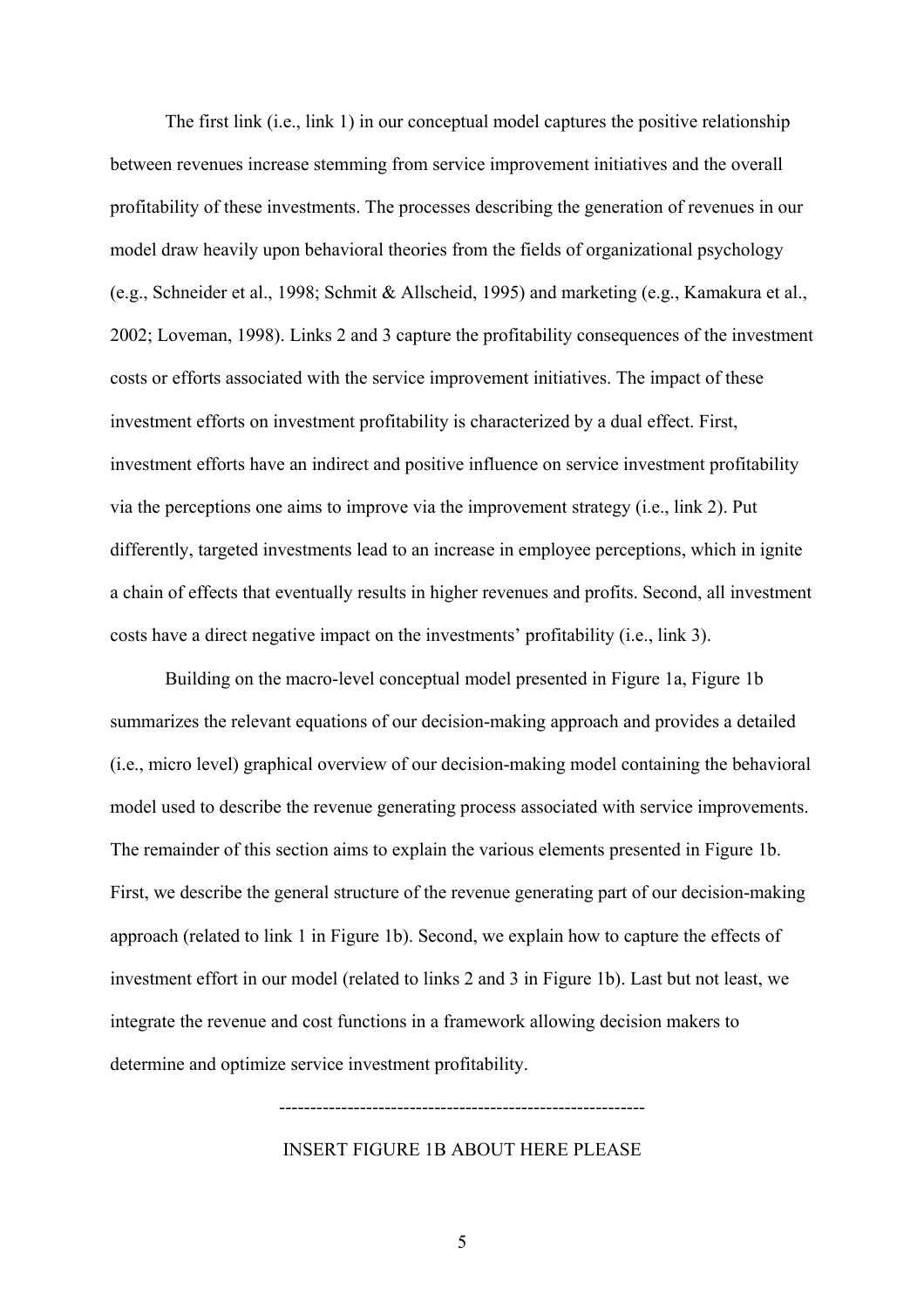#### **Modeling Service Revenues: A Behavioral Approach**

As can be seen in Figure 1b, the basic tenet of our behavioral model is captured by an employee-customer-revenues chain. Modeling revenues, and ultimately profitability, as a function of employee and customer evaluative judgments warrants the design of investment initiatives that explicitly take into account two of a firm's most valuable assets: its employees and customers. In a nutshell it is conjectured that employees' perceptions of a climate of wellbeing at work positively influence the formation of a service climate (e.g., Schneider et al., 1998; Schmit & Allscheid, 1995). A positive service climate has been shown to be a key contributor to the development of favorable customer evaluative judgments such as perceived quality and satisfaction (e.g., Salanova, Agut, & Peiró, 2005; de Jong et al., 2004a; Schneider et al., 1998). In turn, these customer evaluative judgments are considered leading indicators of service revenues (e.g., Kamakura et al., 2002; Loveman, 1998; Rucci, Kirn, & Quinn, 1998).

-----------------------------------------------------------

To conceptualize the starting point of our model (i.e., the perceptions we directly want to influence via investments initiatives), we use the employee well-being climate dimensions suggested by Burke, Borucki, and Hurley (1992) and interdepartment service construct suggested by Schneider et al. (1998). This conceptualization covers all relevant aspects of the service employees' work environment and is generalizable across settings (Kopelman, Brief, & Guzzo, 1990). Furthermore, research by Harter, Schmidt, and Hayes (2002) shows that employees' perceptions on similar dimensions can be effectively influenced by targeted investments. This latter aspect is of importance to start the chain of effects that ultimately should result into improved revenues and profits. As all constructs and relationships included in our behavioral model are strongly rooted in existing research, a compact overview of the relationships included in our behavioral model, along with a summary of the relevant literature per relationship, and a definition of each construct is presented in Table 2 below.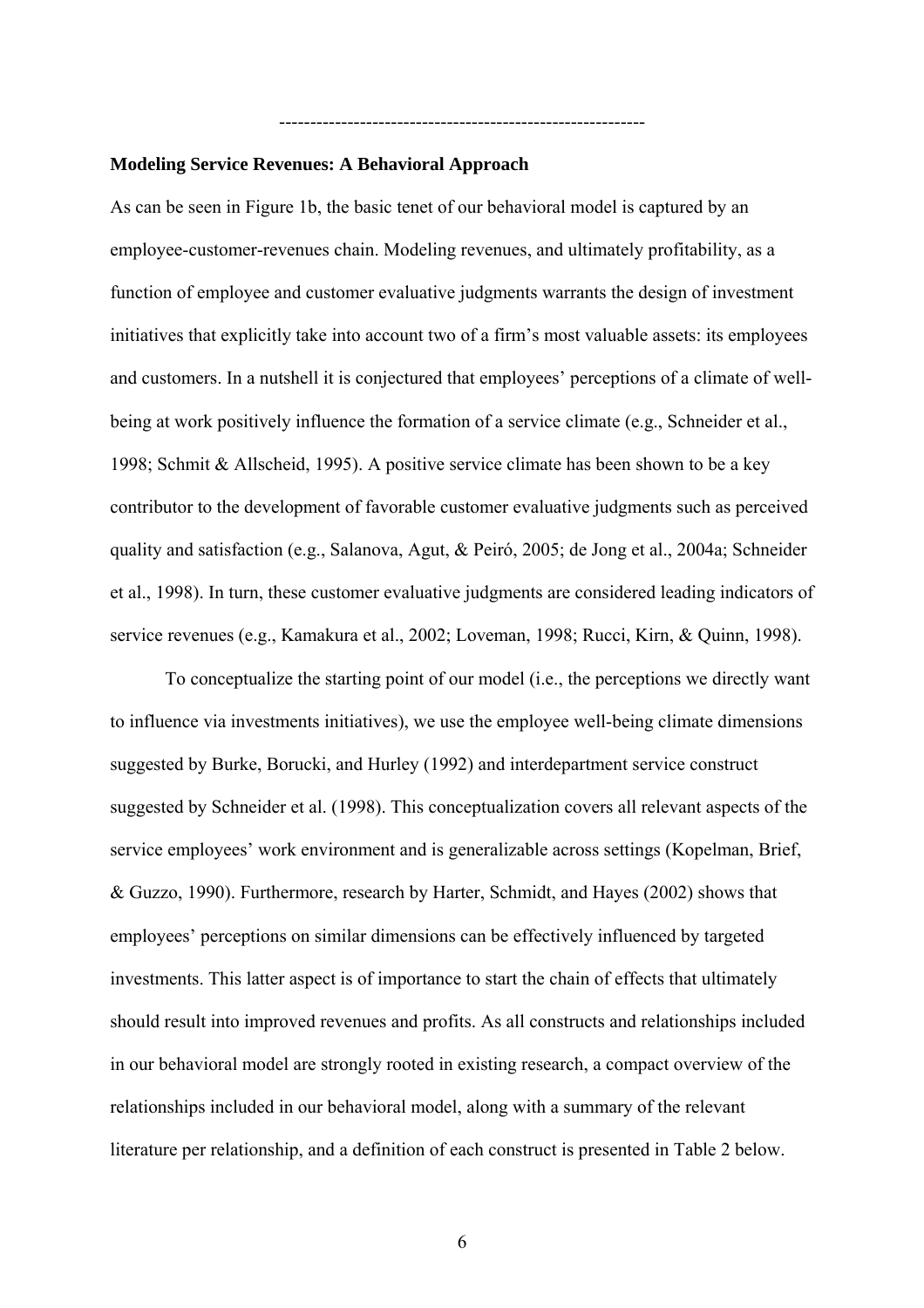#### INSERT TABLE 2 ABOUT HERE PLEASE

--------------------------------------------------------

--------------------------------------------------------

In order to integrate the revenue generating process described by behavioral model described above in our decision-making approach we proceed as follows. Based the method proposed by Streukens and de Ruyter (2004), it can be concluded that none of the relationships in the employee-customer-revenues chain is characterized by nonlinearities such as increasing or decreasing returns. Since all individual relationships in the behavioral model are linear, the revenues vary as a linear function of changes in employee well-being dimensions. This linear relationship between the variables at which our improvement efforts are aimed (i.e., the employee well-being climate perceptions) and the resulting revenues is can be compactly expressed as shown in Equation (1).

$$
REV = N\left(\sum_{i \in I} \delta_i (y_i - y(0)_i)\right)
$$
 (1)

In Equation (1),  $y_i$  ( $i \in I$ ) denotes the level of various employee climate dimension, or input variables *i*. The term  $y(0)$  reflects the current level of input variable *i*  $(i \in I)$ . The parameter  $\delta_i$  ( $i \in I$ ) reflects the total effect of each input variable i and on revenues  $REV$ . As our model is a-cyclical, parameter  $\delta_i$  equals the sum of all paths or relationships connecting input variable  $i$  to revenues  $REV$  as outlined in our behavioral model. Finally, N denotes the number of customers served by the company which are comparable to the customers used in our sample.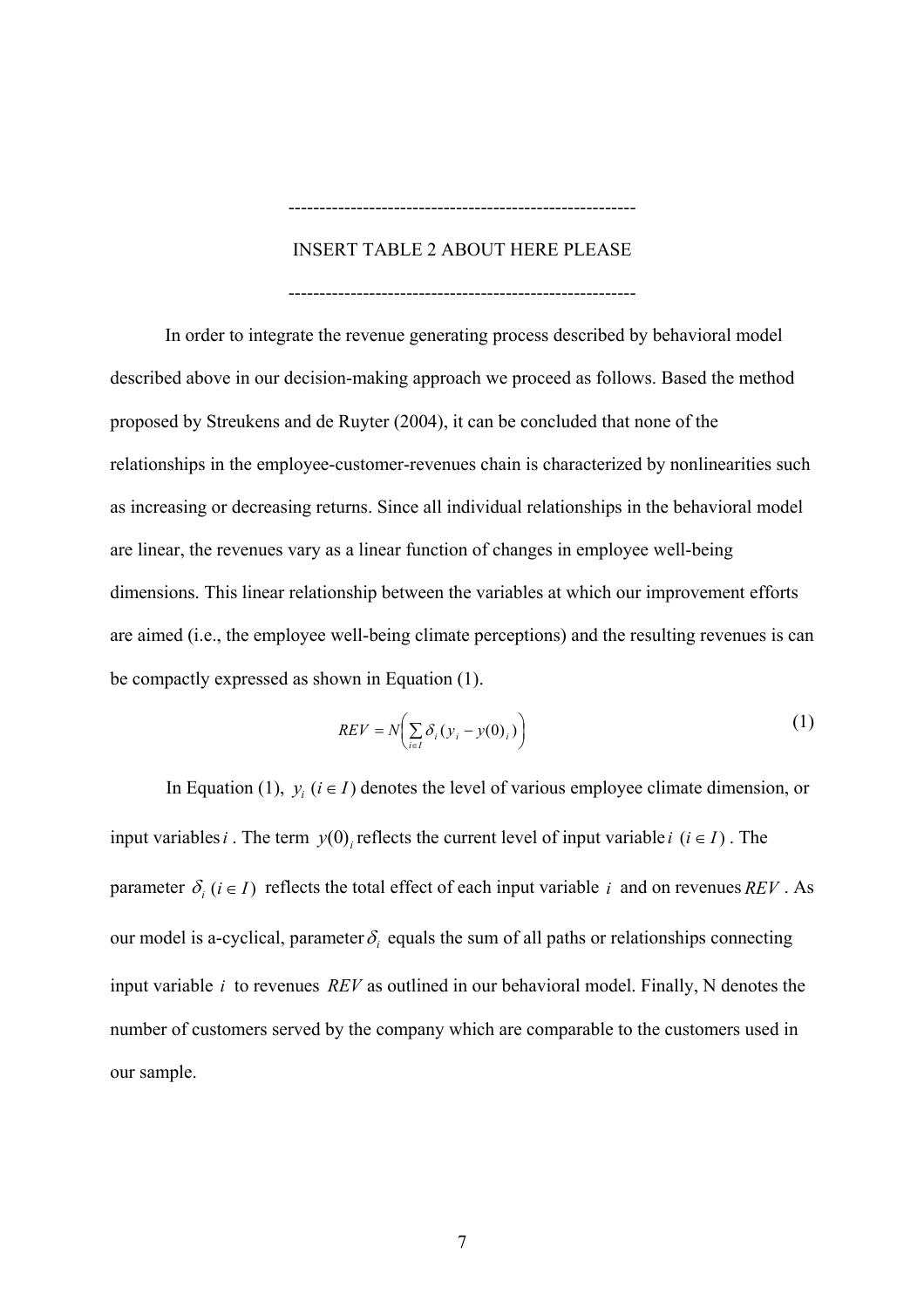With regard to investment profitability, the revenues  $REV$  stemming from service improvement investments aimed at raising, in this case, employee perceptions  $y_i$  contribute positively and directly to the investment's profits (i.e., link 1 in our conceptual model).

#### **Modeling the Effects of Service Investment Expenditures**

As mentioned previously, to adequately capture the profitability consequences of service investment efforts both their indirect positive effect on profitability through the increase on employee perceptions (i.e., link 2) and their direct negative impact on profitability (i.e., link 3) need to be considered.

Modeling the indirect positive profit consequences of service improvement expenditures requires estimates of the rating shifts in employees' well-being climate perceptions caused by target improvement efforts (i.e., link 2). In line with the suggestion by Rust and Zahorik (1993) to use decision calculus methods, we employed the response curve used in Little's (1970) ADBUDG model to capture the link between investment expenditures and the resulting rating shift in the level of employees' perceptions  $y_i$ . The value of Little's (1970) ADBUDG model is two-fold. First of all, ADBUDG offers a "simple, robust, easy to control, adaptive, as complete as possible, and easy to communicate with" (Little, 1970 p.466) modeling approach. Second, as the parameters of the model are calibrated in consultation with managers, the ADBUDG model reflects Blattberg and Hoch's (1990) notion that decision quality is best when both statistical and human input is combined.

In line with the general ADBUDG structure (Little, 1970) Equation (2) presents the relationship between the level of the various input variables  $y_i$  and investment effort  $x_i$ .

$$
y_i = a_i + (b_i - a_i) \frac{x_i^{c_i}}{d_i + x_i^{c_i}}
$$
 (2)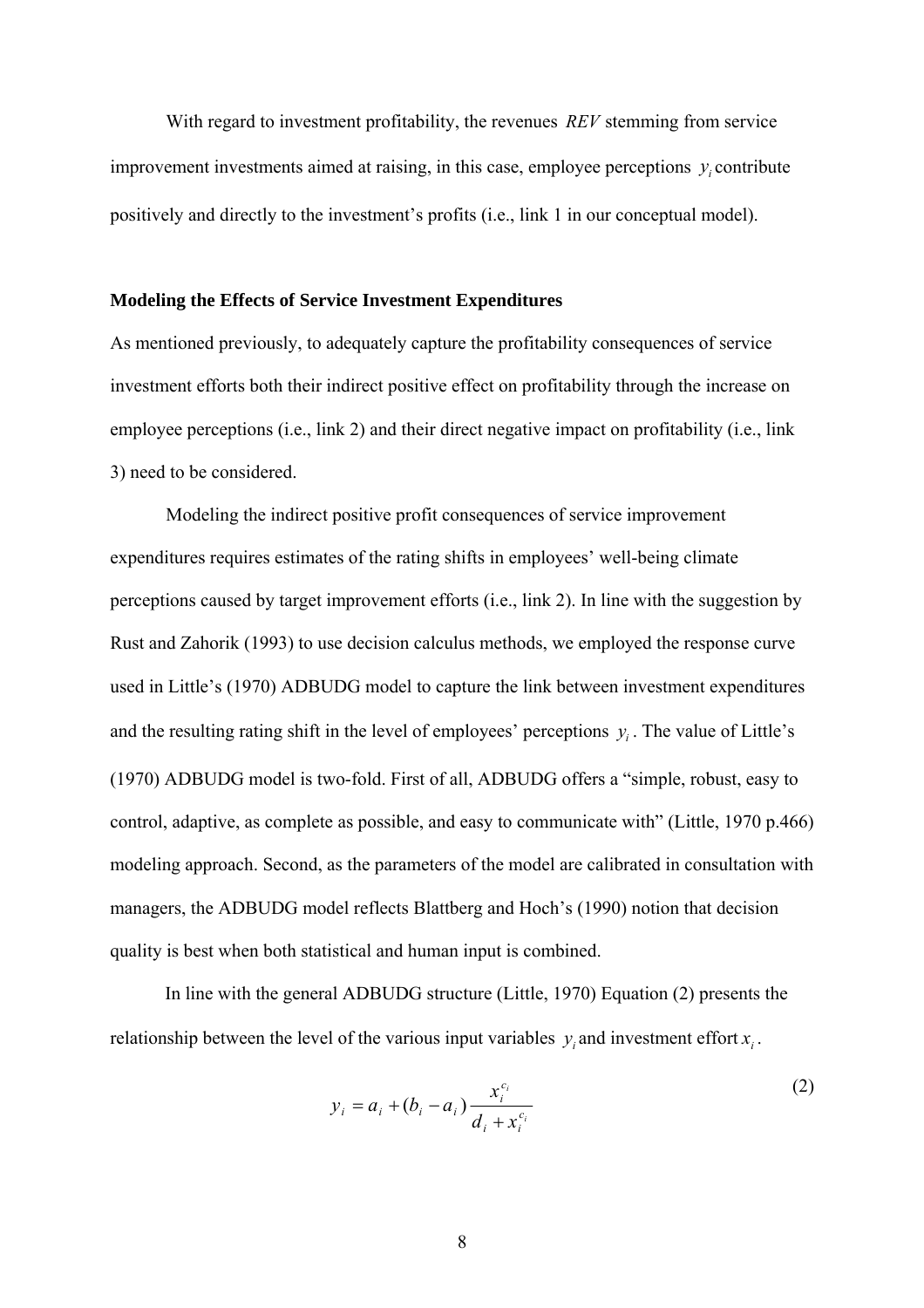Concerning Equation (2), parameters  $a_i$  and  $b_i$  restrict  $y_i$  to a meaningful range  $(i.e., [a_i, b_i])$ . More specifically,  $a_i$  represents the level of input variable  $y_i$  when no money is spend on this variable (i.e.,  $x_i = 0$ );  $b_i$  corresponds to the value of input variable *i* when an infinite amount of money would be spend on this variable (i.e.,  $x_i \rightarrow \infty$ ). Parameters  $c_i$  and  $d_i$  determine the shape of the relationship between  $y_i$  and  $x_i$ .

As  $x_i$  reflects the investment effort needed to influence the various levels of employee well-being climate dimensions  $y_i$ , the total investment effort associated with a particular investment strategy can be defined as:

Total investment effort = 
$$
\sum_{i \in I} (x_i - x(0)_i)
$$
 (3)

In Equation (3) the term  $x(0)$  in the investment level needed to maintain the  $y(0)$  level of the input variables (please note that this relationship is implied by Equation (2)). As indicated by link 3 of our conceptual model, the level of total invest effort directly reduces the profitability of service improvement investments.

#### **Modeling Service Investment Profitability**

The profitability of service improvement initiatives equals the difference between the revenues and costs associated with a particular service improvement initiative. Consequently, the profitability function, presented in Equation (4), follows directly from the revenue and total investment effort function expressed in Equations (1) and (3) respectively.

$$
profit = N \bigg( \sum_{i \in I} \delta_i (y_i - y(0)_i) \bigg) - \sum_{i \in I} (x_i - x(0)_i)
$$
\n(4)

Above and beyond profit calculation, profit optimization is a crucial decision-making theme in services management (Zeithaml, 2000). To address decisions regarding profit optimization in a formal and economically justified manner, the profit function expressed in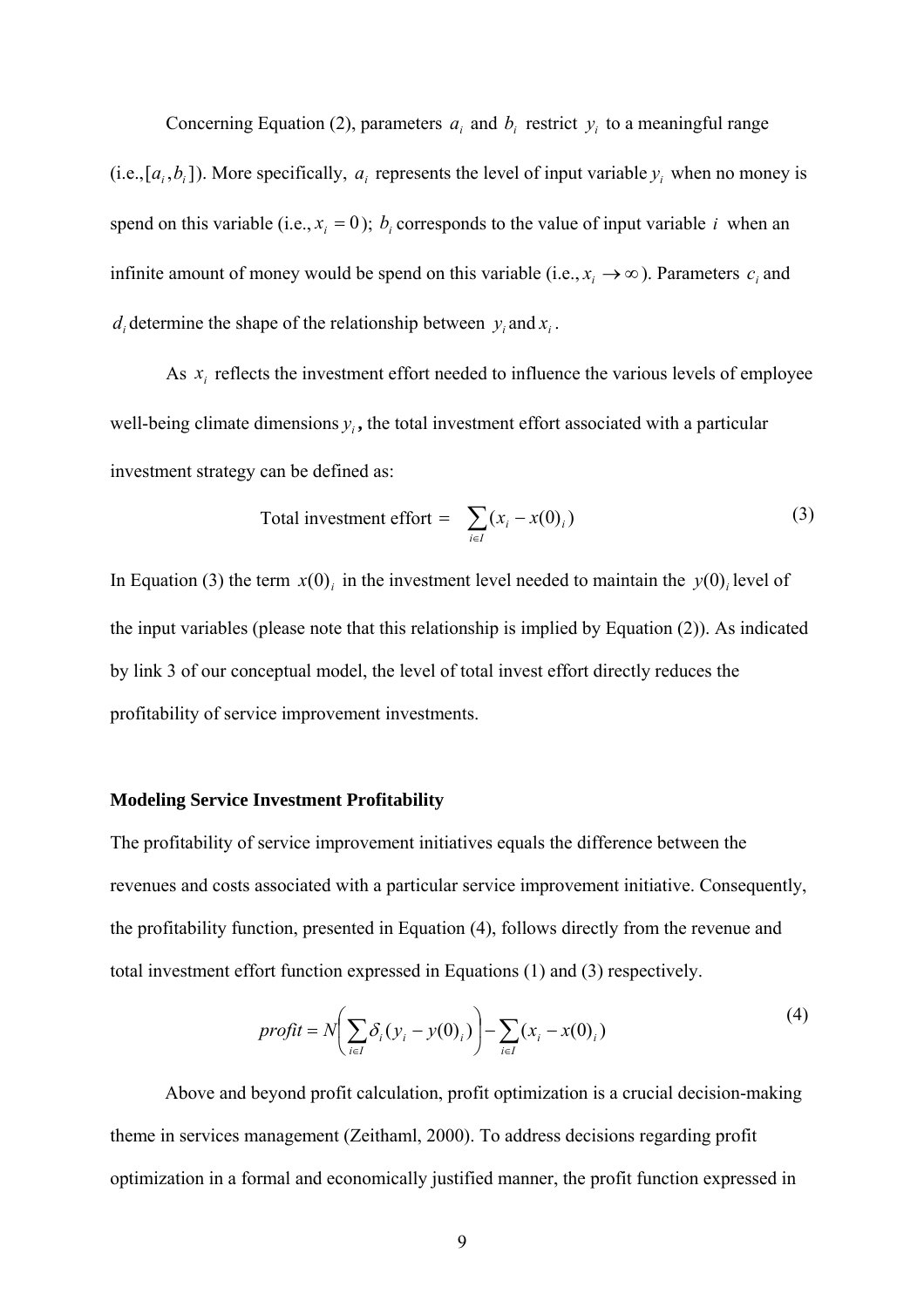Equation (4) will serve as an objective function in an optimization framework. Please note that including Equation (1), representing the behavioral chain of effects between employee perceptions, customer evaluations, and revenues, in the profit equation, the employee and customer focus on service improvement initiatives is warranted.

To optimize the profit function the following constraints should to be taken into account. First, as resources are scarce a budget constraint needs to be included. The budget constraint is modeled as follows (see Equation (5a)).

$$
\sum_{i \in I} (x_i - x(0)_i) \le BUDGET \tag{5a}
$$

Equation (5a) implies that the total investment effort cannot exceed a pre-set budget or spending limit. Second, we impose a nonnegativity constraint for investment effort  $x_i$ , which is formally expressed in Equation (5b).

$$
x_i \ge 0 \tag{5b}
$$

The third constraint describes the impact of investments on the level of the input variables, as implied by the ADBUDG-model. As a reminder, this constraint is thus modeled as follows.

$$
y_i = a_i + (b_i - a_i) \frac{x_i^{c_i}}{d_i + x_i^{c_i}}
$$
 (5c)

Our fourth and final constraint deals with the fact that the level of each of the input variables  $y_i$  we invest in should be at least equal to its starting value  $y(0)$ . In formal notation the fourth constraint boils down to the expression presented in Equation (5d) below.

$$
y_i \ge y(0)_i \tag{5d}
$$

Overall, the objective function and the accompanying constraints lead to the optimization framework presented in Exhibit 1.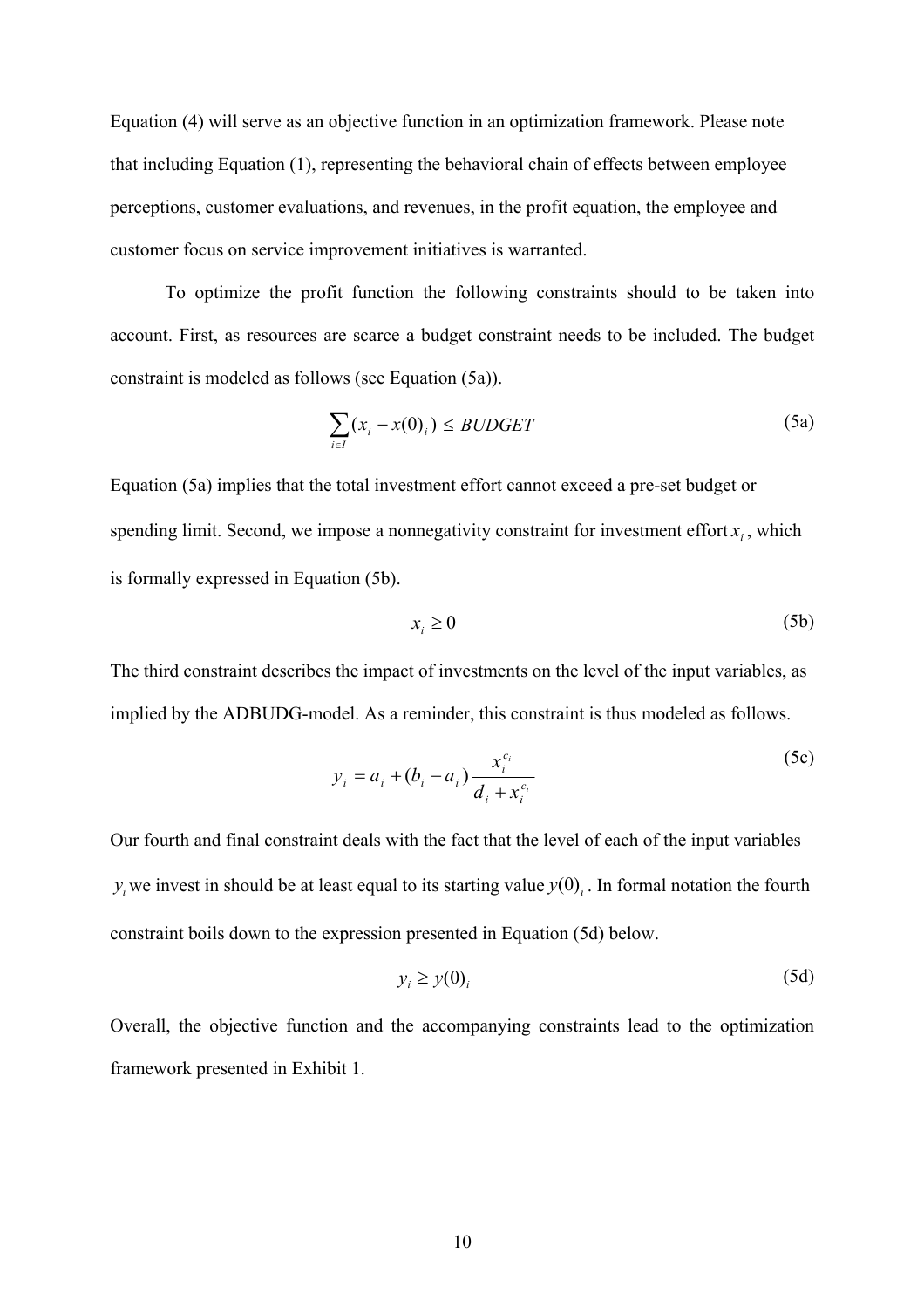**Exhibit 1: Optimization framework** 

| max |                                       |        | <i>profit</i> = $N\left(\sum_{i \in I} \delta_i (y_i - y(0)_i)\right)$ - $\sum_{i \in I} (x_i - x(0)_i)$ |             |
|-----|---------------------------------------|--------|----------------------------------------------------------------------------------------------------------|-------------|
|     | <i>s.t.</i> $\sum (x_i - x(0)_i) \le$ |        | <i>BUDGET</i>                                                                                            |             |
|     | $i \in I$<br>$x_i$                    |        |                                                                                                          | $(i \in I)$ |
|     | $y_i$                                 |        | = $a_i + (b_i - a_i) \frac{x_i^{x_i}}{d_i + x_i^{c_i}}$                                                  | $(i \in I)$ |
|     | $y_i$                                 | $\geq$ | y(0)                                                                                                     | $(i \in I)$ |
|     |                                       |        |                                                                                                          |             |

In the next section we will demonstrate the decision-making value of our approach. First, we describe the empirical study needed to assess the relationships underlying our behavioral model. Subsequently, these empirical results are integrated in the optimization framework outlined in Exhibit 1. To complete the operationalization of the decision-making framework, the calibration of the functions regarding investment effort will be described. Finally, we demonstrate in detail how our optimization framework can be used to tackle key decision-making issues like profit maximization, determination of the optimal level of total investment effort, optimal resource allocation, return on investment, and investment risk.

## **ANALYZING THE BEHAVIORAL MODEL: UNDERSTANDING SERVICE REVENUES**

#### **Sampling and Surveying**

Regarding the behavioral model, survey data were obtained from employees and business customers of a large internationally operating company that manufactures and sells office equipment such as copiers, printers, and faxes. The company has a dominant presence in medium and high volume segments and puts the maintenance of long-standing relationships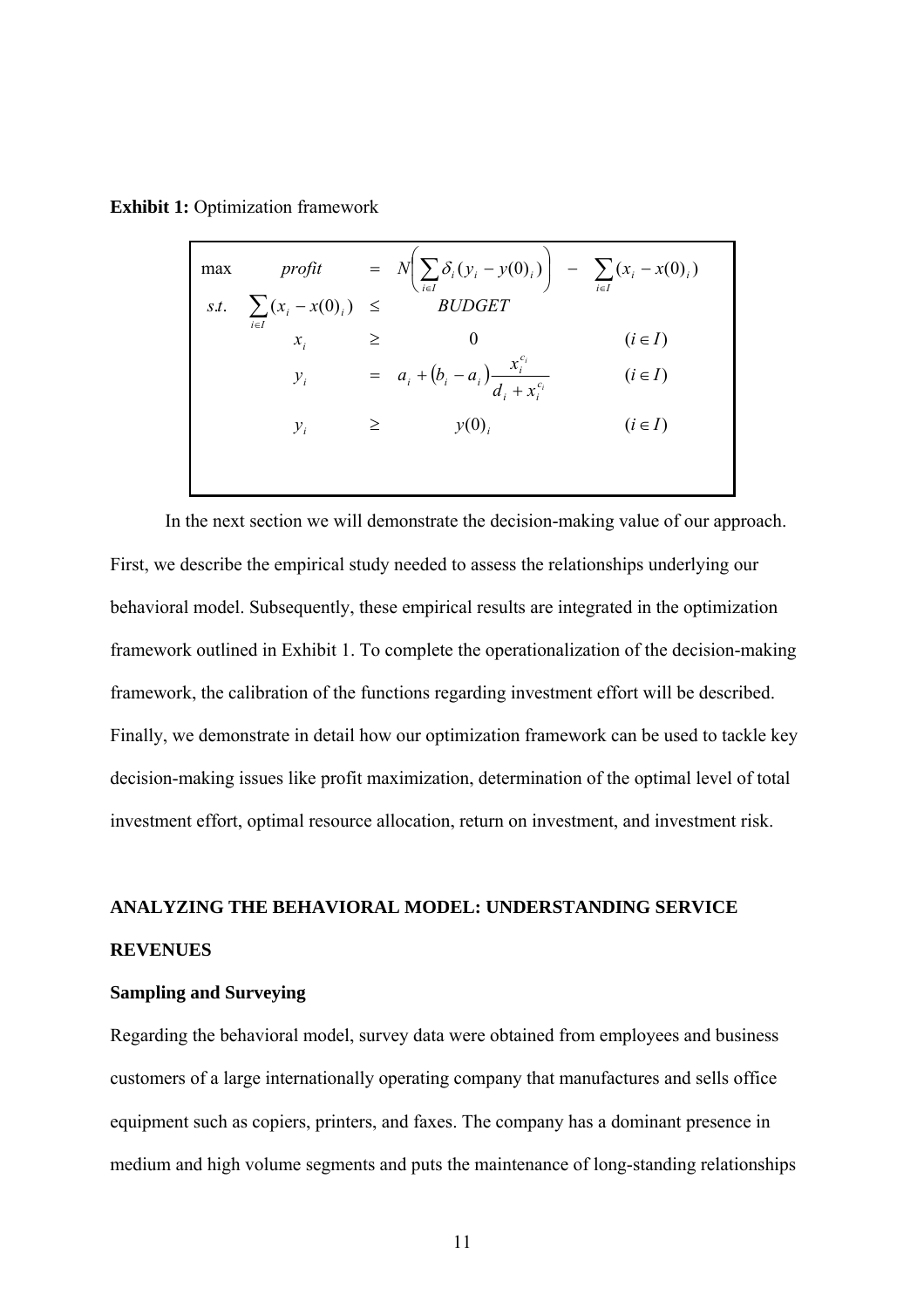with its customers on the basis of service excellence as a central element of the corporate mission.

The after-sales service business unit where we conducted our research employs 250 service employees, which are divided over 28 teams with an average size of 8 employees. Due to the relatively limited amount of service employees we conducted a census. Paper-andpencil questionnaires were given to team leaders who made sure that the questionnaires were distributed among the service employees and who returned the completed questionnaires in a numbered closed envelop. The employee census resulted in an effective sample size of 169.

Although researchers agree upon the climate for employee-well being components, no single established scale is available in the literature to assess these dimensions (Parker, 1999). Consequently, we carefully scrutinized the definitions of the various climate dimensions as provided by Burke et al. (1992) and Schneider et al. (1998) and compared these definitions to similar construct that could be measured by validated scales. For interdepartment service we used a self-developed scale which assesses the employees' perceptions of the other departments' service delivery to them. Details concerning the scales used to assess the relevant employee constructs are presented in Table 3.

Each team of service engineers serves customers in a certain region (regions are based on postal code). In order to be eligible for our study, customers had to meet the following three criteria. First, the customer has to operate in a retail environment. Second, the customer should have a relationship of at least 24 months with the company. Third, the customer should have contacted the service employees at least twice during the last 12 months. From this population 1500 customers were randomly selected, evenly spread over each region. The effective sample size for the customer survey consists of 499 usable respondents (minimum number of respondents per region is 5; maximum number of respondents per region is 38).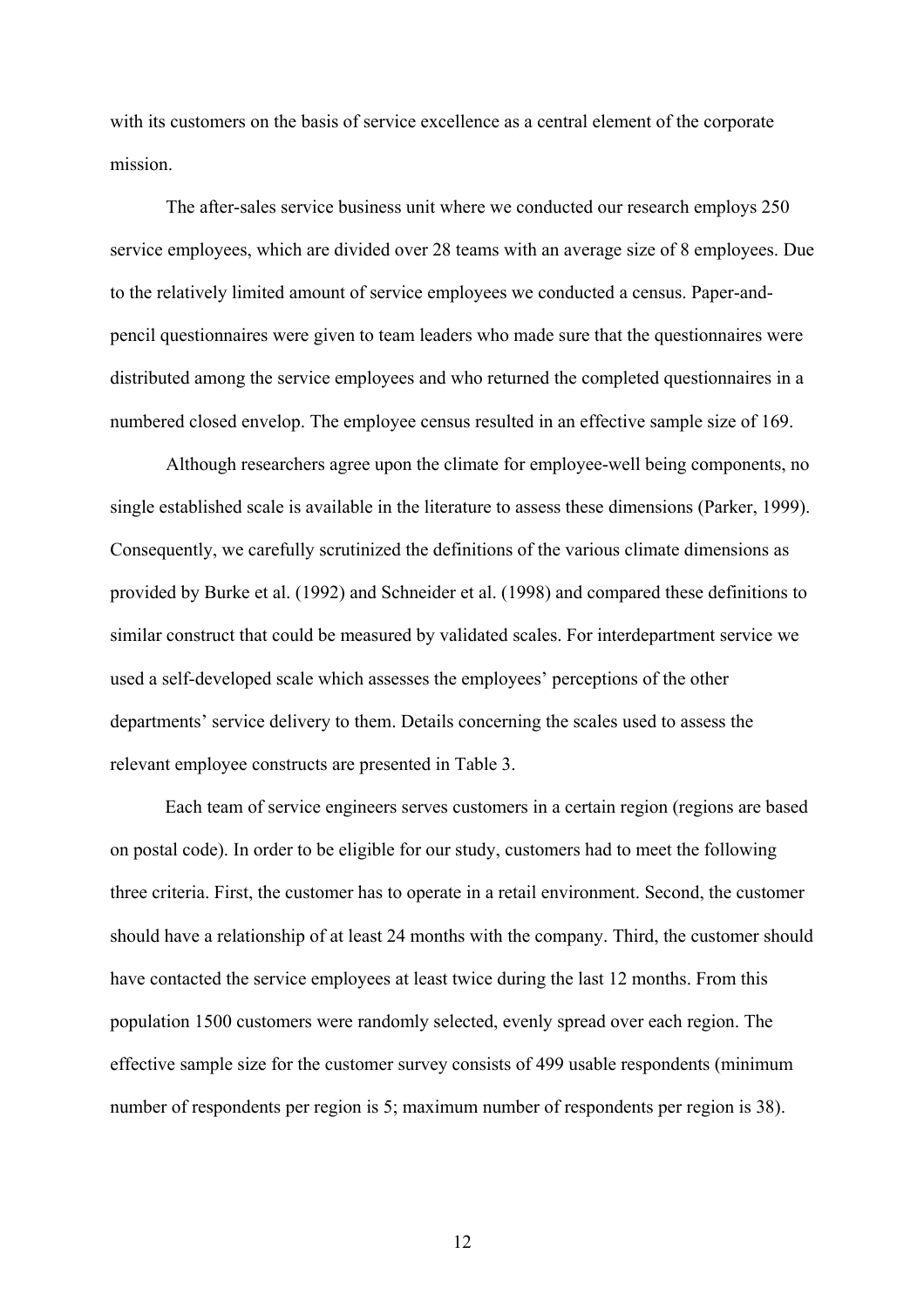To guarantee an assessment of perceived quality that covers all relevant aspects of the service process the customer is faced with, a scale was designed along the guidelines suggested by Rust et al. (1995). The items included in the perceived quality scale result from interviews with customers and customer service managers. Customer satisfaction and behavioral intentions are both assessed through scientifically validated scales. Details regarding the customer constructs are presented in Table 4.

Estimating the complete employee-customer-revenue chain requires financial data at the customer level. For each customer that participated in our study, we had access to internal company records containing the complete sales history (revenues) of each customer covering a period of 21 months after the customer questionnaires have been distributed.

Finally, to merge the data stemming from three different sources (i.e., employees, customers, and internal data) we covertly coded all customer questionnaire with the customers' unique client number. Through this client number we were able to determine which service team was responsible for the service delivery and to connect the data on customers' perceptions with the associated revenues.

#### **Psychometric Properties**

We used Partial Least Squares (PLS) to assess the psychometric properties of the scales used in our study. The choice for PLS was based on the following grounds. First, in order to integrally test the measurement properties of the 7 constructs measured from the employees we failed to meet the minimum 1 to 10 parameter-to-sample size ratio suggested by Raykou and Widaman (1995) and Bentler and Chou (1987). Second, our study employs both formative and reflective scales. The results concerning the psychometric properties of the scales used are summarized in Tables 3 (employee data) and 4 (customer data).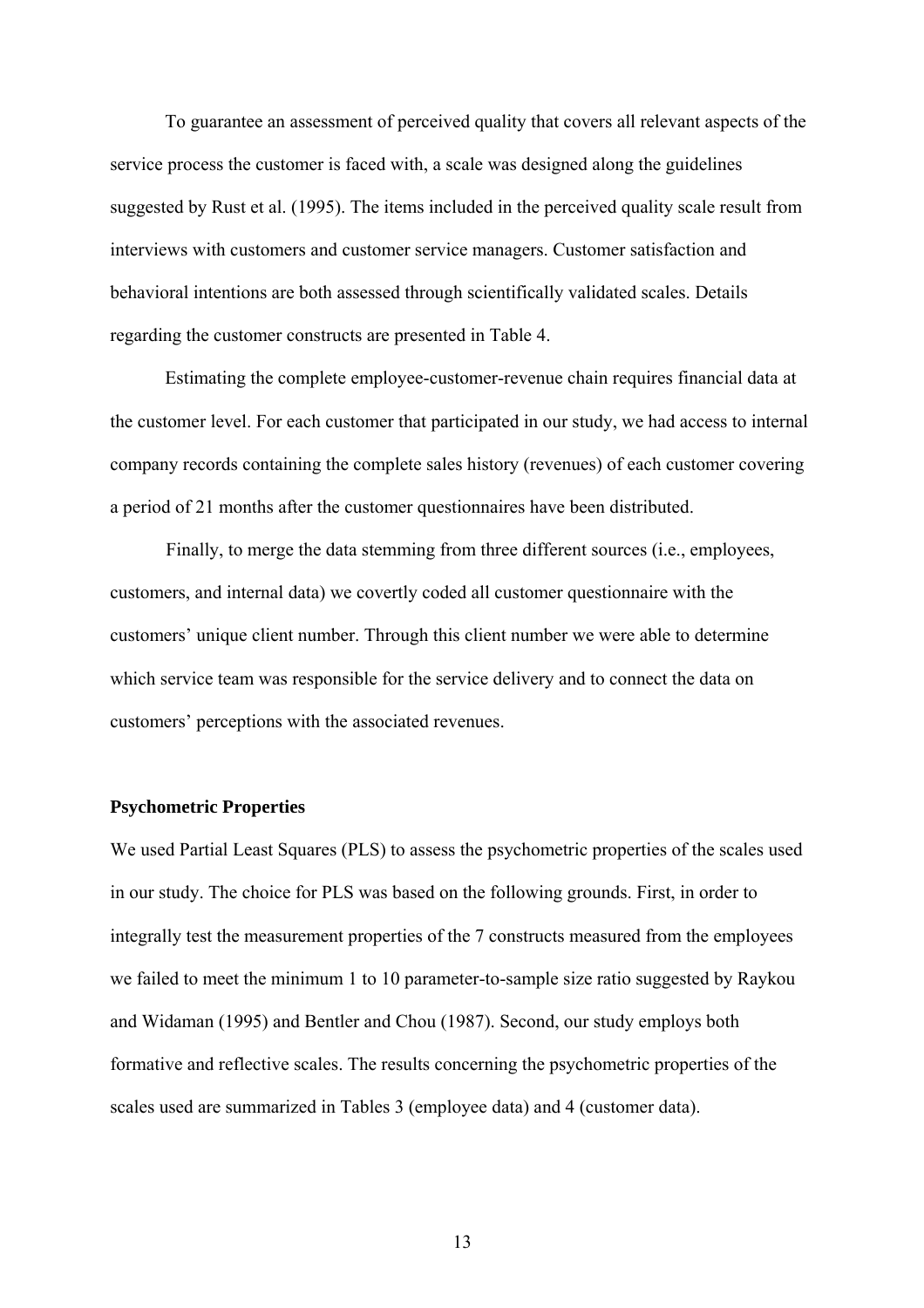# -------------------------------------------------------- INSERT TABLE 3 ABOUT HERE PLEASE  $-$ -------------------------------------------------------- INSERT TABLE 4 ABOUT HERE PLEASE

--------------------------------------------------------

Concerning the interpretation of the scales' psychometric properties it is crucial to make a distinction between formative and reflective indicators (MacKenzie, Podsakoff, & Jarvis, 2005; Jarvis, MacKenzie, & Podsakoff, 2003; Bollen & Lennox, 1991). Starting with the constructs measured by reflective indicators (i.e., all constructs except perceived quality and interdepartment service), evidence for the unidimensionality of these constructs is provided by inspection of the eigenvalues of the covariance matrix of each block of variables (Tenenhaus, Esposito Vinzi, Chatelin, & Lauro, 2005). As for each block of variables only the first eigenvalue exceeds 1, evidence for unidimensionality is offered. Reliability of the constructs is confirmed by the high internal consistency measures (Nunnally & Bernstein, 1994). The magnitude and significance of all loadings provide support for within-method convergent validity of the constructs (Anderson & Gerbing, 1988). Finally, discriminant validity is evidenced by the fact that all average variance extracted values exceed the squared value of the correlation coefficient between the relevant constructs (Hulland, 1999).

Given the nature of formative indicators, the procedures outlined to assess unidimensionality, reliability, and convergent validity above do not apply (Jarvis et al., 2003; Diamantopoulos & Winklhofer, 2001). Validity of the formative constructs is ensured by covering all relevant aspects of the domain the constructs pertain to (Jarvis et al., 2003). In case of the interdepartment service construct this is achieved by measuring the perceived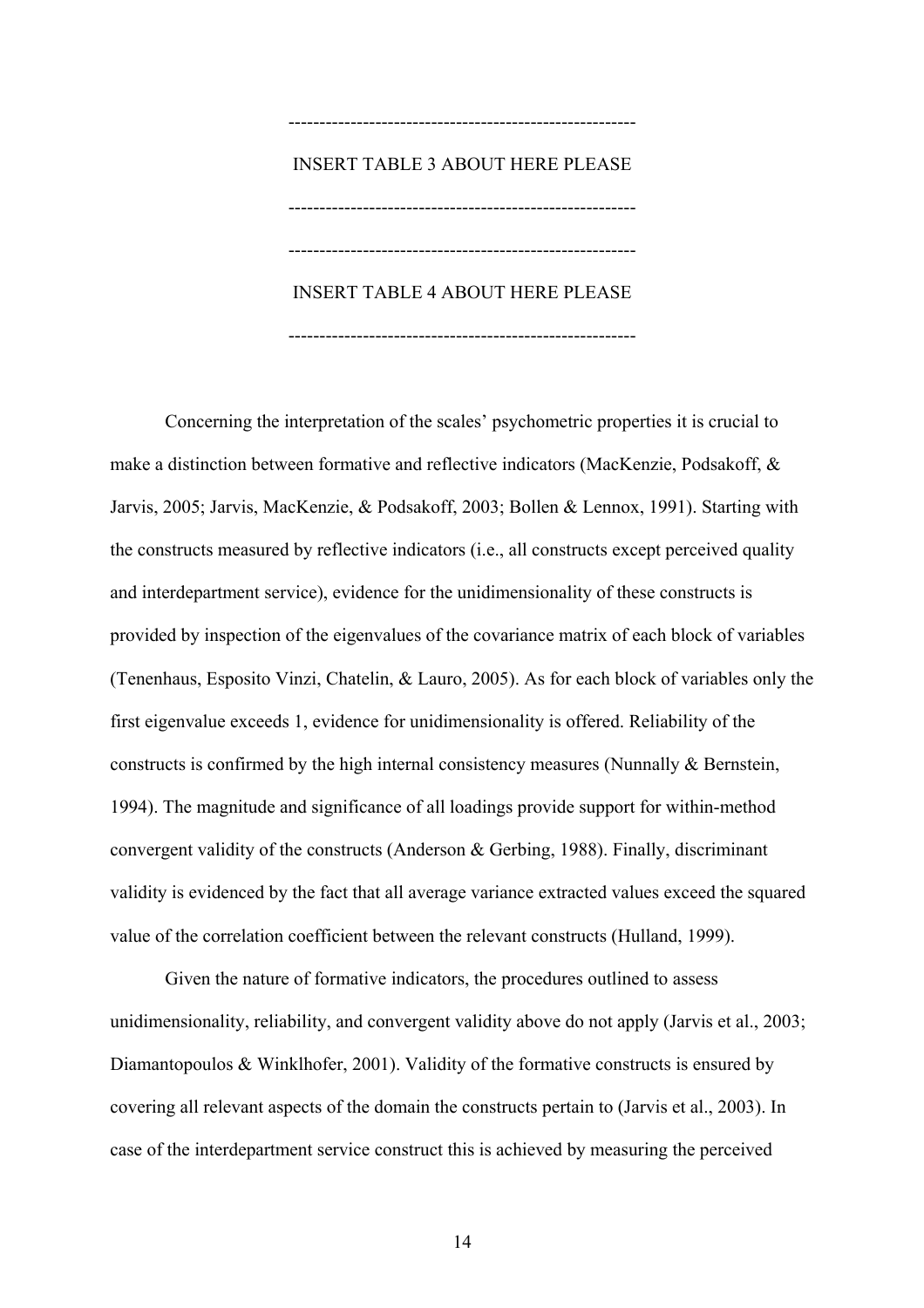quality of service delivery of all departments in which a typical service employee is involved. For the perceived service quality construct this is realized by assessing the customer's perceived service quality of all relevant business processes. The factor loadings provided in Tables 3 and 4 underscore the relevance of the various formative indicators in measuring interdepartment service and perceived customer service quality respectively (Diamantopoulos & Winklhofer, 2001). Discriminant validity of the formative scales is evidenced by the fact that all relevant correlation coefficients are within two standard deviations of an absolute value of 1.

#### **Estimation Procedure**

The structure of the behavioral model's data is characterized by a large degree of complexity. Basically, we can discern three structures in the data. First of all, concerning the employee part of the model (i.e., the relationship between perceived employee climate and service climate) it needs to be taken into account that service workers are nested within the teams they work for. Second, regarding the link between perceived service climate and customers' perceived service quality it is important to realize that customers are nested with the team they are served by. Third, concerning the relationships among the customer constructs in our model (i.e., all relationships from perceived service quality until customer revenues) the data exhibits a regular between-person structure.

In order to make valid inferences from our data it is crucial to opt for analytical techniques that adequately capture the various data structure properties described above (Hofmann, 1997). Following de Jong et al. (2004a, 2004b) hierarchical linear modeling (HLM) is used to assess the relationships involving nested data. Furthermore, Seemingly Unrelated Regression (SUR) is used to model the nomological network among customer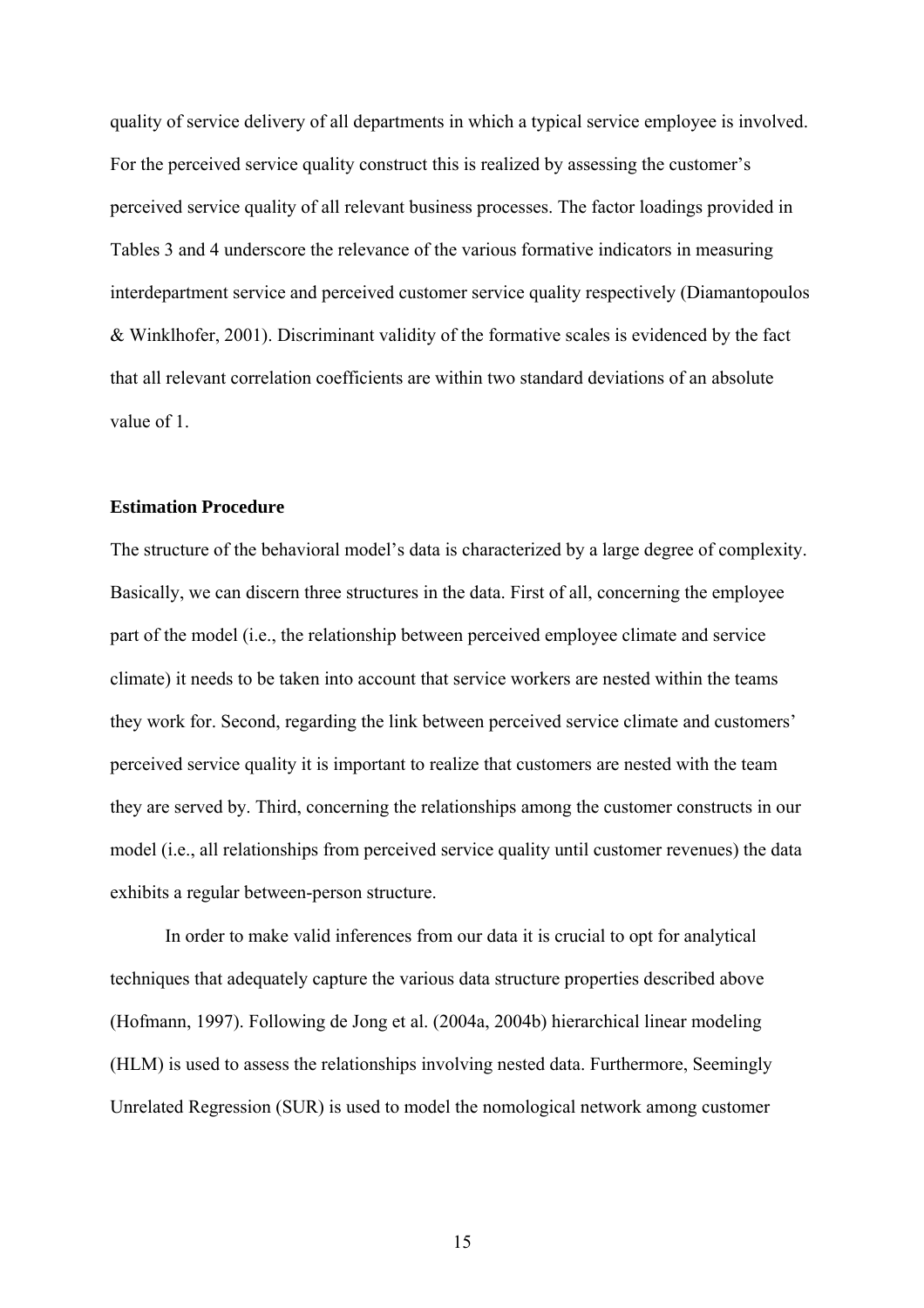evaluations and revenues as it allows us to take possible interrelationships among the various equations into account.

HLM analyses require examining whether the relevant data is suitable for aggregation. First, we calculated interrater-agreement  $r(WG)$ , values for all employee constructs. As can be concluded from the figures in Table 5, the  $r(WG)$  coefficients provide ample support for within-group agreement concerning the various constructs under study (James, Demaree, & Wolf, 1993). Second, based on the ICC(1) values and the accompanying F-values (see also Table 5) we can conclude that a significant part of the variance in the individual level responses that can be explained by the group-level properties of the data (Bliese & Halverson, 1998). Finally, taking into account the effect of differences in team size we also calculated the accompanying ICC(2) values as suggested by Bliese (2000). As can be seen in Table 5, all except one variables have an ICC(2) value that equals or exceeds 0.50. Thereby providing additional support for data aggregation (de Jong et al. 2004a).

--------------------------------------------------------

INSERT TABLE 5 ABOUT HERE PLEASE

--------------------------------------------------------

Following the empirical support for data aggregation within the various teams, the following 2-level HLM model describes the relationships among the employee constructs. Equation (6a) represents the level 1 (individual-level) submodel specifying the effects of the within-group variables and Equation (6b) expresses the level 2 (group-level) submodel specifying the effects of group-level variables. In the HLM equations below index  $i$  stands for individuals and index *j* indicates groups.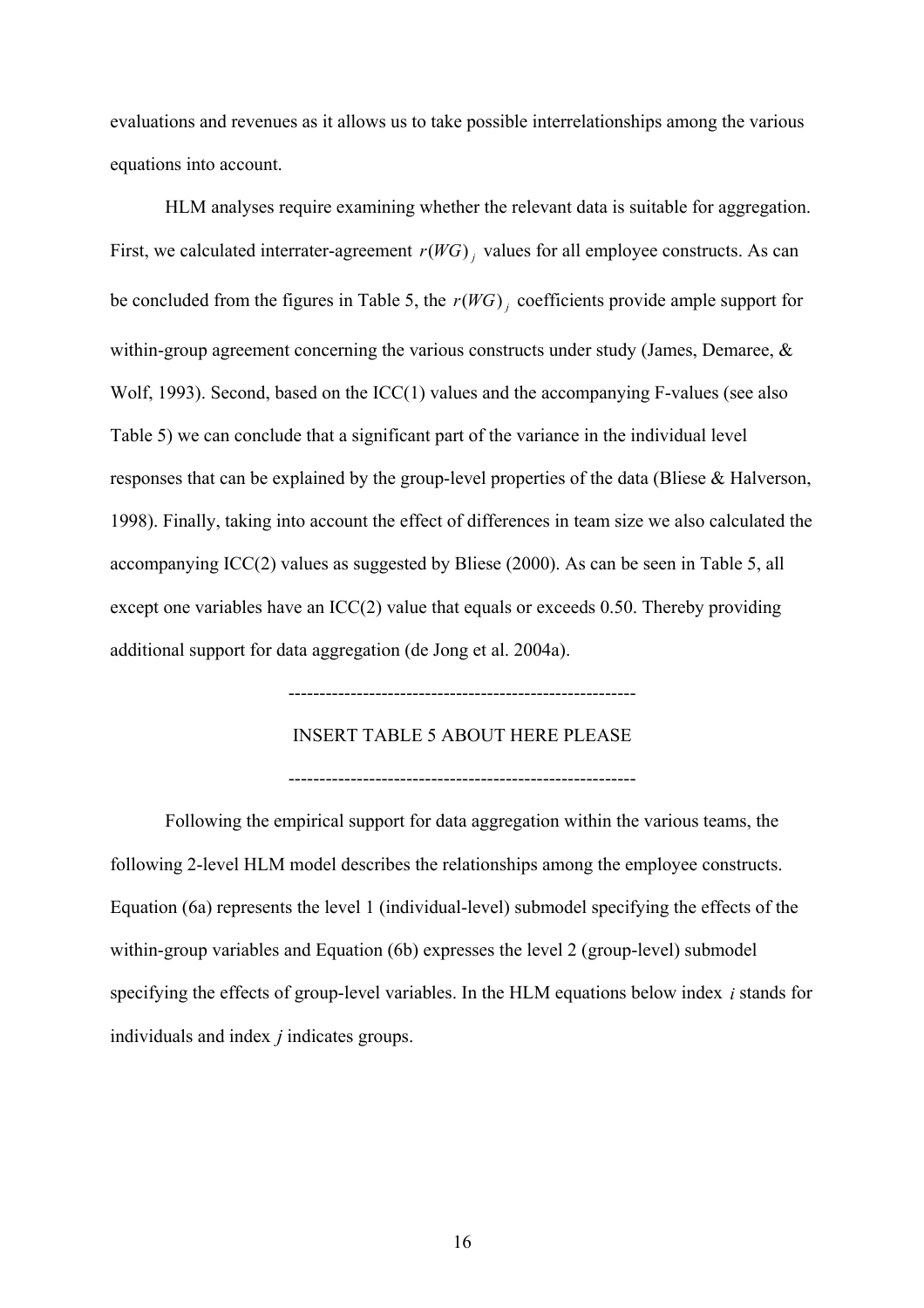$$
SERVCLIM_{ij} = \beta_{0j} + \beta_{1j}ROR_{ij} + \beta_{2j} MEMP_{ij} + \beta_{3j} GEMP_{ij} + \beta_{4j} MSUP_{ij}
$$
\n
$$
+ \beta_{5j} WGS_{ij} + \beta_{6j} IDs_{ij} + e_{ij}
$$
\n(6a)

$$
\beta_{0j} = \gamma_{00} + \gamma_{01} ROR_j + \gamma_{02} MEMP_j + \gamma_{03} GEMP_j + \gamma_{04} MSUP_j + \gamma_{05} WGS_j
$$
\n
$$
+ \gamma_{06} IDS_j + u_{0j}
$$
\n(6b)

$$
\beta_{qi} = \gamma_{q0} + u_{qi} \text{ for } q = 1,\dots,6
$$
 (6c)

Substituting Equations (6b) and (6c) in Equation (6a) yields the following multi-level model:

$$
SERVCLIM_{ij} = \gamma_{00} + \gamma_{10}ROR_{ij} + \gamma_{20}MEMP_{ij} + \gamma_{30}GEMP_{ij} + \gamma_{40}MSUP_{ij}
$$
(6d)  
+ $\gamma_{50}WGS_{ij} + \gamma_{60}IDS_{ij} + \gamma_{01}ROR_{j} + \gamma_{02}MEMP_{j} + \gamma_{03}GEMP_{j} + \gamma_{04}MSUP_{j}$   
+ $\gamma_{05}WGS_{j} + \gamma_{06}IDS_{j} + u_{0j} + u_{1j} + u_{2j} + u_{3j} + u_{4j} + u_{5j} + u_{6j} + e_{ij}$ .

To avoid convergence problems and unstable parameter estimates, we follow the recommendation of Bryk and Raudenbush (1992) to constrain the predictor variables  $\beta_{qi}$  (q  $=1,...,6$ ) to be invariable across groups (i.e., no random term is included on level 2 for these coefficients).

The relationship between employee service climate perceptions and the customers' perceived quality is modeled by means of a 3-level HLM model. Here, level 1 refers to the dependent variables indexed by  $h = 1, \ldots, m$ , level 2 reflects the individual customers  $i =$ 1,…,*n<sub>j</sub>*, and level 3 involves the teams  $j = 1,...,N$ . Dummy variables  $d_1$  to  $d_m$  are used to indicate the nine outcome variables (i.e., quality01,..., quality09). The dummy  $d_h$  is 1 or 0, depending on whether the data line refers to outcome variable  $Y_h$  or to another outcome variable. This principle is expressed by Equation (7a) below.

$$
d_{\text{shij}} = \begin{cases} 1 & h = s, \\ 0 & h \neq s. \end{cases} \tag{7a}
$$

Using these dummy variables, the equations for the *m* outcome variables can be integrated into the following three-level model (equation (7b)).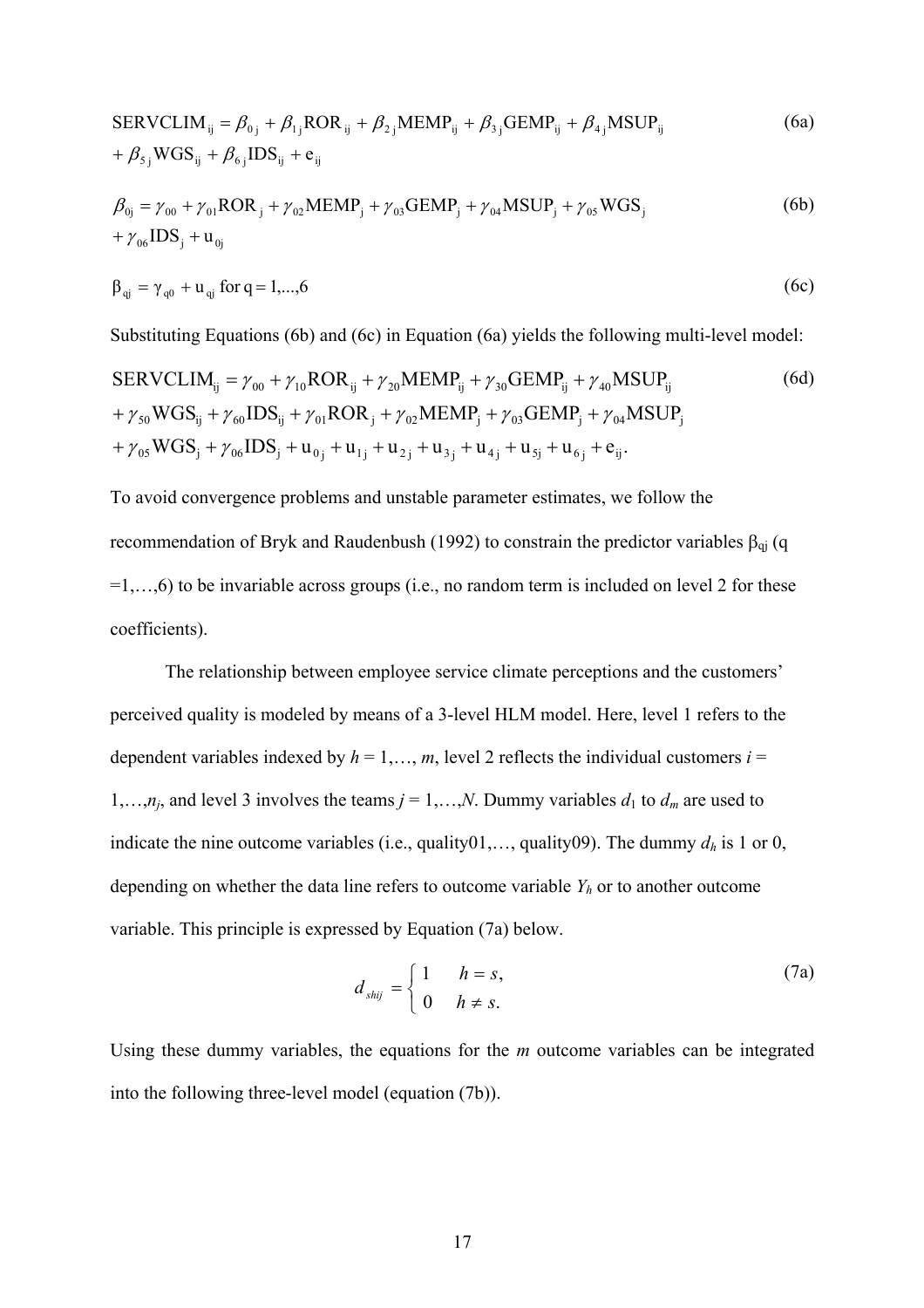$$
Y_{hij} = \sum_{s=1}^{m} \gamma_{0s} d_{shij} + \sum_{k=1}^{p} \sum_{s=1}^{m} \gamma_{ks} d_{shij} x_{kij} + \sum_{s=1}^{m} u_{sj} d_{shij} + \sum_{s=1}^{m} e_{sj} d_{shij}.
$$
 (7b)

Regarding the connections among the customer evaluative judgments and the revenues the following equations apply. To clarify that Equations (8a)-(8d) describe the customer part of the behavioral model, coefficients' indexes for these equations contain the letter *c* .

$$
QUAL = \sum_{r} \varpi \, \alpha \, \mathrm{quad} + \varepsilon_{1c} \tag{8a}
$$

$$
SAT = \alpha_{1c} + \beta_{1c} QUAL + \varepsilon_{2c}
$$
 (8b)

$$
INT = \alpha_{2c} + \beta_{2c} SAT + \beta_{3c} QUAL + \varepsilon_{3c}
$$
\n(8c)

$$
REV = \alpha_{3c} + \beta_{4c} INT + \varepsilon_{4c} \tag{8d}
$$

In Equation (8a)  $\varpi_r$  is the weight vector connecting the formative perceived service quality indicators to its underlying construct and results from the PLS analysis presented in Table 4 (Tenenhaus et al. 2005). The ensuing latent variable score for the perceived service quality construct  $(QUAL)$  will be used as a predictor variable in the remainder of the estimation procedure.

#### **Empirical Results Behavioral Model**

Table 6 below summarizes the empirical results pertaining to the analysis of our behavioral model.

--------------------------------------------------------

#### INSERT TABLE 6 ABOUT HERE PLEASE

--------------------------------------------------------

Overall, the results point out that employee perceptions of well-being climate contribute significantly to the formation of a service climate, which in turn has a significant positive impact on the formation of customer evaluative judgments. Subsequently, customer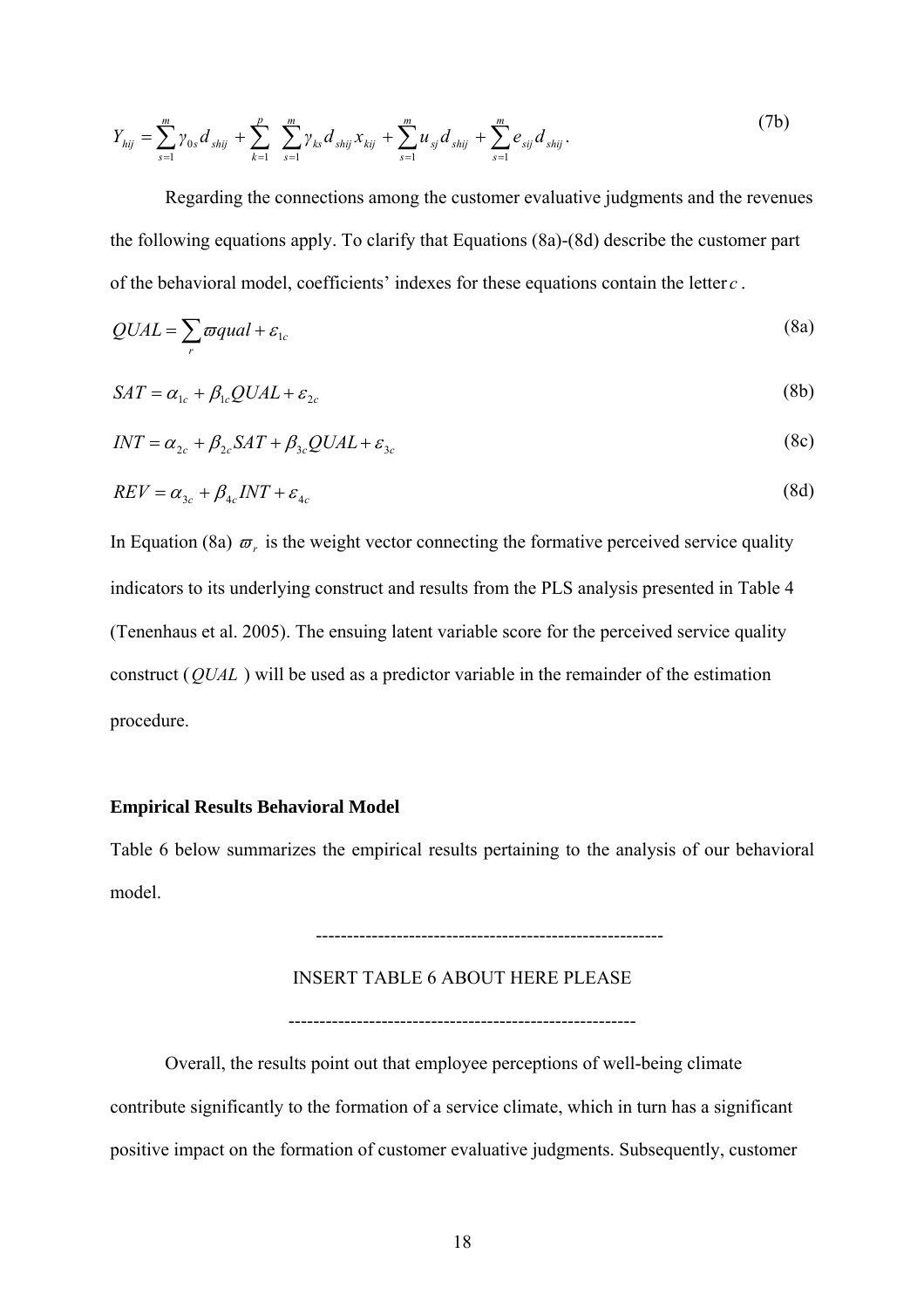evaluative judgments can be considered relevant drivers of customer revenues over a given time period T. Support for the existence of the employee-customer-revenues chain, justifies our intended strategy to invest in employee perceptions regarding climate of well-being with the aim of ultimately increasing the company's profitability.

As mentioned previously, we used HLM to adequately capture the fact that employees are nested in teams. Nonetheless, none of the contextual or group effects proposed in Equation (6d) turns out to be significant. A logical explanation for this fact is that the actual work that covers most of an employee's working day is performed by each employee individually. Please note that Table 6 contains all information to determine parameter  $\delta_i$  ( $i \in I$ ) of the revenue function as expressed in Equation (2), which also makes up a substantial part of the optimization framework presented Exhibit 1. Please see Appendix A for details regarding the calculation  $\delta_i$  using the empirical data.

Using the data and results from this empirical study, the next section aims to explain how the proposed decision-making framework can be applied in optimizing and evaluating service improvement initiatives.

#### **APPLICATION DECISION-MAKING MODEL**

We start with the calibration of the various elements of our decision-making framework (i.e., revenue function, cost function, and profit function), after which we demonstrate the decisionmaking value of our model by displaying how it can be used to assess the following three critical decision-making areas. First, we address the relationship between investment effort and profitability. More specifically, we show how our model can be used to determine the optimal investment level and the accompanying rate of return. A second theme we address is the allocation of investment effort. Based on the calculated optimal spending level, we show how our model provides insight in how to allocate investment effort over the various input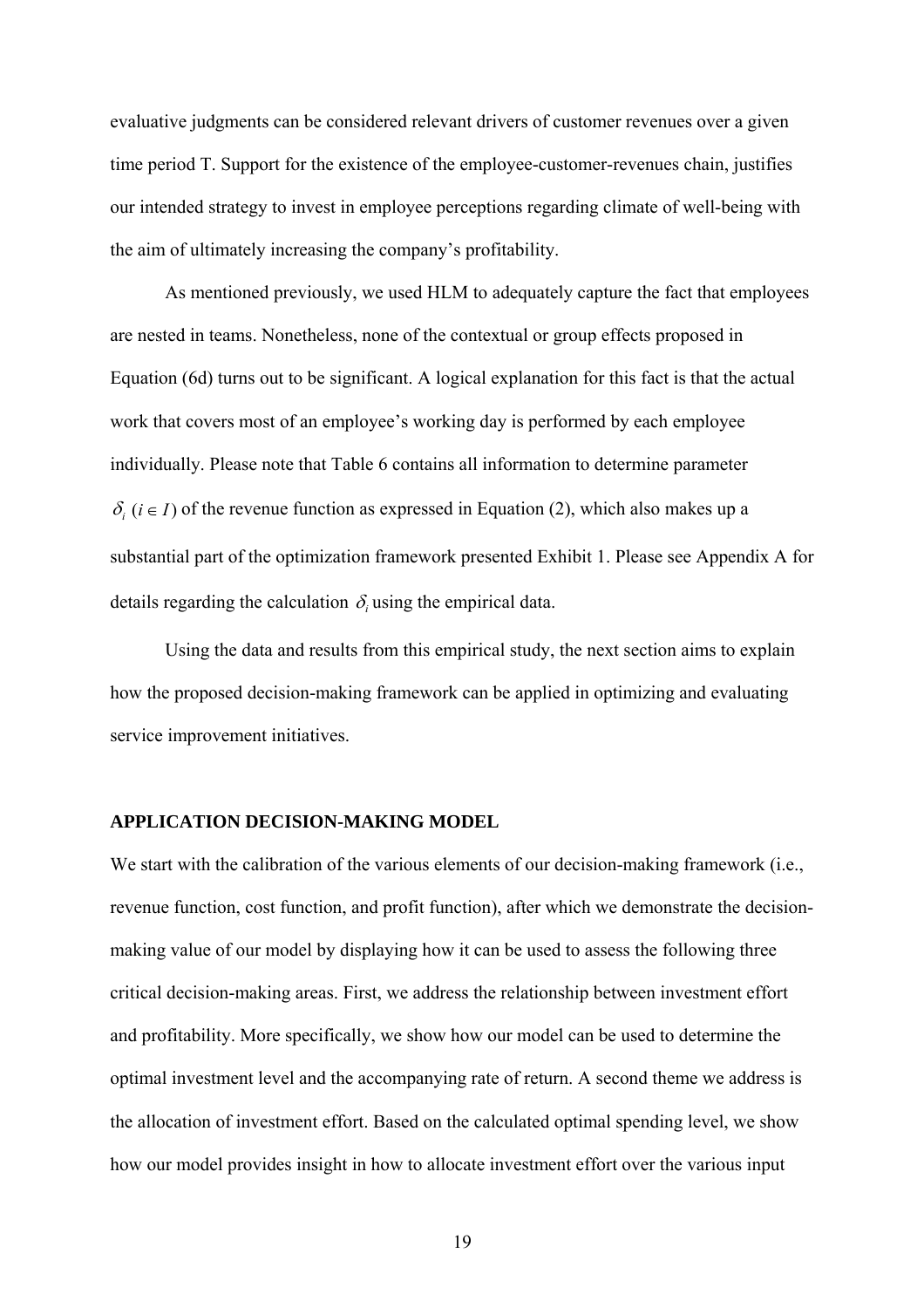variables (i.e., climate of employee well-being dimensions) in order to achieve the projected maximum level of profitability. Finally, we demonstrate how sensitivity analysis can be used to assess the robustness of our optimal solution. This robustness estimate is a proxy of the risk or uncertainty accompanying the strategy aimed to lead to the optimal solution. Please note that for a detailed overview regarding the operationalization of the decision-making approach and the assessment of the various decision-making issues the reader is referred to Appendix A.

#### **Calibrating the Decision-Making Model**

*Revenue function* The operationalization of the revenue function (i.e., Equation (1)) stems directly from the empirical results pertaining to the analysis of our behavioral model presented in Table 6. Given the a-cyclical nature of the revenue generating process parameter  $\delta_i$ , which captures the entire set of relationships put forward in our behavioral model, equals the sum of all paths or relationships connecting input variable  $i$  to revenues  $REV$ . Taking into account that  $N = 10,000$  a unit increase in variable  $y_i$  leads to the following increases in revenues  $REV : \delta_1 = 436.74$  (rewards orientation);  $\delta_2 = 246.86$  (goal emphasis);  $\delta_3 = 436.74$ (management support);  $\delta_4 = 189.89$  (workgroup support) and  $\delta_5 = 379.78$  (interdepartment support).

*Investment effort function* To capture the profitability consequences of the service improvement initiatives' costs the ADBUDG based function expressed by Equation (2) needs to be calibrated. It should be noted that once we calibrated this function for each of the input variables (i.e., the well-being dimensions that significantly influence the development of a service climate) we automatically have an estimate for the total investment effort as reflected by Equation (3).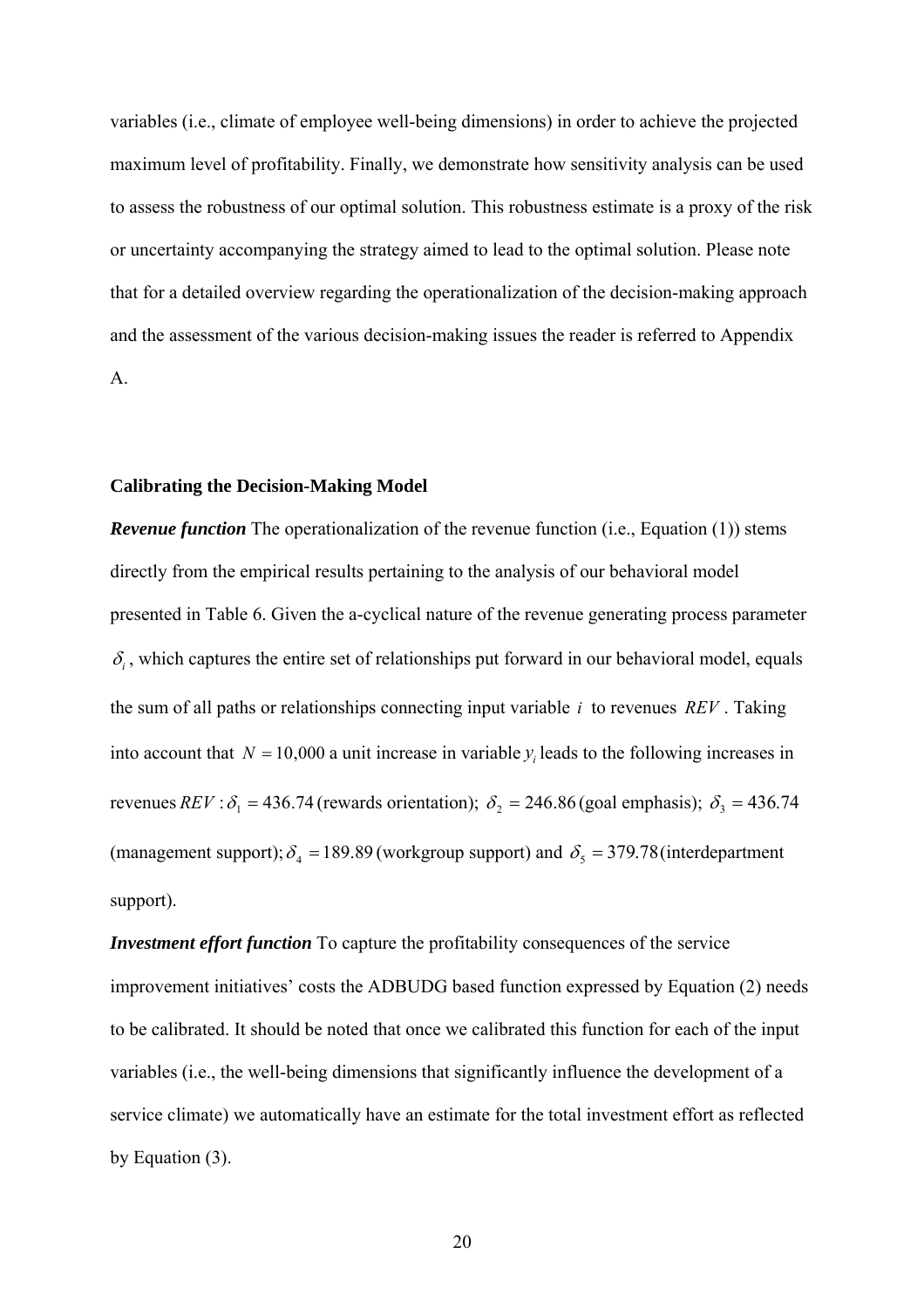To calibrate the function between investment effort  $(x_i)$  and employees' perceptions of well-being dimensions  $(y_i)$  as captured by Equation (2), we first need to understand what actions are capable of influencing employee well-being perceptions. Second, we need to assess how various levels of these actions, reflecting different investment cost levels, relate to changes in reported employee well-being ratings (i.e., rating shifts).

Regarding the current application, parameter  $c_i$  was set to 1, thereby reflecting that the investments aimed improving employees' perceptions of well-being dimensions are subject to diminishing returns (Little, 1970). For parameter  $d_i$  different values were chosen for each dimension  $y_i$  to account for differences in the shape of the function. Finally, as the objective of parameters  $a_i$  and  $b_i$  is to restrict changes in  $y_i$  to a meaningful range, these parameters are implicitly determined by the endpoints of the scales we used to measure employees' perceptions of climate of well-being facets. Consequently, parameter  $a_i$  is set to 1 (the lowest value of the measurement scale used) and parameter  $b_i$  is set to 9 (the highest value of the measurement scale used). For further details on the calibration of the ADBUDG function please see Appendix A.

#### **Investment Approach**

One can view financial returns from service quality as arising from decreasing costs, increasing revenues by increasing customer satisfaction, or both at once (Rust, Moorman, & Dickson 2002). They conclude that, while no company can afford to ignore either revenues or costs, companies that emphasize revenues expansion more than cost reduction have better customer relationship outcomes and better financial outcomes, as measured by both selfreports and objective financial returns. This finding builds on Anderson, Fornell, and Rust's (1997) proposition that there is a trade-off between cost-cutting (standardization) and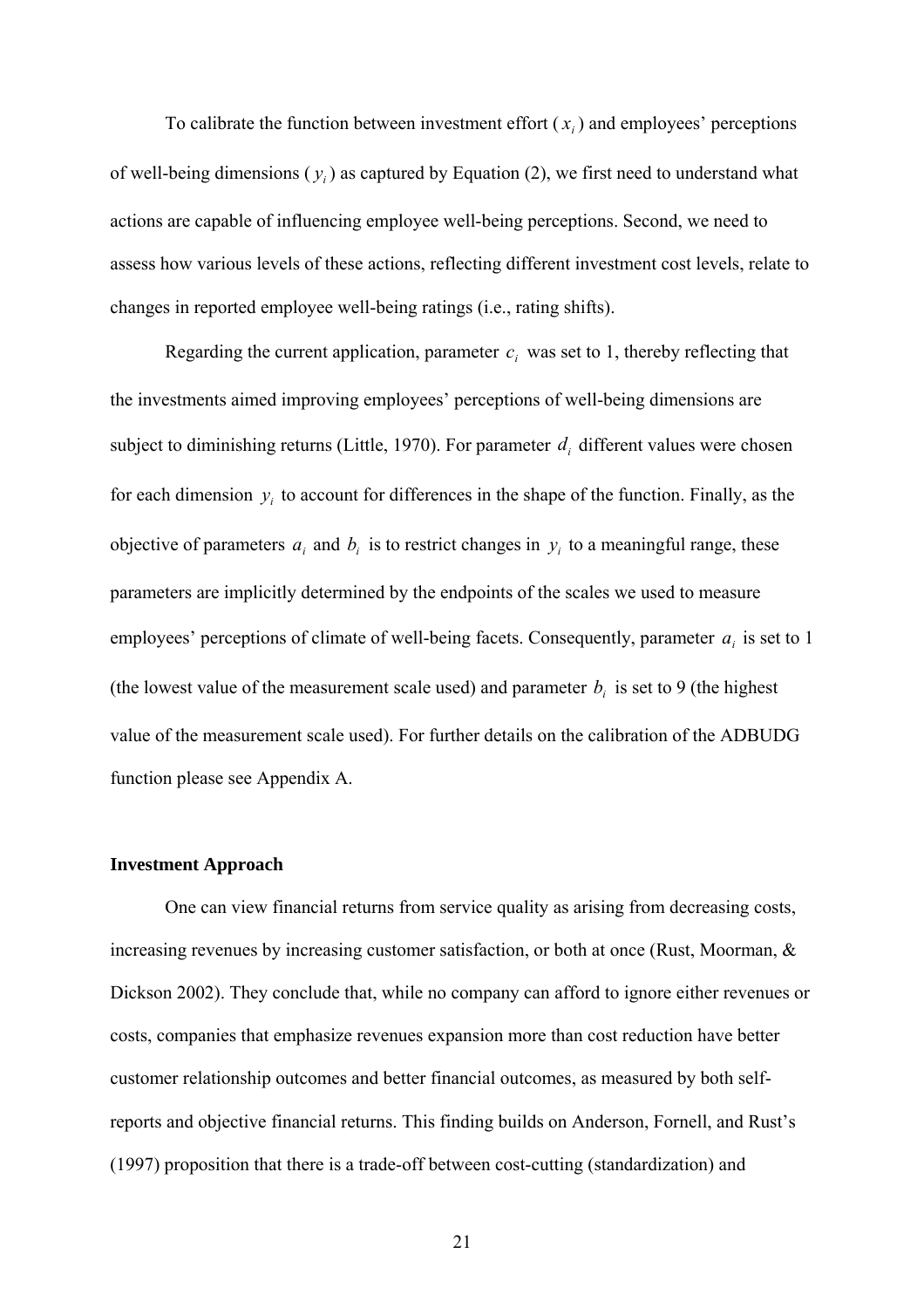customer satisfaction (customization). Another issue faced with when planning service improvement initiatives is whether to focus on attracting new customers (offensive effect) or retaining existing customers (defensive effect). Research has shown investing in lowering customer defection rates is an economically more feasible strategy than attracting new customers (Reicheld & Sasser 1990; Fornell & Wernerfelt 1987, 1988). Based on these findings, we seek an investment strategy that aims to optimize profitability based on increasing the revenue obtained from existing customers.

#### **Tackling Key Decision-Making Issues**

In line with the proposed investment strategy, we will now explain how our decision-making framework can be used to assess the following relevant decision-making issues: profit maximization, choosing the optimal level of investment effort, evaluating the return on investment, the optimal allocation of investment effort and the judgment of robustness or risk of the projected investment performance.

*Optimizing profit, total effort, and return on investment* In order to obtain the optimal level of investment profitability the calibrated revenue and cost functions, as summarized in Exhibit 1, are optimized in AIMMS (Advanced Interactive Mathematical Modeling Software) using the subgradient optimization algorithm.

Crucial to the evaluation and optimization of investments is the relationship between investment effort and profitability. Figure 2 graphically presents the relationship among the total investment effort  $\sum_{i \in I} (x_i -$ *Ii*  $(x_i - x(0)_i)$  aimed at improving employee climate perceptions, and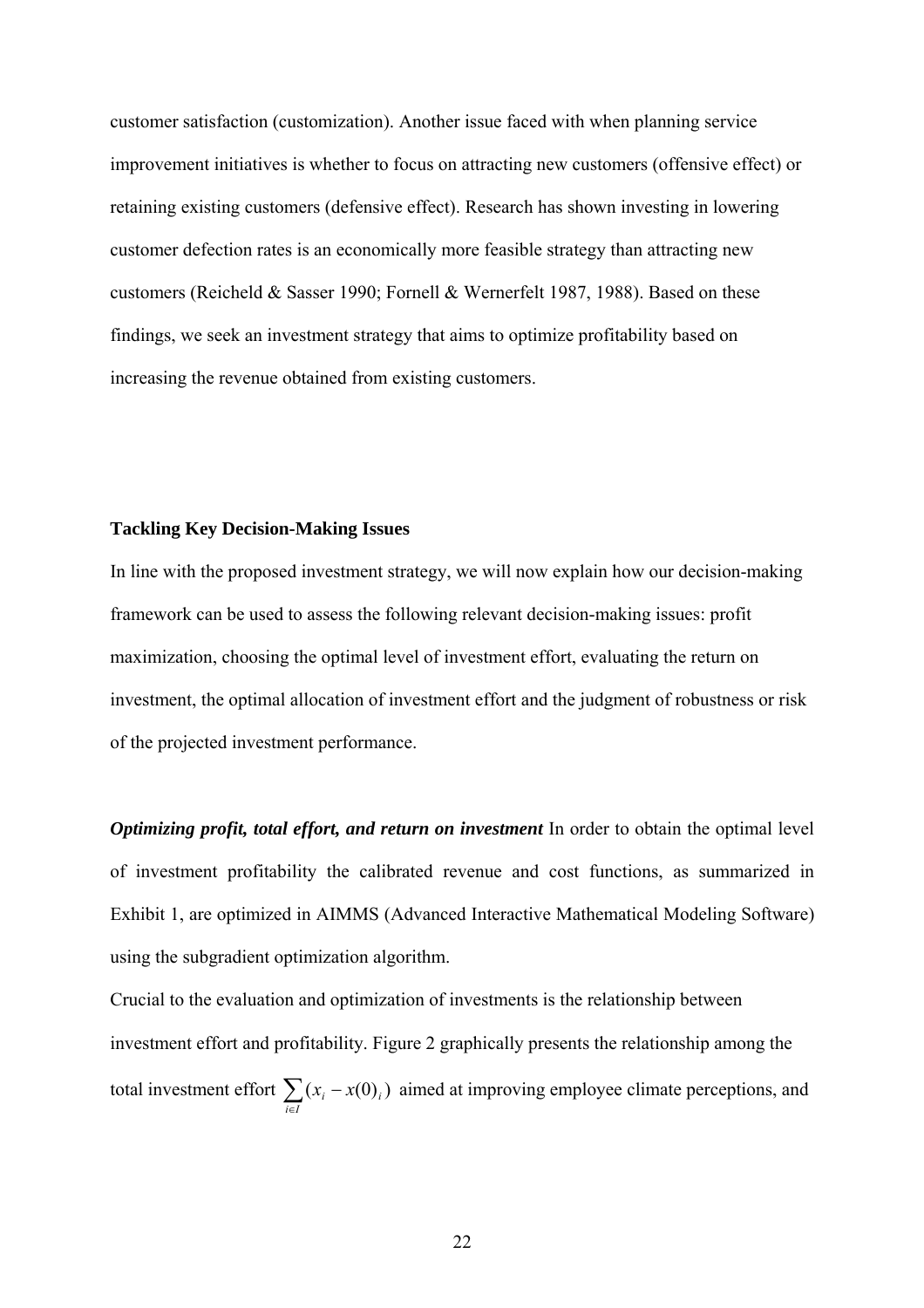respectively revenues  $N \sum \delta_i (y_i - y(0)_i)$  and profitability ⎠  $\left(\sum \delta_i (y_i - y(0)_i)\right)$ ⎝  $N\left(\sum_{i\in I} \delta_i (y_i - y(0)_i)\right)$  and profitability  $\left(\sum_{i\in I}\delta_i(y_i-y(0)_i)\right)-\sum_{i\in I}(x_i-$ ⎝  $\int \sum \delta_i (y_i N\left(\sum_{i\in I} \delta_i (y_i - y(0)_i)\right) - \sum_{i\in I} (x_i - x(0)_i)$  for the situation at hand. -------------------------------------------------------- INSERT FIGURE 2 ABOUT HERE PLEASE

--------------------------------------------------------

The concave shape of the relationship between investment effort and profitability implies that it is possible to spend too much on service improvement initiatives, thereby stressing the need to carefully balance costs and benefits in deciding on service investments. As can be seen from Figure 2 an optimal level of investment effort, or put differently an investment level that maximizes the service investment profitability, exists. In calculating the investment optimum (i.e., investment level that leads to the maximum profit level) it is important to note that not the level of input variable  $y_i$  determines the optimal profit level but the amount  $x_i$  invested to obtain this particular level of input variable  $y_i$ . This is clearly demonstrated by Equation (9) were we substituted the ADBUDG function in the revenue component of the profit function.

$$
profit = N \left[ \sum_{i \in I} \delta_i \left( \left( a_i + (b_i - a_i) \frac{x_i^{c_i}}{d_i + x_i^{c_i}} \right) - \left( a_i + (b_i - a_i) \frac{x(0_i^{c_i})}{d_i + x(0_i^{c_i})} \right) \right) \right] - \sum_{i \in I} (x_i - x(0_i)) \tag{9}
$$

To determine the exact optimal amount of total investment effort, the derivative of the profit function with respect to investment effort  $x_i$  plays a pivotal role. Leaving out the parts related to the status quo investment level  $x(0)$  and the number of customer N for the sake of clarity, the profit function at hand this derivative is defined below in equation (10).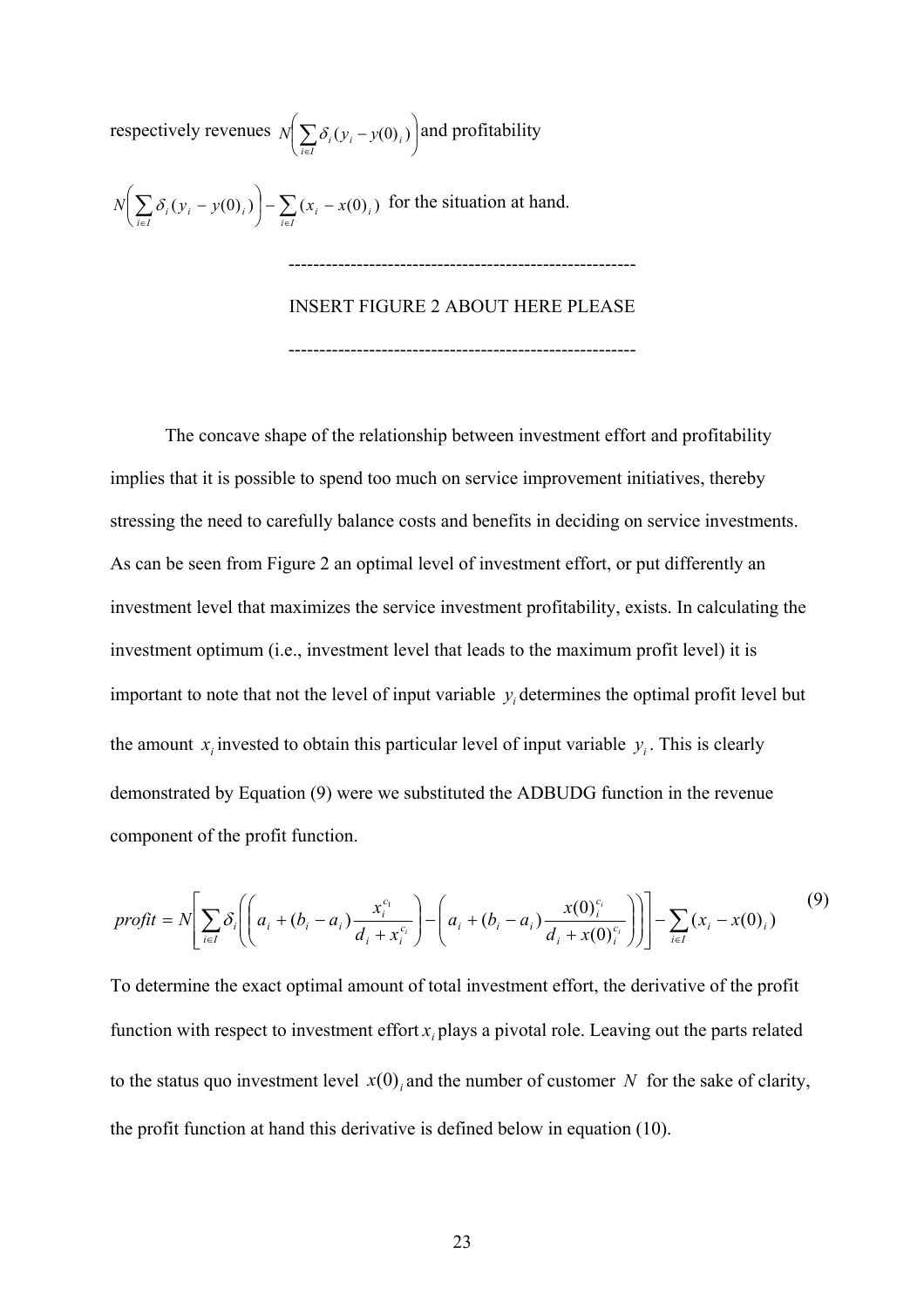$$
\max_{i \in I} (\delta_i y_i(x_i) - x_i) = \max_{i \in I} \left\{ \frac{\delta_i (b_i - a_i) c_i d_i x_i^{c_i - 1}}{(d_i + x_i^{c_i})^2} - 1 \right\}
$$
(10)

The derivate of the profit function with respect to  $x_i$  denotes the rate of return per unit change in  $x_i$ . Thus, investments remain feasible as long as  $\max_{i \in I}$   $(\delta_i y_i(x_i) - x_i) > 0$ , whereas the optimal profitability level is obtained when  $\max_{i \in I}$   $(\delta_i y_i(x_i) - x_i) = 0$ . Therefore, to find the total level of investment effort yielding a maximum profitability level the derivative of the profit function (see Equation (10)) is set equal to zero and solved for  $x_i$ .

For the current situation, when planning to improve financial performance through investments aimed at improving employees' well-being perceptions, a maximum profitability level of \$2,661,480 can be obtained by directing a total investment effort \$7,700,000 to actions known to positively impact these perceptions. Note that this investment level figure reflects the level of effort required over and above the effort required to maintain the status quo level of service employee perceptions (i.e.,  $x(0)$ ).

In order to evaluate investments in employee and/or customer evaluative judgments on an even footing with competing investment opportunities an estimate of the rate of return is necessary. In terms of our mathematical framework the rate of return, defined as the profitability-effort ratio, is expressed as follows:

$$
ROI = \frac{N \sum_{i \in I} \delta_i (y_i - y(0)_i) - \sum_{i \in I} x_i - x(0)_i}{\sum_{i \in I} x_i - x(0)_i}
$$
(11)

Using the preceding optimal solution the accompanying ROI figure would be 34.56%.

*Optimal allocation of investment effort* Besides determining the total level of investment effort needed to maximize profitability, deciphering the question on how to optimally allocate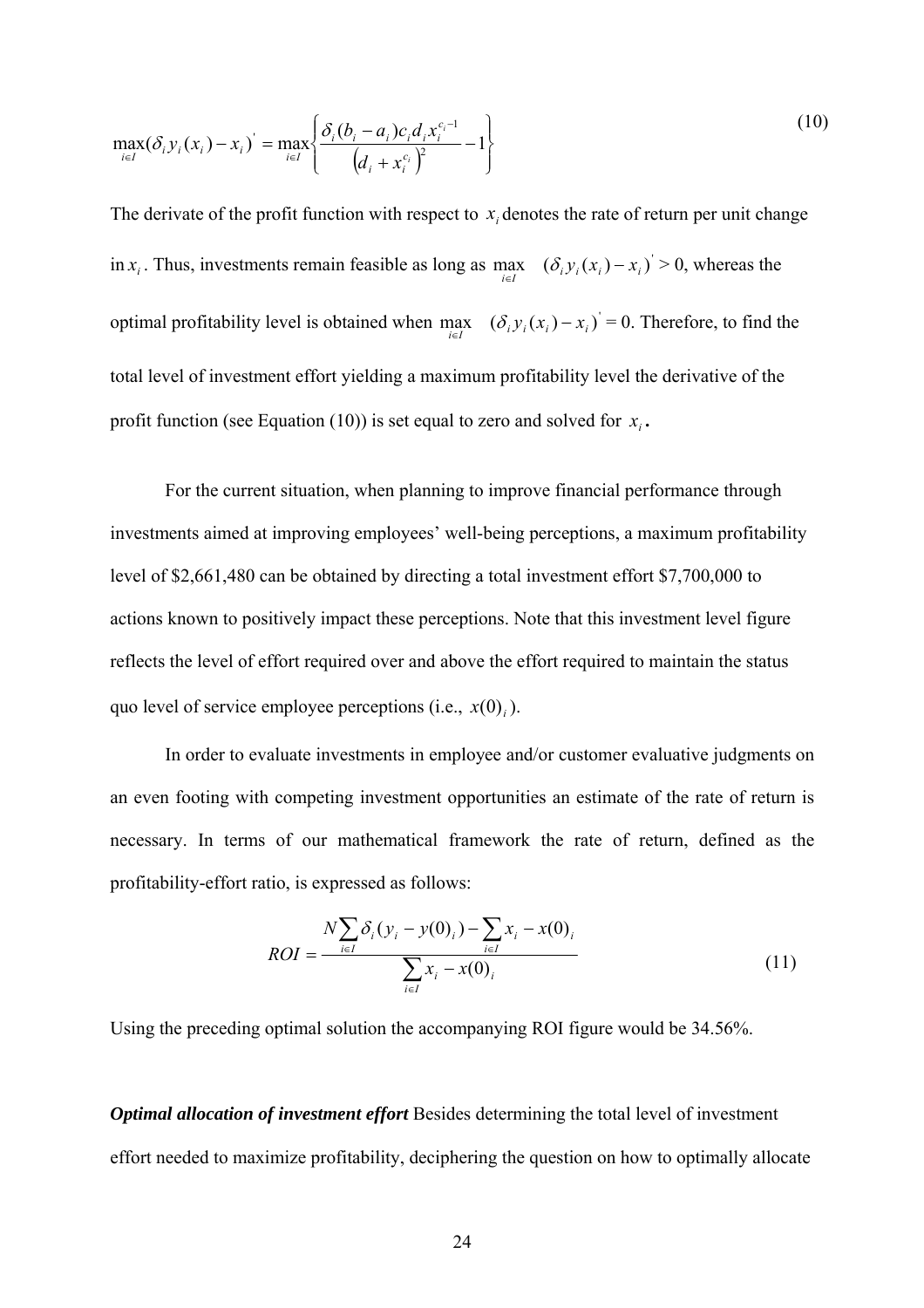this total amount over the various input variables  $i$  is equally important to maximize profits (Mantrala, Sinha, & Zoltners, 1992). The solution to optimally allocate the total investment effort over the available input variables  $i$  is provided by the absolute and relative magnitudes of the partial derivatives of the profit function with respect to the effort levels needed to influence the input variables (see also Equation (10)).

Before turning to the optimal allocation for the situation at hand, it may be useful to explain in general terms how the optimal allocation procedure works. An optimal allocation starts with assigning all efforts to the process that yields the highest return on investment (i.e. process for which the partial derivative expressed in Equation (10) is highest). Since the returns on investment are subject to diminishing returns, the process with the highest partial derivative, say process  $p$ , will equal the second-highest partial derivative, say process  $q$ , at a

certain stage. Upon reaching the point where 
$$
\frac{\delta_p (b_p - a_p) c_p d_p x_p^{c_p - 1}}{(d_p + x_p^{c_p})^2} = \frac{\delta_q (b_q - a_q) c_q d_q x_q^{c_q - 1}}{(d_q + x_q^{c_q})^2}
$$

investments continue in such proportion over processes  $p$  and  $q$  that the partial derivatives remain equal. The allocation over the various processes or input variables remains economically feasible until for all input variable the partial derivative of the profit function with regard to  $y_i$  equals zero. To further demonstrate the importance of both effort level and allocation of the effort level in profit optimization, Figure 3 graphically shows how the optimal allocation of resources varies as a function of the level of total investment effort.

#### INSERT FIGURE 3 ABOUT HERE PLEASE

--------------------------------------------------------

--------------------------------------------------------

When deciding on how to optimally allocate a known amount of total investment effort, say  $B = \sum_{i \in I} (x_i - x(0)_i)$ , the optimal allocation scheme can be obtained as follows from  $=\sum (x_i B = \sum_{i \in I} (x_i - x(0)_i)$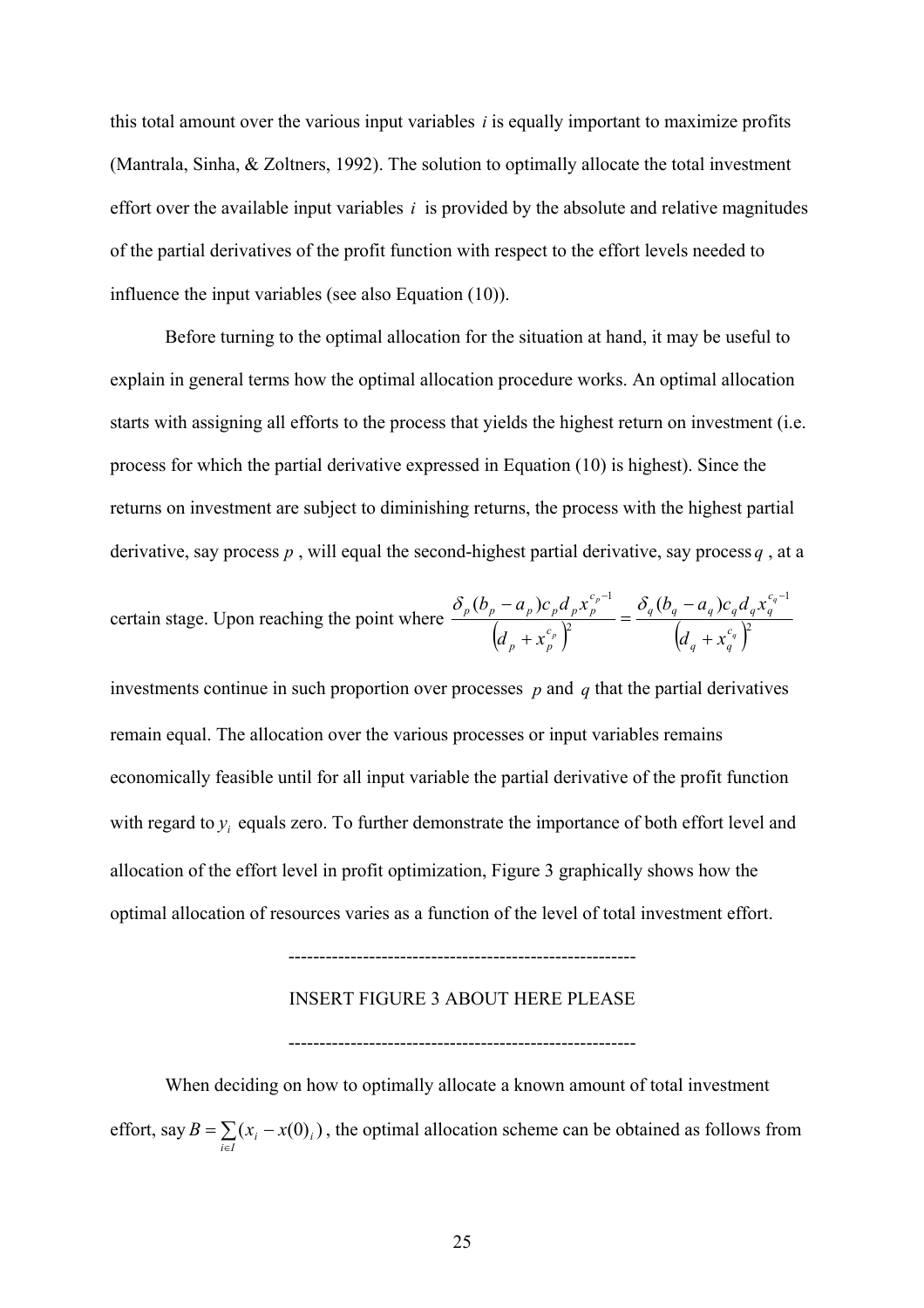our optimization framework. In addition to using the same parameters as in the determination of the optimal level of investment effort, we also impose the budget constraint by setting constraining the effort level to the optimal effort level *B* . Solving the optimization problem then yields a set of values for  $x_i$  and  $y_i$  associated with the maximum profitability level. To obtain the actual investment effort associated with the optimal level of each input variable *i* , the optimal effort level  $x_i$  needs to be corrected for the level of investment effort needed to maintain the initial perception level  $y(0)$ , This so-called maintenance or status quo effort level  $x(0)$ , follows directly from the function presented in Equation (2). For the situation under study, assuming the disposal of all resources needed to maximize profitability (i.e., an investment effort level of \$7,700,000 above and beyond the effort needed to maintain the status quo) the optimal allocation over the various input variables is as presented in Table 7. To translate the investment amount into actual activities, the input data used to calibrate Equation (2) should be used for interpolation.

#### INSERT TABLE 7 ABOUT HERE PLEASE

--------------------------------------------------------

--------------------------------------------------------

*Risk: Assessing the robustness of the projected profitability* Similar to all other investment decisions, the profitability projections associated with investment actions aimed at improving evaluative judgments are characterized by uncertainty or risk. In line with the notion that the variability in investment outcome reflects the amount of risk involved (Brealey & Myers, 2000) examining the robustness of the optimal solution to changes in the model's parameters provides an excellent way to asses the level of investment risk. Two useful approaches to assess the robustness of the investment profit projections include nominal range sensitivity analysis and the calculation of switch-over values (Frey & Patil, 2002; Morgan & Henrion, 1990; von Winterfeldt & Edwards, 1986). After briefly describing the two robustness or risk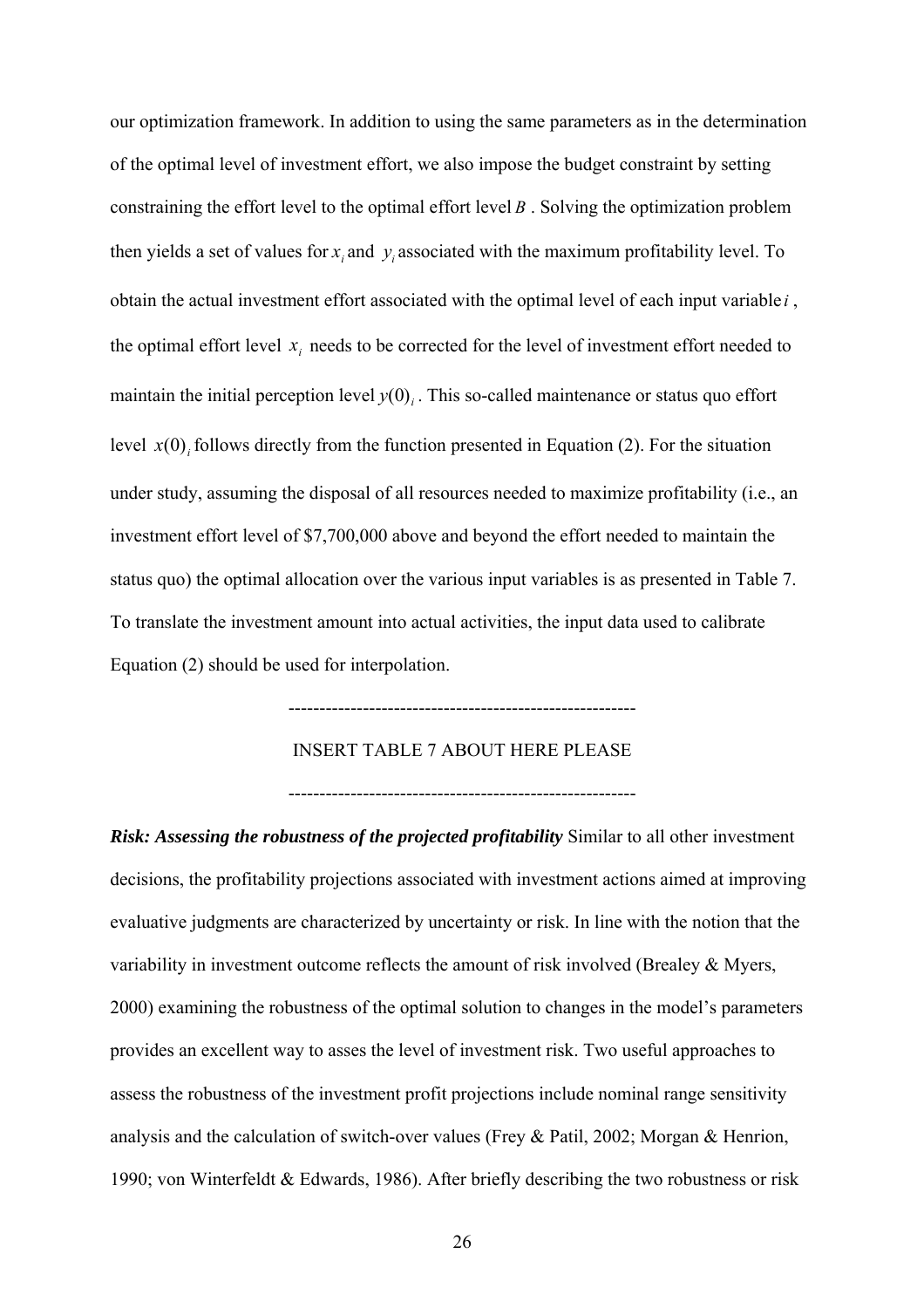assessment methods, we will explain the application of the methods in the context of our decision-making model.

Nominal range sensitivity analysis evaluates the effects on a model's output due to changes exerted by varying individual model parameters across a range of plausible values while keeping the other parameter values at the nominal or base-case values. The robustness of the model is subsequently expressed as the positive or negative percentage change compared to the nominal solution. Switch-over analysis involves finding model parameters values that provide an output level for which a decision maker would be indifferent among various risk options (Frey & Pattil, 2002). In the context at hand a switch-over value represents the minimum value a parameter in the behavioral model may take without yielding a negative investment outcome under the suggested optimal investment effort level and allocation.

In the context of our study, nominal range sensitivity analysis is conducted to provide an estimate of how the maximal profitability level alters as a function of changes in each of the coefficients in our behavioral framework by conducting a series of numerical experiments. Note that we allow parameter estimates to vary in both positive and negative directions, to express stronger and weaker relations respectively. Subsequently, for each parameter alteration the associated profit level is determined and compared to the previously determined optimal profit level. See Table 8 below for the results of the nominal range sensitivity analysis.

Concerning the switch-over analysis, for each regression-based parameter  $\beta$  in our behavioral model the accompanying switch-over value is determined by setting the profit equation equal to zero and solving if for  $\beta$ . As explained above the effect of  $\beta$  on profitability is captured by the term  $\delta_i$ . Furthermore, the lower bound for the switch-over values is set to zero as negative values are irreconcilable with existing theory that provides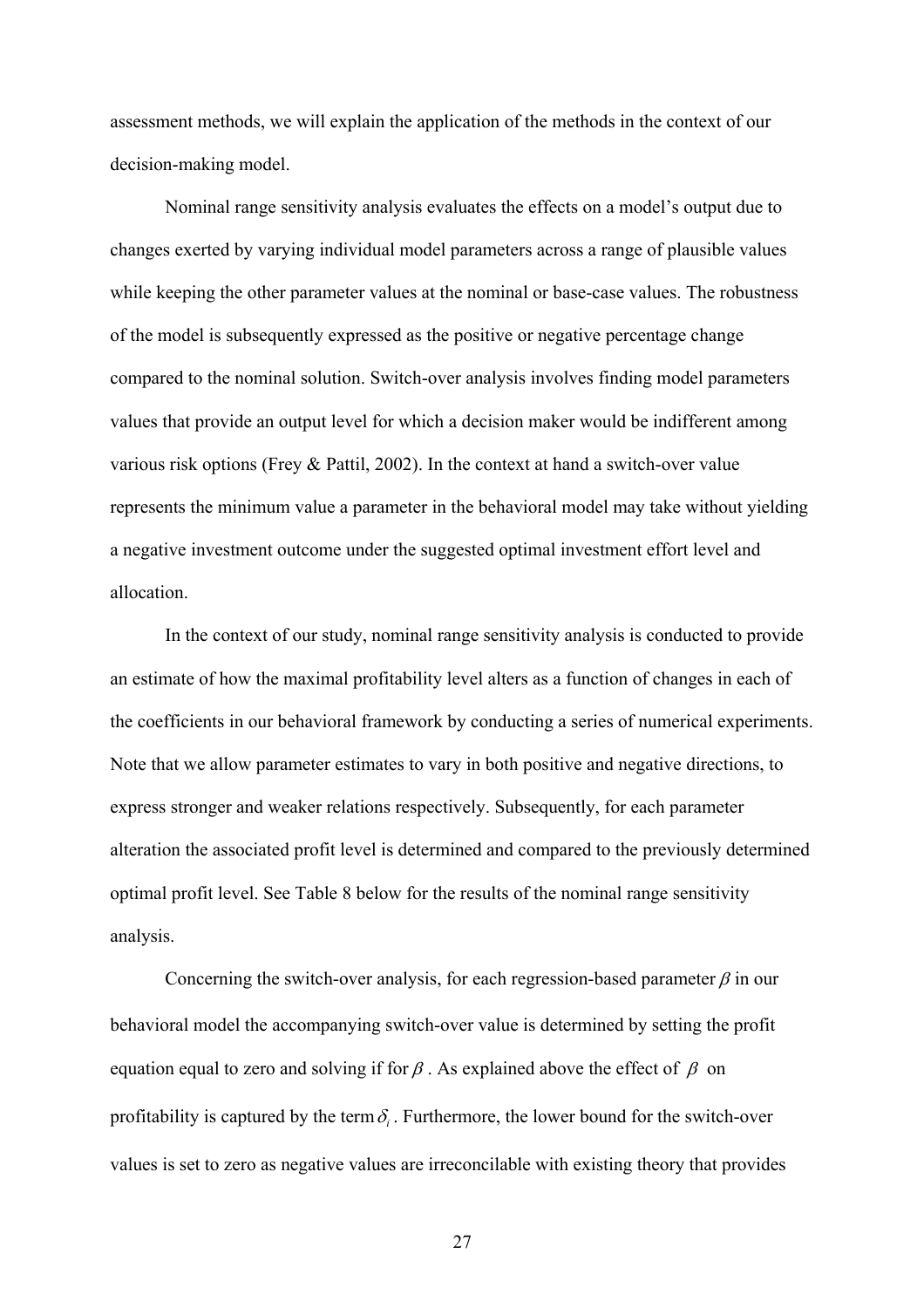ample support for positive relationships in the behavioral model. For each parameter in our behavioral model, the switch-over value is presented in Table 8.

INSERT TABLE 8 ABOUT HERE PLEASE

--------------------------------------------------------

--------------------------------------------------------

Overall, the results for both the nominal range sensitivity analysis and the switch-over values indicate that the projected optimal profitability level is pretty robust to parameter changes in the behavioral model as evidenced by the relatively small percentual changes in optimal solution under varying conditions. Consequently, we can state that the proposed investment strategy aimed at improving customer revenues through improving service employees' perceptions is not characterized by a high level of risk, or put differently has a relatively high chance to be indeed profitable. Note that the risk assessment procedures outlined here can also be applied to the cost functions of the decision-making model.

#### **DISCUSSION AND IMPLICATIONS**

Motivated by the academic and practical need for decision-making models that merge existing knowledge regarding behavioral theories in services management with mathematical rigor, our aim was to develop and test a decision-making model that enables service organizations to evaluate and optimize the financial consequences of service improvement initiatives in economically sound manner whilst guarding the firm's key assets: its employees and customers. Overall, this study aims to make the following contributions to service management theory and practice. First, although profit maximization is often referred to as the key decision-making criterion in services management (Kamakura et al., 2002; Zeithaml, 2000; Rust et al. 1995), our framework offers a first attempt that allows managers to actually determine the optimal investment amount and the accompanying maximum profit level.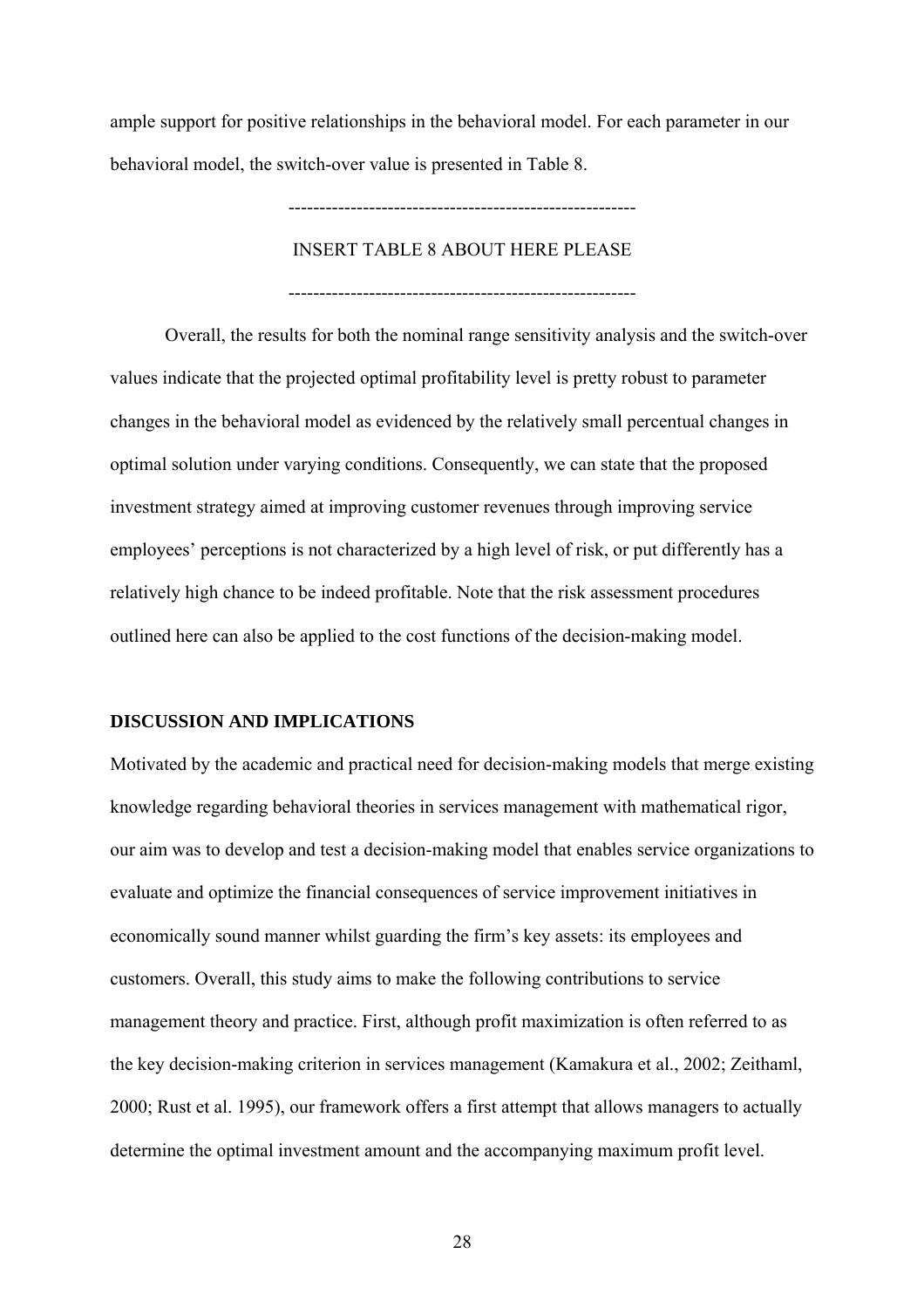Second, above and beyond paying attention to the optimal spending and profitability level, our model also provides a straightforward answer to resource allocation matters. Optimal resource allocation is equally important as setting the optimal budget, as the goal of profit maximization can only be obtained when the optimal amount of investment effort is allocated accordingly. In our decision approach, the first-order partial derivatives of the profit function provide all the necessary information to achieve optimal resource allocation for any possible level of expenditures. Third, we exemplify how robustness assessment can be used to quantify the effect of changing conditions (e.g., the weakening of the link between customer satisfaction and customer loyalty due to the market entry of a new competitor) on the optimality of the projected solution. Similar to one of the basic principles of finance, this variance in profitability reflects the degree of risk associated with the planned investment strategy. This issue is especially relevant given the inherent dynamism of the service environment, thereby imposing a large degree of uncertainty for all decisions. Together with the investment's projected rate of return, which can be directly derived from our model, the figures regarding the robustness of a solution provide the required data to make a risk-return trade-off, which is considered as one of the key elements in deciding on the soundness of an investment plan. Regarding rate of return stemming from our decision-making tool, it should be noted that it places service investments on an even footing with any other investment. Put differently, the projected ROI of a service investment can be directly compared with the estimated ROI of for instance a new advertising campaign. Besides its decision-making value, another contribution of our work is that it offers one of the few integral empirical assessments of the entire chain of effects between employee well-being perceptions, service climate perceptions, customer service evaluations, and financial performance. Our empirical results emphasize the need for service managers to focus on critical employee perceptions, as these ignite a chain of effects that ultimately result increased service revenues. Overall, our findings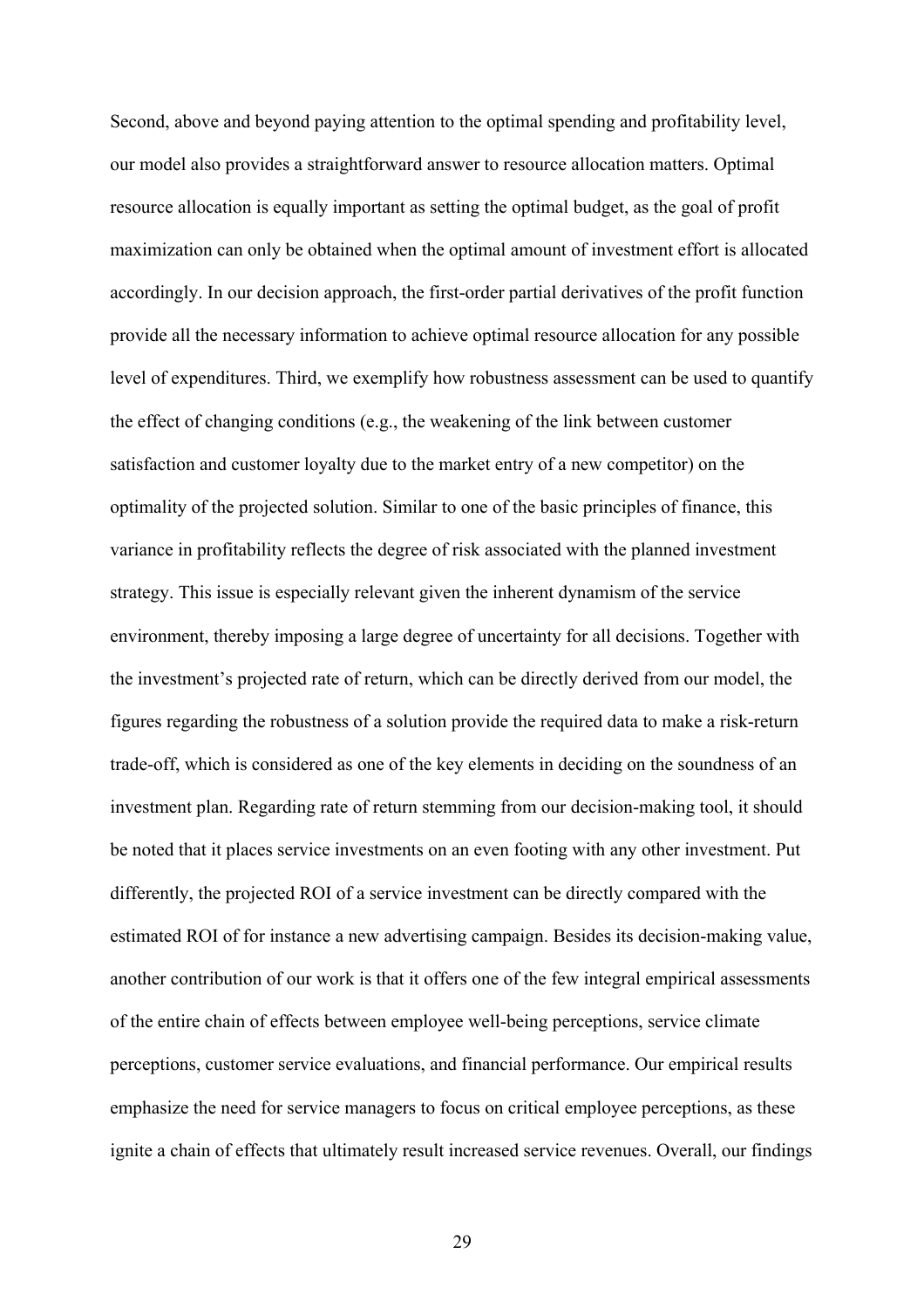support Schneider et al.'s (1998) notion that the creation of a service climate is a key process for service firms to influence customer evaluative judgments. Although Schneider et al. (1998) argue that a climate for employee well-being and interdepartment service are crucial foundation issues in the creation of a service climate solid empirical evidence was lacking. Hence, our study extends Schneider et al.'s (1998) proposition by providing empirical based insight into what specific dimensions lead to a service climate. Concerning this matter, the empirical results of our behavioral model suggest that in order to manage service employees effectively, a variety of interfaces in which the employee is involved are of relevance. Put differently, in order to enhance the financial performance of service firms the service-spirit should be present at all levels and functions of the organization.

One remark on our decision-making model is needed to show an even more extensive application potential than illustrated in this paper. Although the focus of this paper was on profit maximization, both in terms of investment level and allocation decision, the framework is not restricted to this objective. Our approach offers the flexibility to derive an optimal result, both in terms of profitability and allocation, for any level of investment effort. Thus, for any situation aimed at improving financial performance through investments in employee climate of well-being perceptions our model enables managers to optimize the results from their valuable and scarce resources. Furthermore, it should be underscored that although the empirical results of our behavioral model confirm the findings of previous work in other service settings, it should be noted that the generalizability of the empirical findings pertaining to our behavioral model depend on the unique context in which every service organization operates. However, given the general applicability of the employee climate dimensions as discussed by Kopelman et al. (1990), the support for existence of the employee-customer-revenue chain in a wide variety of service settings, and the context independence of our optimization framework we do feel that we offer an decision-making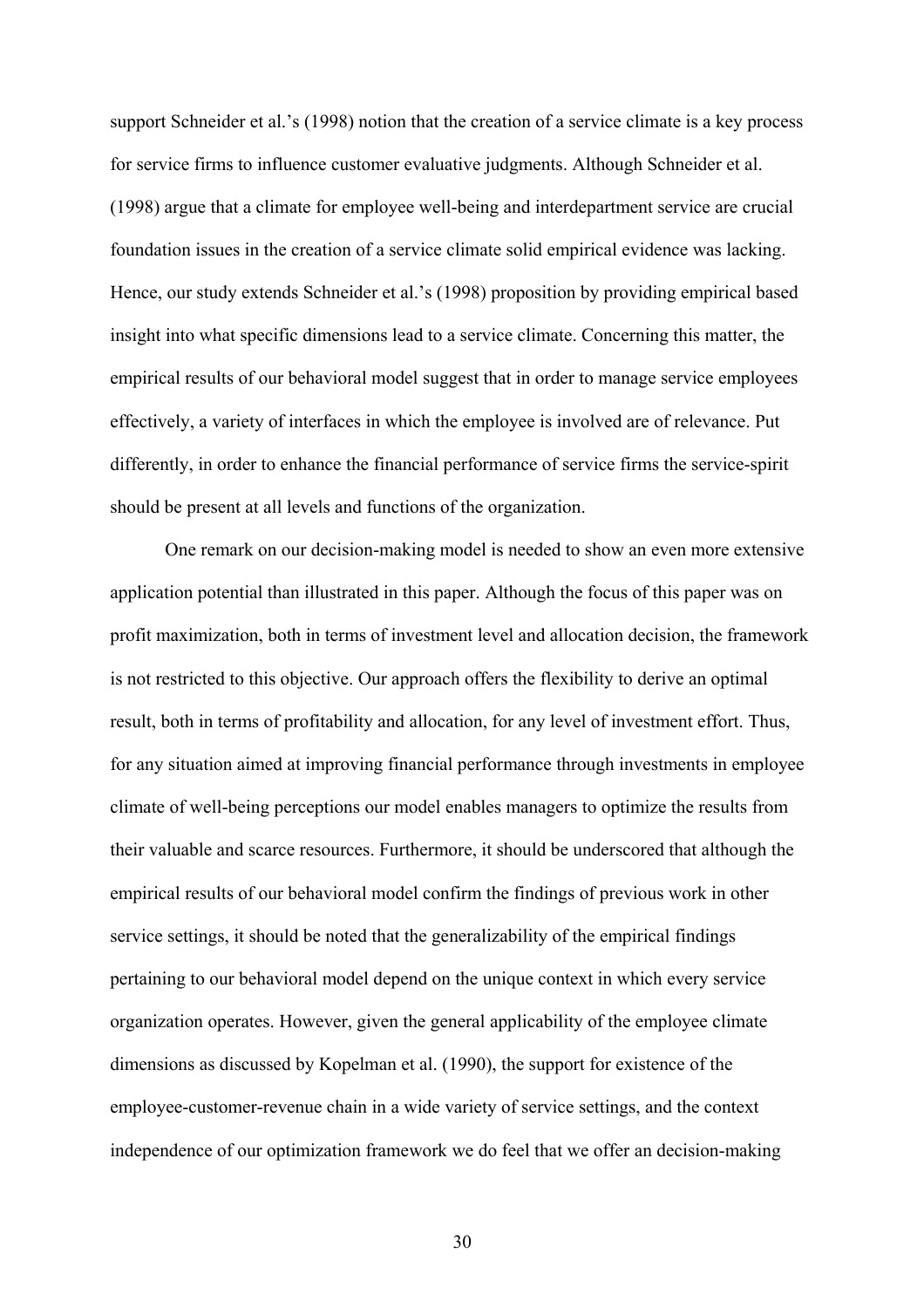approach of which the structure can be practically applied to a large selection of service firms. Finally, although we chose to include the entire chain of effects between employee and customer perceptions in the revenue generating process and thus our optimization model, this does not represent a necessary condition. In situations where it is difficult or impossible to trace back the interaction between provider and customer (e.g., online business) it is possible to either use customer perceptions of the revenue generating process as starting point of the decision framework or to use a relevant substitute for the behavioral model's employee part (e.g., online transaction characteristics) in trying to predict customer evaluative judgments and the accompanying revenues.

An attractive feature of our proposed decision-making framework in terms of its practical applicability is that the data needed to operationalize the framework is often easily available as most firms keep information on customer level revenues in their systems and a growing number of companies conduct periodical employee and customer interviews. Hence, the approach put forward is this paper offers a relative cost-effective way to firmly connect the customer to a firm's strategy.

#### **LIMITATIONS AND SUGGESTIONS FOR FURTHER RESEARCH**

This study presents one of the few empirical inquiries into the quantification and optimization of service evaluations in terms of financial consequences, a phenomenon of great managerial and academic interest. However, several limitations are warranted to qualify our findings and encourage future research efforts.

Recognizing that the relationships between employee judgments, customer evaluations, and revenues may entail lag effects and persistence, it would be desirable to test these relationships by means of a longitudinal design. Such a multi-period approach is also desirable in order to make strong causal inferences regarding the relationships in the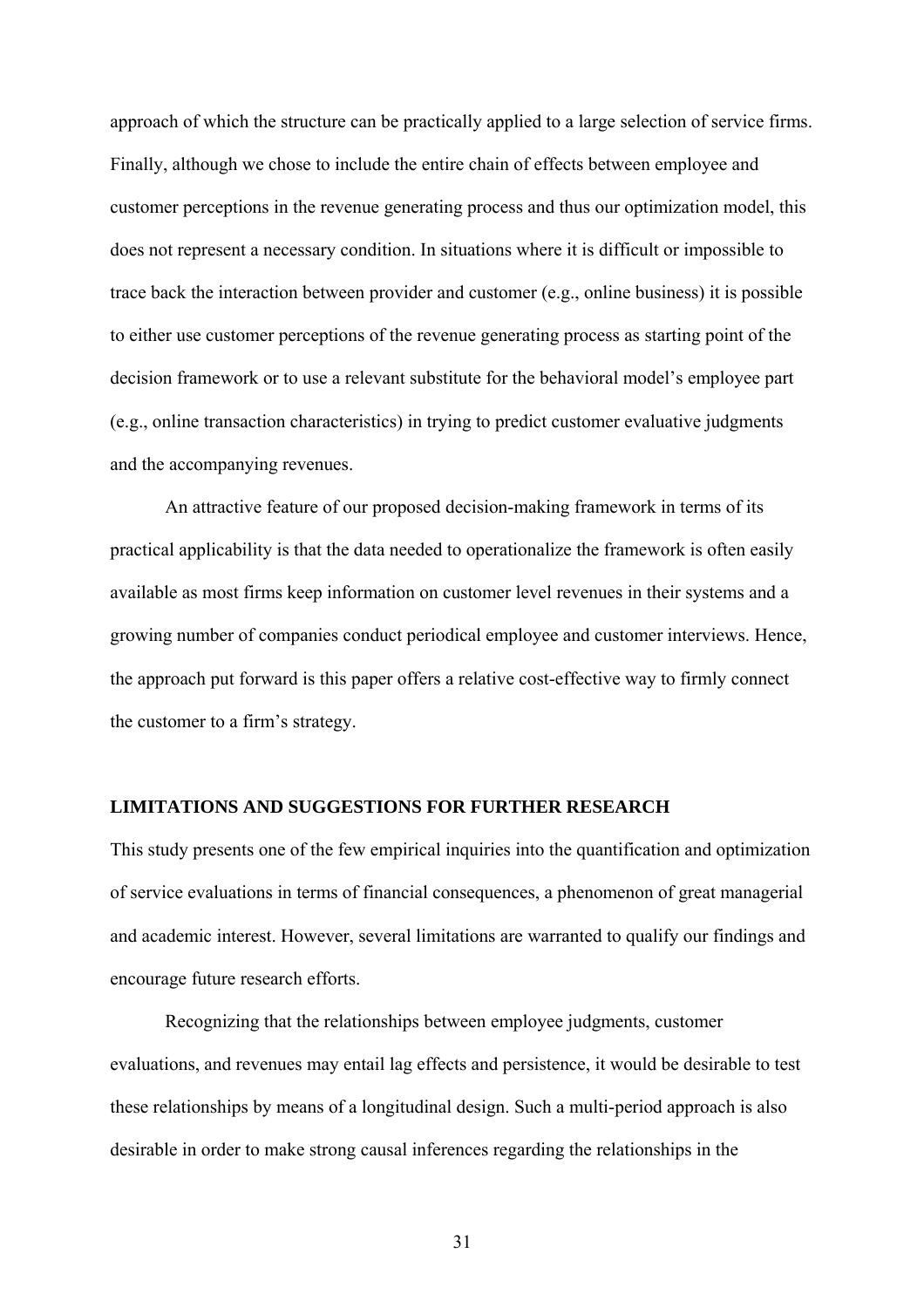behavioral framework. Moreover, the use of a longitudinal design would also enrich the possibilities of the optimization model and useful insight can be gained about the long-term effects of service quality investments.

Inclusion of customer characteristics may permit managers and researchers to obtain a more accurate picture of how customer service evaluations render into revenues. Several studies have underscored this importance of segmentation of the customer base in assessing antecedents and consequences of customer satisfaction (e.g., Garbarino & Johnson, 1999; Danaher 1998; Blattberg & Deighton 1991). In line with these studies, Zeithaml (2000) states that one of the key questions in research addressing the economic worth of customers is the investigation of what variables (demographic and psychographic) are most effective in characterizing profitable segments.

Finally, in evaluating the economic attractiveness of alternative service initiatives we only took defensive effects into consideration. According to Rust et al. (1995) the benefits of service improvements come in two forms: defensive and offensive effects. As the attraction of new clients is of vital importance to maintain a financially healthy customer base, effort also needs to be addressed at the offensive effects of investment strategies aimed at optimizing profitability.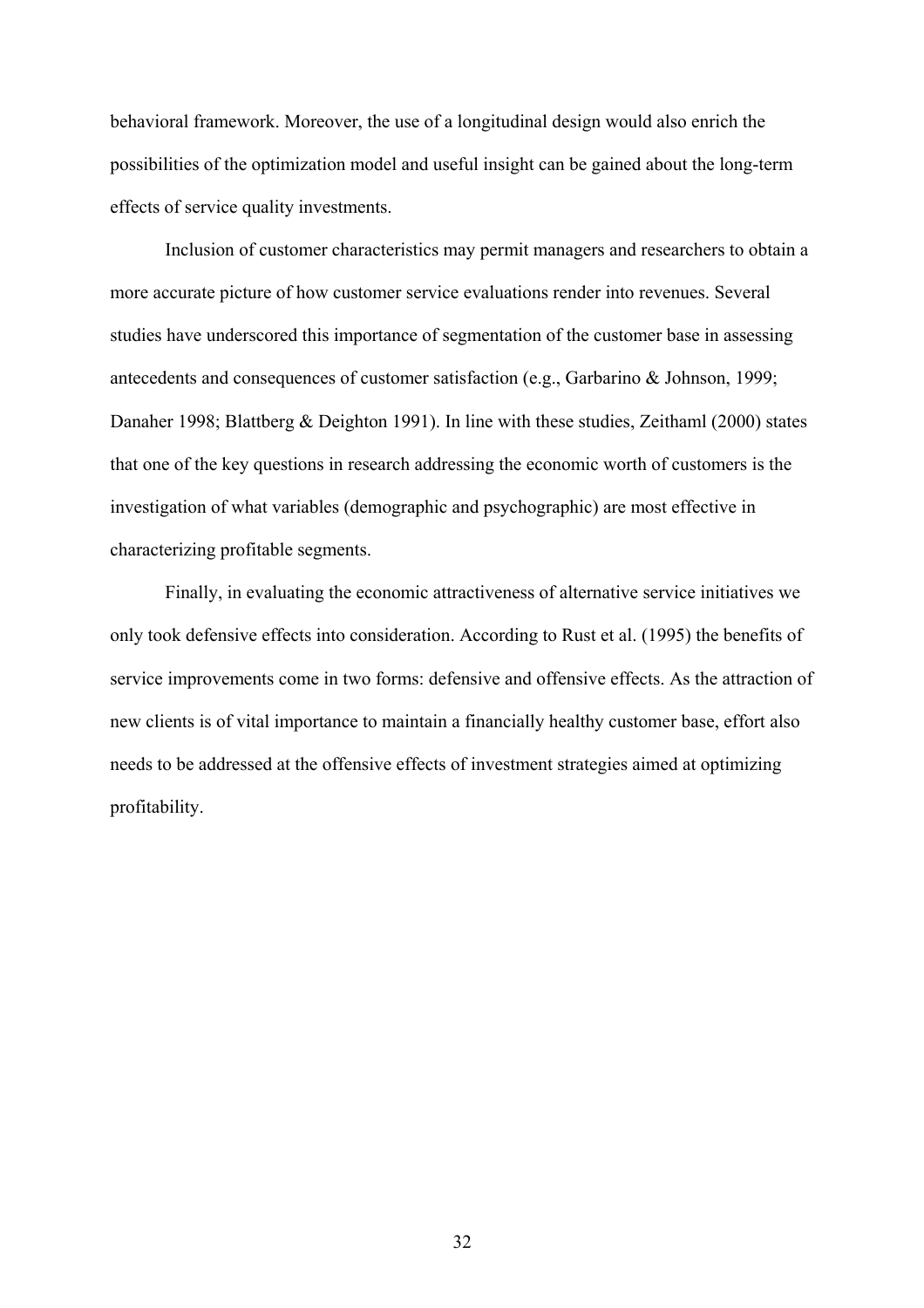#### **REFERENCES**

- Amundson, S.D. (1998). Relationships between theory-driven empirical research in operations management and other disciplines. *Journal of Operations Management*, *16*(4), 341-359.
- Anderson, E.W., Fornell, C., & Lehmann, D.R. (1994). Customer satisfaction, market share, and profitability: findings from Sweden. *Journal of Marketing*, *58*(3), 53-66.
- Anderson, E.W., Fornell, C., & Rust, R.T. (1997). Customer satisfaction, productivity, and profitability: differences between goods and services. *Marketing Science*, *16*(2), 129-145.
- Anderson, J.C., & Gerbing, D.W. (1998). Structural equation modeling in practice: a review and recommended two-step approach. *Psychological Bulletin*, *103*(3), 411-423.
- Anderson, E.W., & Sullivan, M.W. (1993). Antecedents and consequences of customer satisfaction for firms. *Marketing Science*, *12*(2), 125-143.
- Beehr, T.A. (1976). Perceived situational moderators of the relationship between subjective role ambiguity and role strain. *Journal of Applied Psychology*, *61*(1), 35-40.
- Bentler, P.M., & Chou, C.P. (1987). Practical issues in structural modeling. *Sociological Research and Methods*, *16*(1), 78-117.
- Blattberg, R.C., & Deighton, J. (1991). Interactive marketing: exploiting the age of addressability. *Sloan Management Review*, *33*(1), 5-14.
- Blattberg, R.C., & Hoch, S.J. (1990). Database models and managerial intuition: 50% model + 50% manager. *Management Science*, *36*(8), 887-899.
- Bliese, P.D. (2000). Within-group agreement, non-independence, and reliability : implications for data aggregation and analysis. In K.J. Klein & S.W.J. Kozlowski (Eds.), *Multilevel theory, research, and methods in organizations*. San Francisco, CA: Jossey-Bass, 236- 249.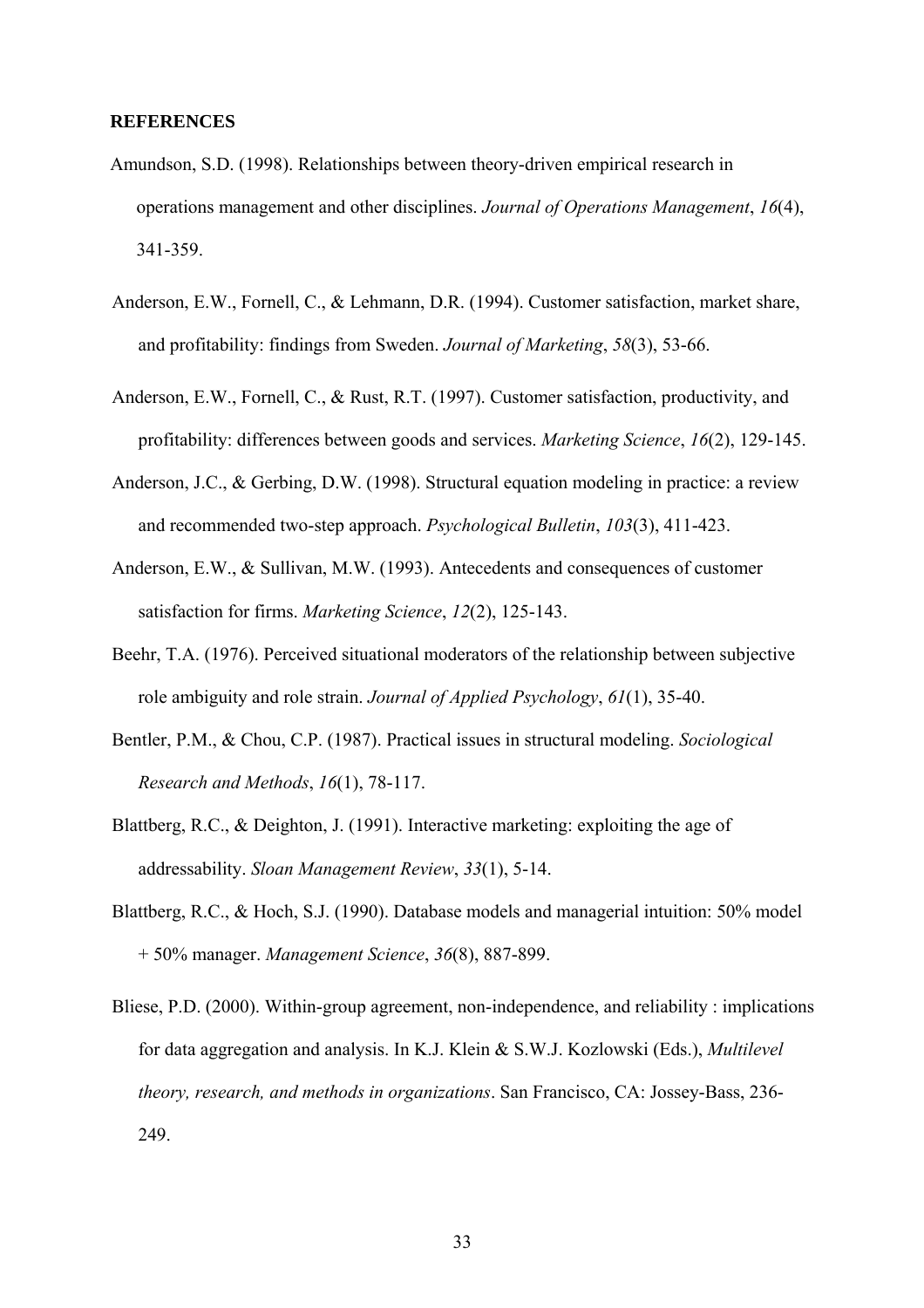- Bliese, P.D., & Halverson, R.R. (1998). Group size and measures of group-level properties: an examination of eta-squared and ICC values. *Journal of Management*, *24*(2), 157-172.
- Bollen, K. & Lennox, R. (1991). Conventional wisdom in measurement: a structural equation perspective. *Psychological Bulletin*, *110*(2), 305-314.
- Bolton, R.N. (1998). A dynamic model of the duration of the customer's relationship with a continuous service provider: the role of satisfaction. *Marketing Science*, *17*(1), 45-65.
- Boshoff, C., & Allen, J. (2000). The influence of selected antecedents on frontline staff's perceptions of service recovery performance. *International Journal of Service Industry Management*, *11*(1), 63-90.
- Boudreau, J., Hopp, W., McClain, J.O., & Thomas, L.J. (2003). On the interface between operations and human resource management. *Manufacturing & Service Operations Management*, *5*(3), 179-202.
- Brady, M.K., Knight, G.A., Cronin Jr., J.J., G.T.M. Hult, & Keillor, B.D. (2005). Removing the contextual lens: a multinational, multi-setting comparison of service evaluation models. *Journal of Retailing*, *81*(3), 215-230.
- Brady, M.K., & Robertson, C.J. (2001). Searching for a consensus on the antecedent role of service quality and satisfaction: an exploratory cross-national study. *Journal of Business Research*, *51*(1), 53-60.
- Brealey, R.A., & Myers, S.C. (2000). *Principles of corporate finance*. New York, NY: McGraw-Hill College.
- Bretthauer, K.M. (2004). Service management. *Decision Sciences*, *35*(3), 325-332.
- Bryk, A.S., & Raudenbush, S.W. (1992). *Hierarchical linear models: applications and data analysis methods*. Newbury Park, CA: Sage.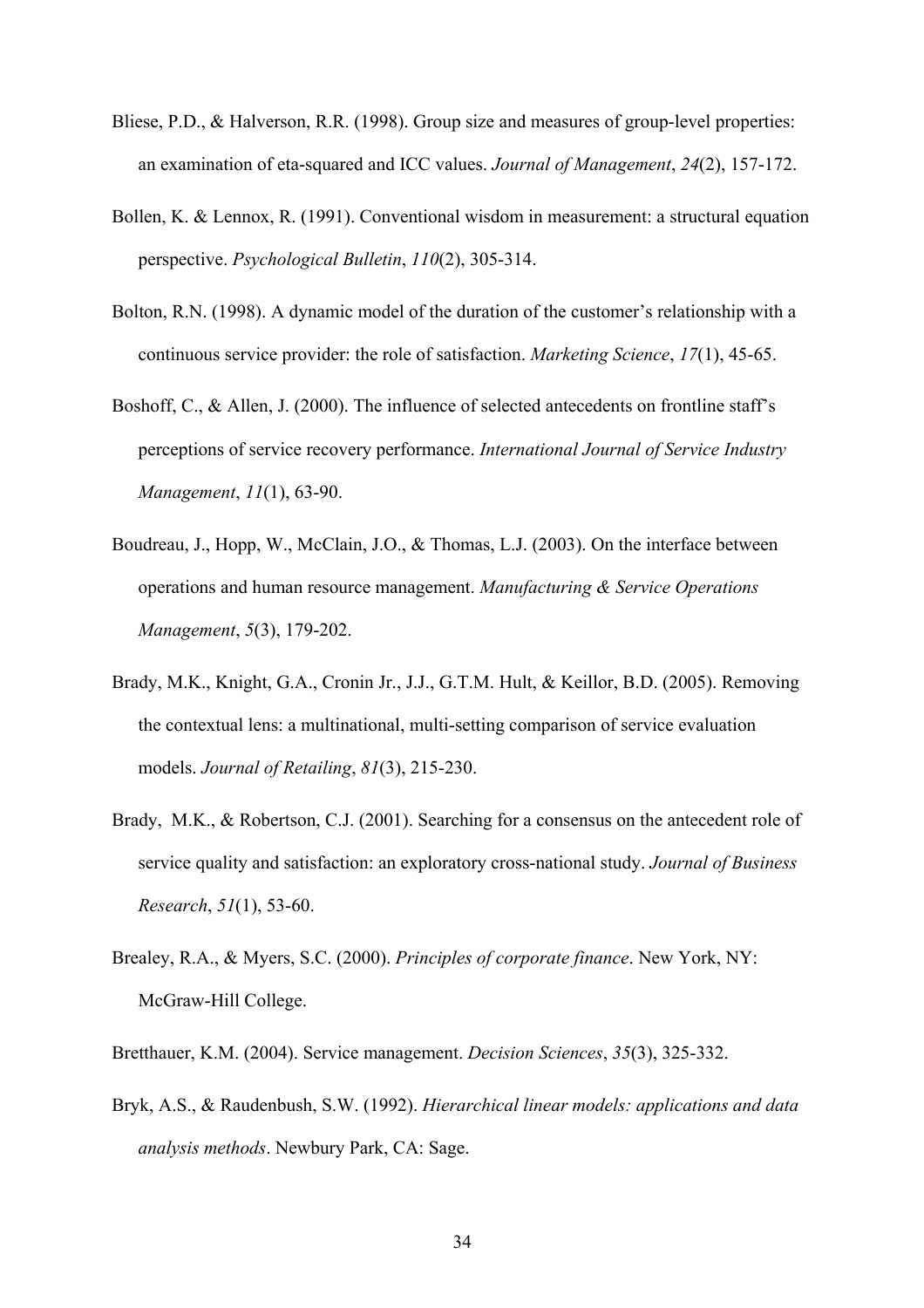- Burke, M.J., Borucki, C.C., & Hurley, A.E. (1992). Reconceptualizing psychological climate in a retail service environment: a multiple-stakeholder perspective. *Journal of Applied Psychology*, *77*(5), 717-729.
- Campion, M.A., Medsker, G.J., & Higgs, C.A. (1993). Relations between work group characteristics and effectiveness: implications for designing effective work teams. *Personnel Psychology*, *46*(4), 823-850.
- Cronin, J.J., Jr., Brady, M.K., & Hult, G.T.M. (2000). Assessing the effects of quality, value, and customer satisfaction on consumer behavioral intentions in service environments. *Journal of Retailing*, *76*(2), 193-218.
- Dabholkar, P.A., Shepherd, C.D., & Thorpe, D.I. (2000). A comprehensive framework of service quality: an investigation of critical concept and measurement issues. *Journal of Retailing*, *76*(2), 139-174.
- Danaher, P.J. (1998). Customer heterogeneity in service management, *Journal of Service Research*, *1*(1), 129-139.
- De Jong, A. & de Ruyter, K. (2004b). Adaptive versus proactive behavior in service recovery: the role of self-managing teams. *Decision Sciences*, *35*(3), 457-491.
- De Jong, A., de Ruyter, K., & Lemmink, J. (2004a). Antecedents and consequences of the service climate in boundary spanning self-managing teams. *Journal of Marketing*, *68*(2), 18-35.
- Diamantopoulos, A., & Winklhofer, H.M. (2001). Index construction with formative indicators: an alternative to scale development. *Journal of Marketing Research*, *38*(2), 269-277.
- Fornell, C., & Wernerfelt, B. (1987). Defensive marketing strategy by customer complaint management: A theoretical analysis. *Journal of Marketing Research*, *24*(4)*,* 337-346.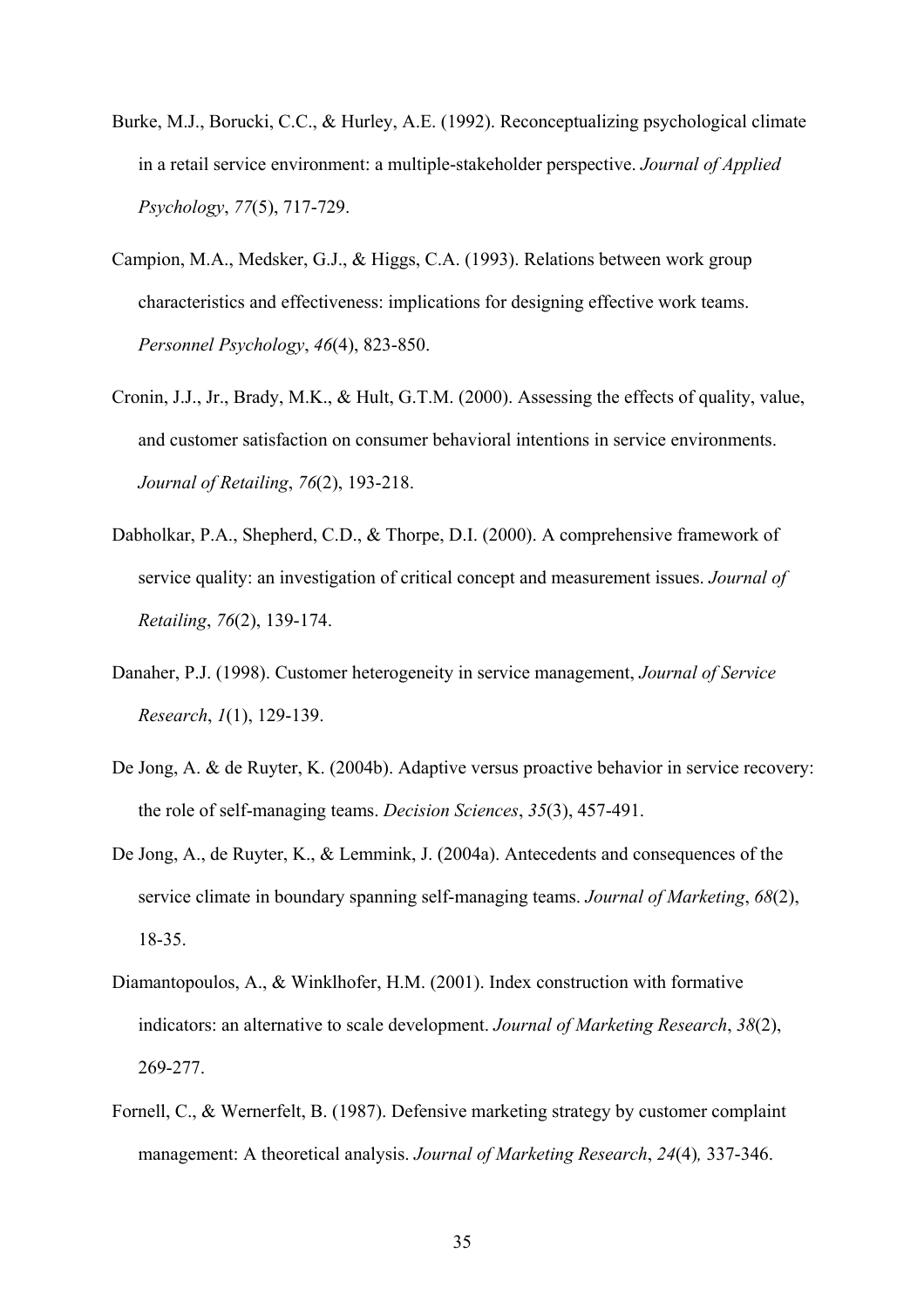- Fornell, C., & Wernerfelt, B. (1988). A model for customer complaint management*. Marketing Science*, *7*(3), 287-298.
- Frey, H.C., & Patil, S.R. (2002). Identification and review of sensitivity analysis methods. *Risk Analysis: An International Journal*, 22(3), 533-578.
- Garbarino, E., & Johnson, M.S. (1999). The different roles of satisfaction, trust, and commitment in customer relationships. *Journal of Marketing*, *63*(2), 70-87.
- Hallowell, R. (1996). The relationships of customer satisfaction, customer loyalty, and profitability: an empirical study. *International Journal of Service Industry Management*, *7*(4), 27-42.
- Harter, J.K., Schmidt, F.L., & Hayes, T.L. (2002). Business-unit-level relationships between employee satisfaction, employee engagement, and business outcomes: a meta-analysis. *Journal of Applied Psychology*, *87*(2), 268-279.
- Hofmann, D.A. (1997). An overview of the logic and rationale of hierarchical linear models. *Journal of Management*, *23*(6), 723-744.
- House, R.J., & Dessler, G. (1974). The path-goal theory of leadership: some post hoc and a priori tests. In. J.G. Hunt & L.T. Larson (Eds.), *Contingency approaches to leadership*, Carbondale (IL): Southern Illinois University Press, 29-55.
- Hulland, J. (1999). Use of partial least squares (PLS) in strategic management research: a review of four recent studies. *Strategic Management Journal*, *20*(2), 195-204.
- Iverson, R.D. (1992). Employee intent to stay : an empirical test of a revision of the Price-Mueller model. *Unpublished Doctoral Dissertation*, University of Iowa, Iowa City, IA.
- James, L.R., Demaree, R.G., & Wolf, G. (1993).  $r_{wg}$  : an assessment of within-group interrater agreement. *Journal of Applied Psychology*, *78*(2), 306-309.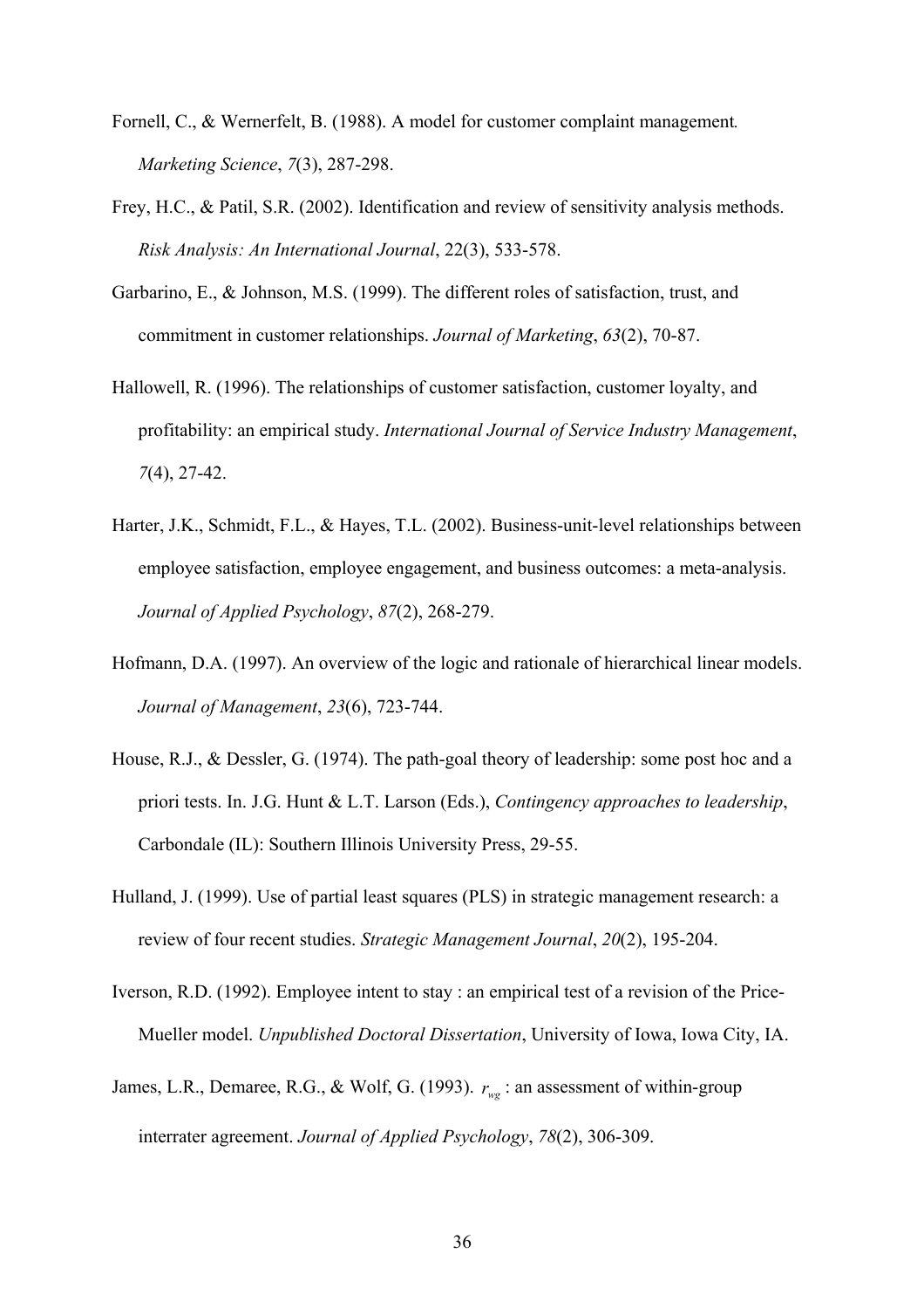- Jarvis, C.B., MacKenzie, S.B., & Podsakoff, P.M. (2003). A critical review of construct indicators and measurement model misspecification in marketing and consumer research, *Journal of Consumer Research*, *30*(2), 199-218.
- Johnson, J.W. (1996). Linking employee perceptions of service climate to customer satisfaction. *Personnel Psychology*, *49*(4), 831-851.
- Kamakura, W.A., Mittal, V., de Rosa, F., & Mazzon, J. (2002). Asessing the service profit chain. *Marketing Science*, *21*(3), 294-317.
- Kopelman, R.E., Brief, A.P., & Guzzo, R.A. (1990). The role of climate and culture in productivity. In B. Schneider (Ed.),*Organizational climate and culture*. San Francisco, CA: Jossey-Bass, 282-313.
- Little, J.D.C. (1970). Models and managers: the concept of a decision calculus. *Management Science*, *16*(8), 466-485.
- Loveman, G. (1998). Employee satisfaction, customer loyalty, and financial performance: an empirical examination of the service profit chain in retail banking. *Journal of Service Research*, *1*(1), 18-31.
- MacKenzie, S.B., Podsakoff, P.M., & Jarvis, C.B. (2005). The problem of measurement model misspecification in behavioral and organizational research and some recommended solutions. *Journal of Applied Psychology*, *90*(4), 710-730.
- Mantrala, M.K., Sinha, P., & Zoltners, A.A., (1992). Impact of resource allocation rules on marketing investment-level decisions and profitability. *Journal of Marketing Research, 29*(2), 162-175.
- Melnyk, S.A., & Handfield, R.B. (1998). May you live in interesting times….the emergence of theory-driven empirical research. *Journal of Operations Management*, *16*(4), 311-319.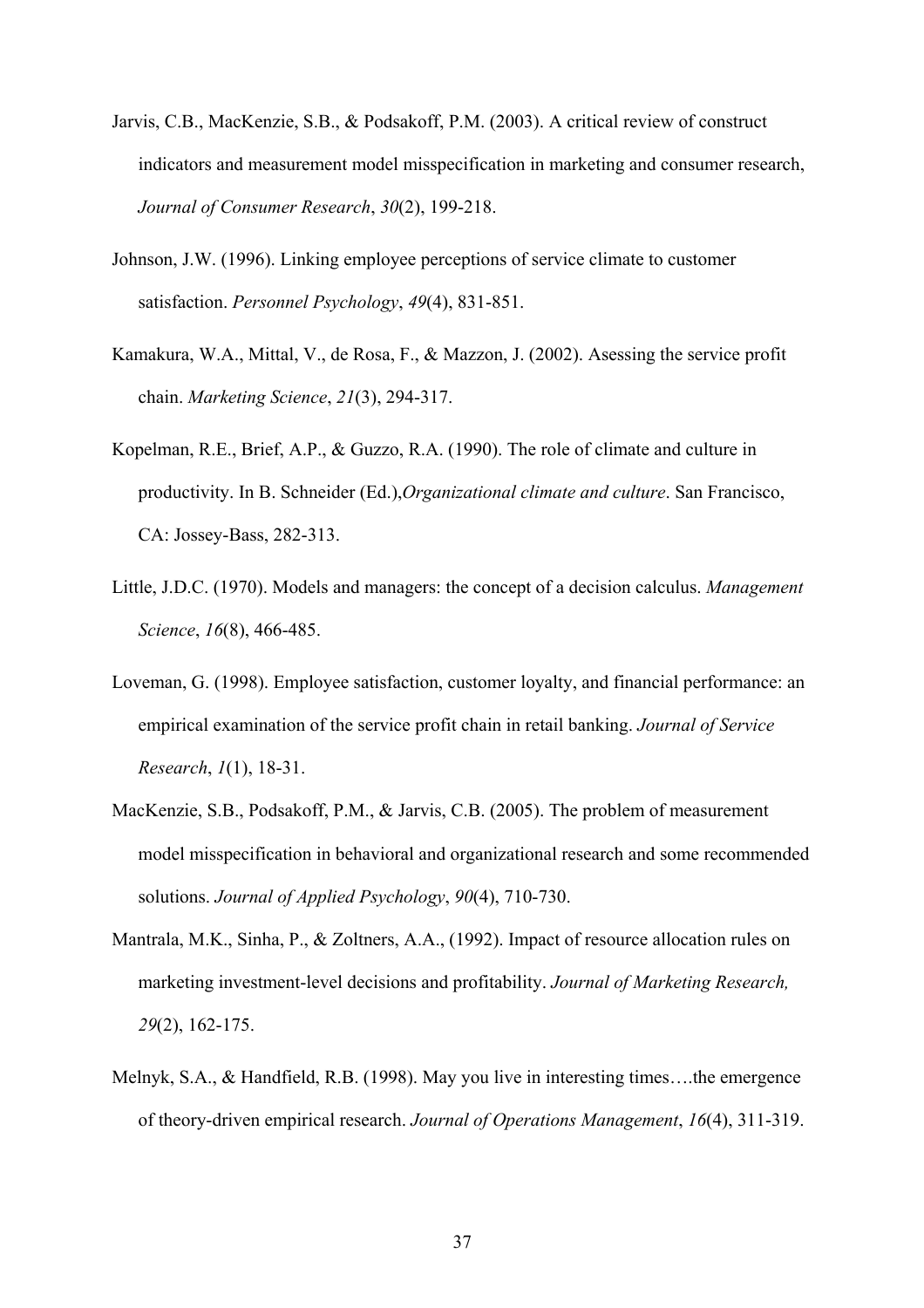- Metters, R., & Marucheck, A. (2007). Service management Academic issues and scholarly reflections from operations management researchers. *Decision Sciences, 38*(2), 195-214.
- Morgan, M.G., & Henrion, M. (1990). *Uncertainty: a guide to dealing with uncertainty in quantitative risk and policy analysis*. Cambridge, NY: Cambridge University Press.
- Nunnally, J.C., & Bernstein, I.H. (1994). *Psychometric theory*, New York, NY: McGraw-Hill.
- Parker, C.P. (1999). A test of alternative hierarchical models of psychological climate:  $PC<sub>g</sub>$ , satisfaction, or common method variance?. *Organizational Research Methods*, *2*(3), 257- 273.
- Rauyruen, P., & Miller, K.E. (2007). Relationship quality as a predictor of B2B customer loyalty. *Journal of Business Research*, *60*(1), 21-31.
- Rasbash, J., Browne, W., Goldstein, H., Yang, M., Plewis, I., Healy, M., Woodhouse, G., Draper, D., Langford, I., & Lewis, T. (2000). *A user's guide to MlwiN*. Multilevel Models Project Institute of Education, University of London.
- Raykou, T., & Widaman, K.F. (1995). Issues in applied structural equation modeling research. *Structural Equation Modeling*, *2*(4), 289-318.
- Reichheld, F.F., & Sasser, W.E., Jr. (1990). Zero defections: quality comes to services. *Harvard Business Review*, *68*(5), 105-111.
- Rogg, K.L., Schmidt, D.B., Shull, C., & Schmitt, N. (2001). Human resource practices, organizational climate, and customer satisfaction. *Journal of Management*, *27*(4), 431- 449.
- Rucci, A.J., Kirn, S.P., & Quinn, R.T. (1998). The employee-customer-profit chain at Sears. *Harvard Business Review*, *76*(1), 83-97.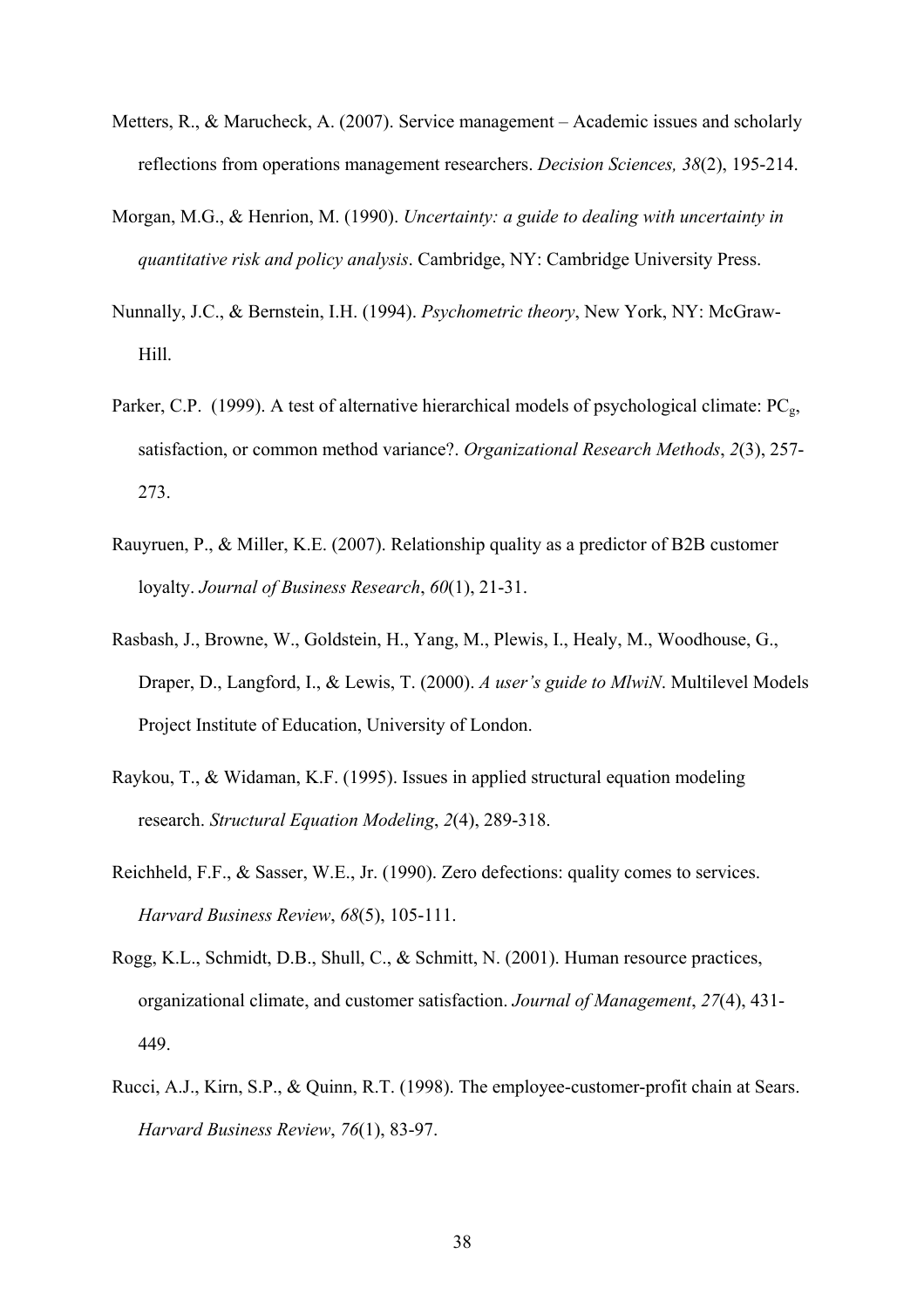- Rust, R.T., Keiningham, T.L., Clemens, S., & Zahorik, A.J. (1999). Return on quality at Chase Manhattan Bank. *Interfaces*, *29*(2), 62-72.
- Rust, R.T., Lemon, K.N., & Zeithaml, V.A. (2004). Return on marketing: using customer equity to focus marketing strategy. *Journal of Marketing*, *68*(1), 109-127.
- Rust, R.T., Moorman, C., & Dickson, P.R. (2002). Getting returns on quality: revenue expansion, cost reduction, or both?. *Journal of Marketing*, *66*(4), 7-24.
- Rust, R.T., & Zahorik, A.J. (1993). Customer satisfaction, customer retention, and market share. *Journal of Retailing*, *69*(2), 193-215.
- Rust, R.T., Zahorik, A.J., & Keiningham, T.L. (1995). Return on quality (ROQ): making service quality financially accountable. *Journal of Marketing*, *59*(2), 58-70.
- Salanova, M., Agut, S., & Peiró, J.M. (2005). Linking organizational resources and work engagement to employee performance and customer loyalty: the mediation of service climate. *Journal of Applied Psychology*, 90(6), 1217-1227.
- Sawyer, J.E. (1992). Goal and process clarity: specification of multiple constructs of role ambiguity and a structural equation model of their antecedents and consequences. *Journal of Applied Psychology*, *77*(2), 130-142.
- Seashore, S.E. (1954). *Group cohesion in the industrial workgroup*, Ann Arbor, MI: Institute for Social Research.
- Schmit, M.J., & Allscheid, S.P. (1995). Employee attitudes and customer satisfaction: making theoretical and empirical connections. *Personnel Psychology*, *48*(3), 521-536.
- Schneider, B., & Bowen, D.E. (1993). The service organization: human resources management is crucial. *Organizational Dynamics*, *21*(4), 39-52.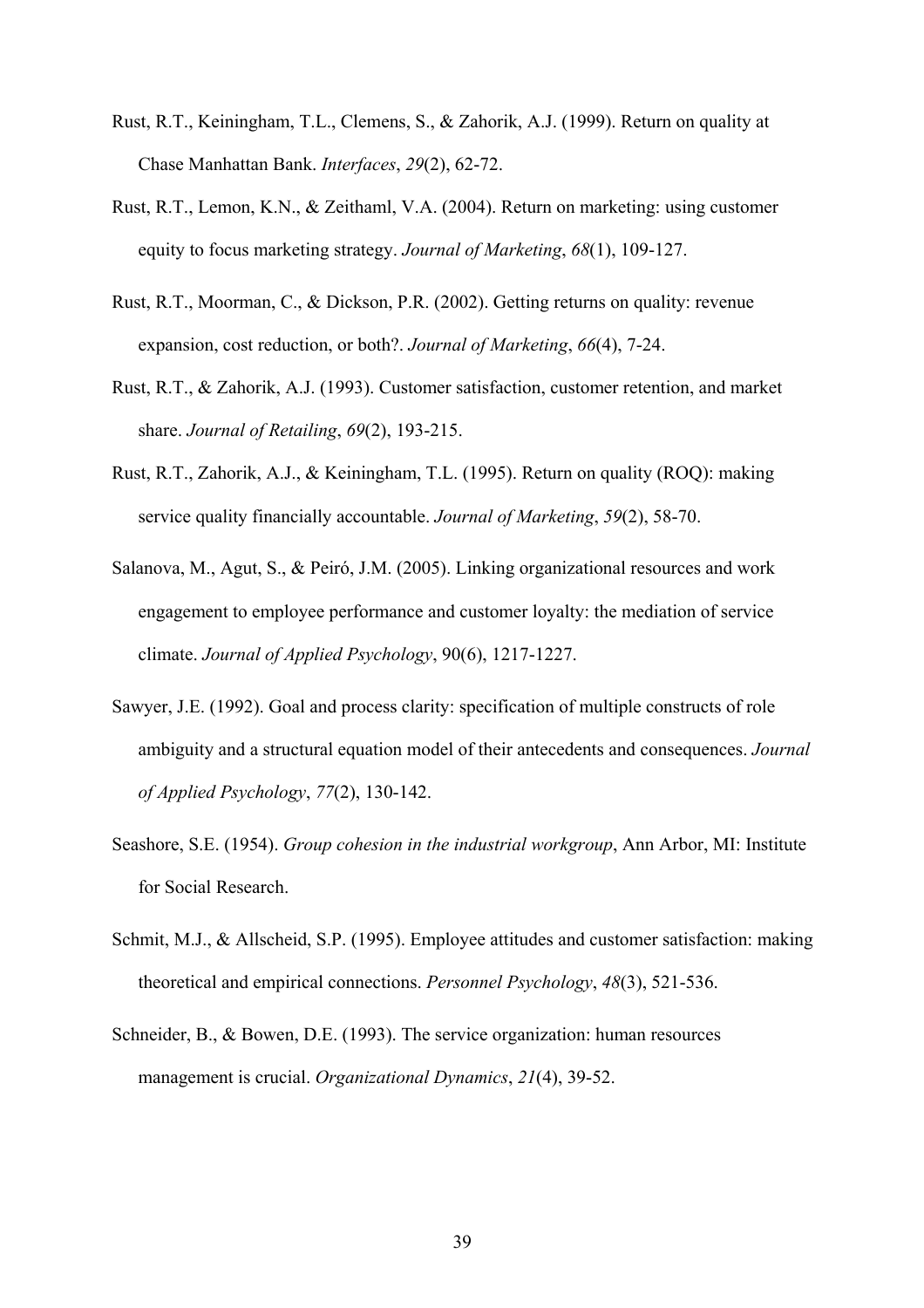- Schneider, B., Wheeler, J.K., & Cox, J.F. (1992). A passion for service: using content analysis to explicate service climate themes. *Journal of Applied Psychology*, *77*(5), 705- 716.
- Schneider, B., White, S.S., & Paul, M.C. (1998). Linking service climate and customer perceptions of service quality: test of a causal model. *Journal of Applied Psychology*, *83*(2), 150-163.
- Streukens, S., & de Ruyter, K. (2004). Reconsidering nonlinearity and asymmetry in customer satisfaction and loyalty models: an empirical study in three retail service settings. *Marketing Letters*, *15*(2/3), 99-111.
- Tenenhaus, M., Esposito Vinzi, V., Chatelin, Y.M., & Lauro, C. (2005). PLS path modeling, *Computational Statistics & Data Analysis*, *48*(1), 159-205.
- von Winterfelt, D., & Edwards, W. (1986). *Decision analysis and behavioral research*. Cambridge, NY: Cambridge University Press.
- Zeithaml, V.A. (1988). Consumer perceptions of price, quality, and value: a means-end model and synthesis of evidence. *Journal of Marketing*, *52*(3), 2-21.
- Zeithaml, V.A. (2000). Service quality, profitability and the economic worth of customers: what we know and what we need to learn. *Journal of the Academy of Marketing Science*, *28*(1) 67-85.
- Zeithaml, V.A., Berry, L.L., & Parasuraman, A. (1996). The behavioral consequences of service quality. *Journal of Marketing*, *60*(2), 31-46.
- Zhu, Z., Sivakumar, K., & Parasuraman, A. (2004). A mathematical model of service failure and recovery strategy. *Decision Sciences*, *35*(3), 493-525.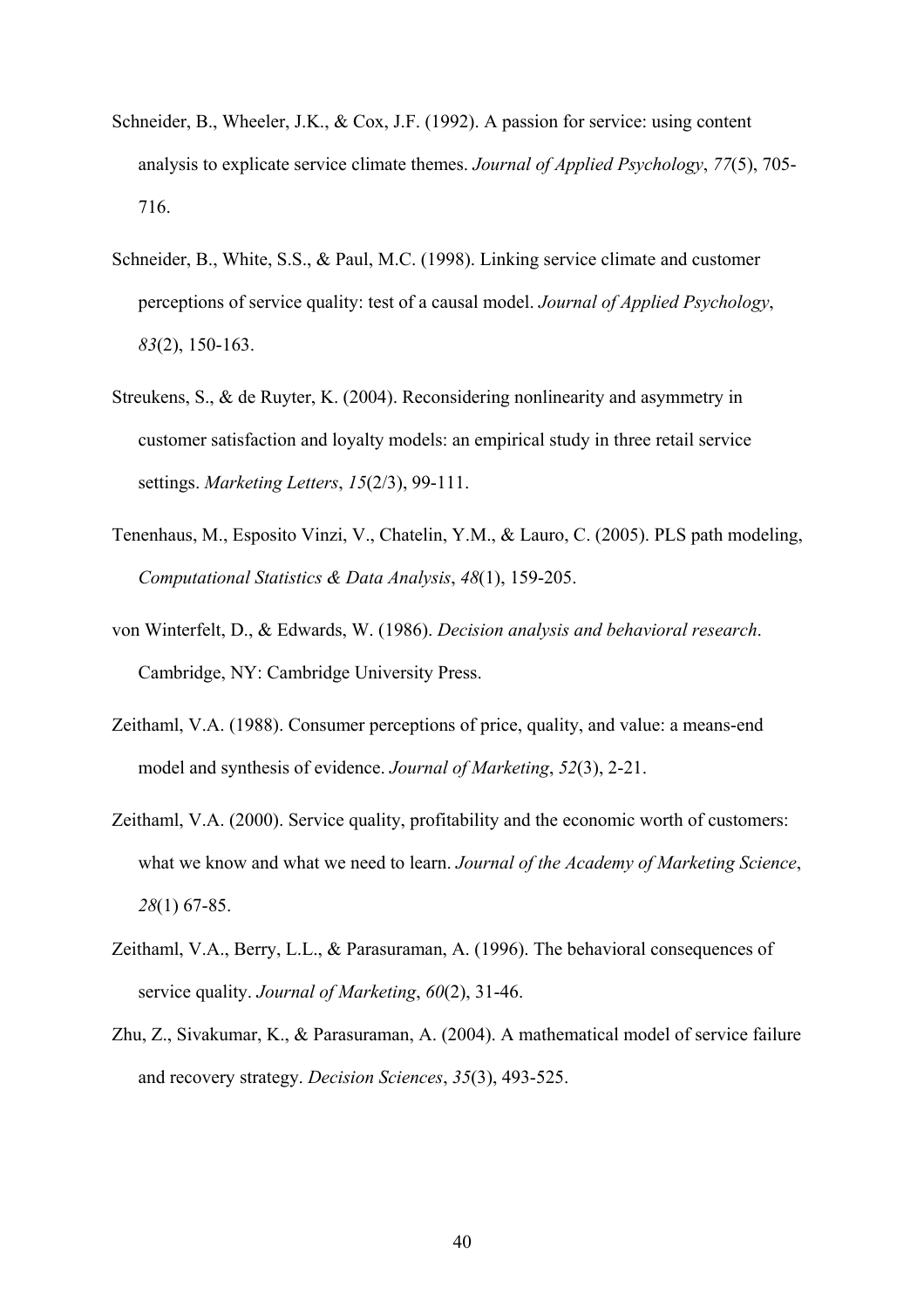#### **APPENDIX A: GUIDE TO IMPLEMENTING THE DECISION-MAKING MODEL**

In order to make the practical implementation of our suggested decision-making model more accessible, this Appendix provides a detailed overview of the estimation and calibration of the various components of the model.

#### **Revenues and behavioral model**

One of the main features of our model is that it incorporates employee and / or customer perceptions directly into the profitability calculation, by modeling investment revenues as a function of these evaluative judgments. The connection between revenues and the perceptions one wants to influence or more formally the input variables  $i \ (i \in I)$  is expressed by equation (A1):

$$
REV = N\left(\sum_{i \in I} \delta_i (y_i - y(0)_i)\right)
$$
 (A1)

Where

| $y_i$      | Level of input variable <i>i</i> when investing amount $x_i$                         |
|------------|--------------------------------------------------------------------------------------|
| y(0)       | Level of input variable <i>i</i> before investing amount $x_i$ , or status quo level |
| $\delta_i$ | Influence of input variable $i$ on revenues                                          |
| N          | Number of customers                                                                  |

The data needed to operationalize equation (A1) is usually obtained as follows. The relevant employee and / or customer data is captured by means of surveys. The mean scores of the perceptions representing the input variables, are a direct estimate of  $y(0)$ . Data on service revenues is usually present in company databases, just as an estimate of N. After linking the perceptual and financial data in a single data matrix, the entire chain of effects is estimated using a regression-based approach. Based on the regression results Parameter  $\delta_i$  in equation (A1) can be determined from these regression results as follows.

Assume the set of equations displayed in Exhibit A1 connecting input variables  $y_1$  and  $y_2$  to revenues  $REV$ , via constructs  $q_1$  and  $q_2$ . Parameters  $\beta_i$  represent the relevant unstandardized regression coefficients.

#### **Exhibit A1: Example system of equations**

$$
q_1 = \alpha_1 + \beta_1 y_1 + \varepsilon_1
$$
  
\n
$$
q_2 = \alpha_2 + \beta_2 y_1 + \beta_3 y_2 + \beta_4 q_1 + \varepsilon_2
$$
  
\n
$$
REV = \alpha_3 + \beta_5 q_1 + \beta_6 q_2 + \varepsilon_3
$$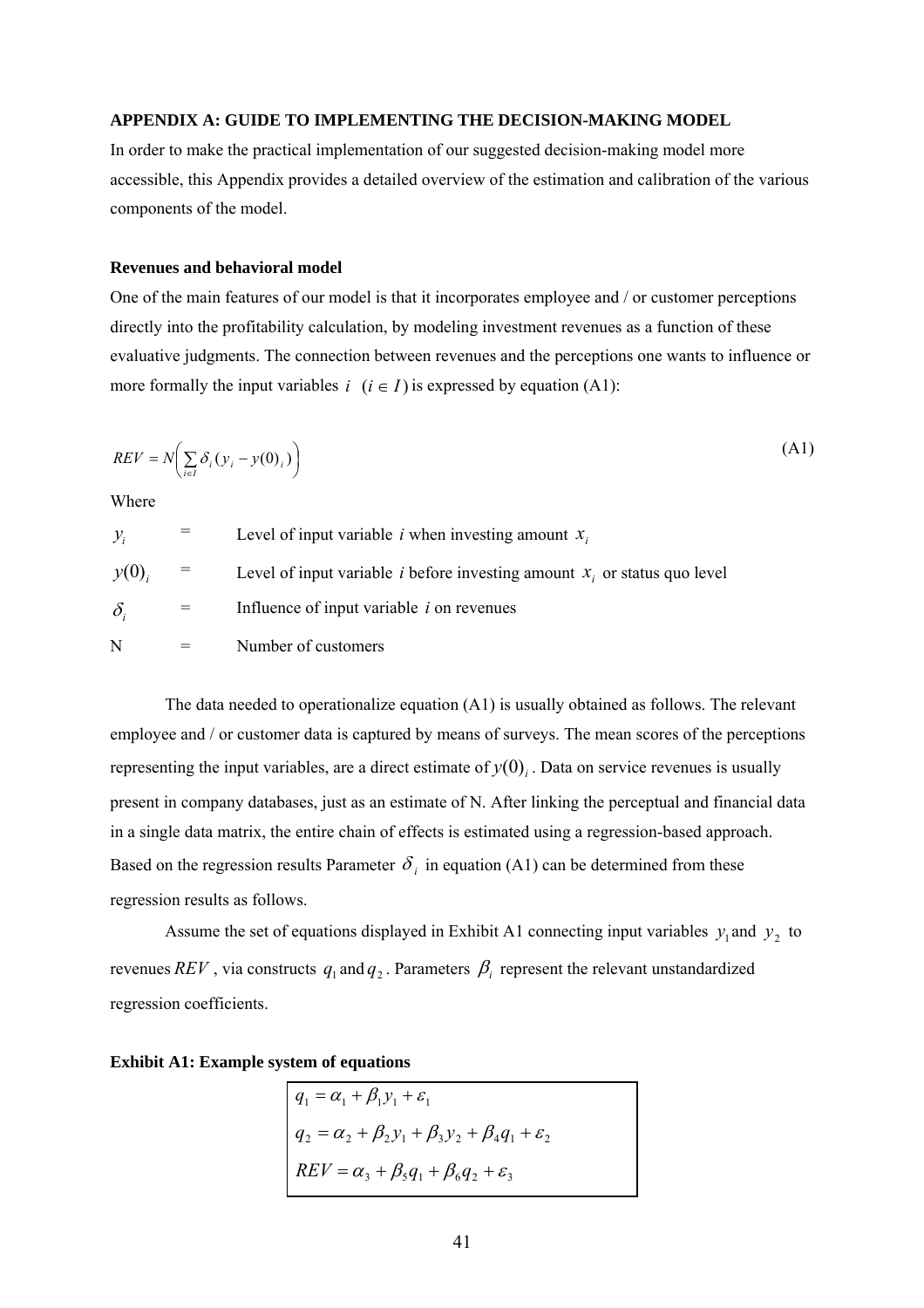The total impact of each input variable  $i$  on revenues  $REV$ , represented in Equation (A1) by parameter  $\delta_i$ , is determined by calculating the product of the coefficients relevant to each path connecting input variable  $i$  and revenues  $REV$  and subsequently summing these products. In terms of the Exhibit A1, the total impact of one unit change in  $y_1$  on  $REV$  (i.e.,  $\delta_1$ )

equals  $(\beta_1\beta_5) + (\beta_1\beta_4\beta_6) + (\beta_2\beta_6)$ . In a similar vein, the total impact of one unit change in  $y_2$  on  $REV$  (i.e.,  $\delta_2$ ) equals  $\beta_3\beta_6$ .

#### **Costs**

The relationship between investment effort and the level of the input variables is modeled using decision calculus. Opting for Little's (1970) ADBUDG model, offers a simple and flexible tool to calibrate a variety of S-shaped or concave response functions. The general form of the ADBUDGfunction describing the relationship between effort  $(x_i)$  and response  $y_i$  is defined in Equation (A2).

$$
y_i = a_i + (b_i - a_i) \frac{x_i^{c_i}}{d_i + x_i^{c_i}}
$$
 (A2)

Where:

 $y_i$  = Response variable, target at which effort is directed (e.g., management support)  $\hat{x}$  = Effort in \$  $a_i$  = Minimum value of  $y_i$  when  $x_i = 0$  $b_i$ = Upper asymptote of scale assessing  $y_i$  (corresponds with  $x_i \rightarrow \infty$ )  $c_i$  = Parameter determining shape of response function. Function is concave when  $0 < c_i < 1$  and S-shaped when  $c_i > 1$ = Parameter determining shape of response function in terms of elevation and steepness *di*

The four parameters in Equation (A2) are usually determined by interviews with the decisionmakers and/or the people at whom the efforts are directed (in our application service employees). Typically, these interviews focus on the following four questions:

1) If effort  $x_i$  is reduced to 0 what will than be the evaluation regarding i (that is  $y_i$ )? This provides the value for parameter  $a_i$ . The value of  $a_i$  is typically the lowest value of the scale used to assess the perceptions regarding  $y_i$ .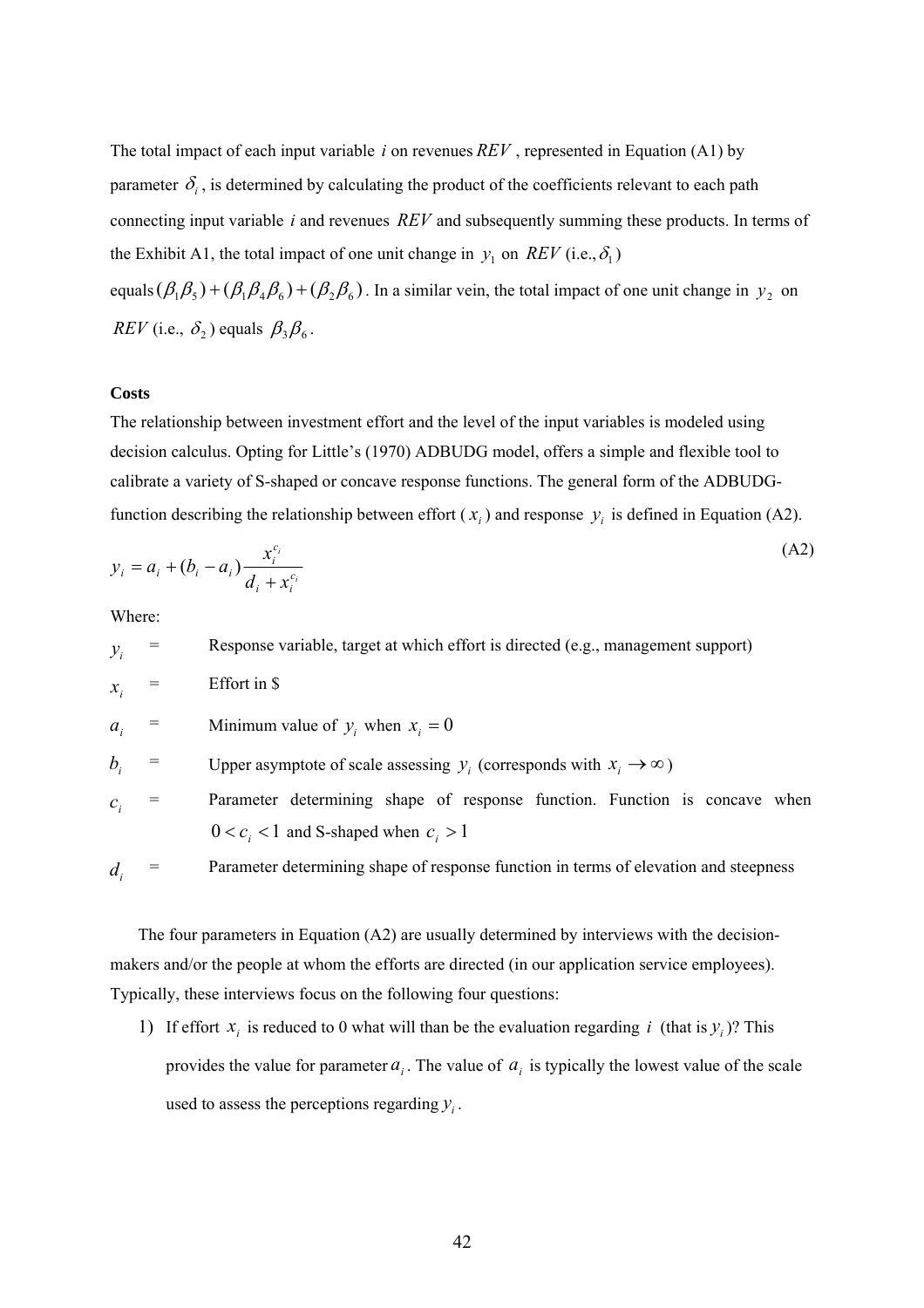- 2) If effort  $x_i$  approaches infinity when will than be the value of  $y_i$ ? This answer provides the value for parameter  $b_i$ . The value of  $b_i$  is typically the highest value of the scale used to assess the perceptions regarding  $y_i$ .
- 3) Regarding *i* what is the current level of effort  $(x_i)$  and to what evaluation does that lead  $(y_i)$ ?
- 4) If compared to the current situation effort  $x_i$  is doubled to what level of  $y_i$  would that lead?

The answers to questions 3 and 4 provide information regarding the shape of the ADBUDGfunction. Thereby providing helpful hints on the values for  $c_i$  (S-shaped or concave function) and  $d_i$  (elevation and steepness of function), which are chosen in such a manner that the ADBUDG curve matches the qualitative data obtained in the calibration phase as closely as possible.

#### **Profit optimization**

All optimization analyses were conducted in AIMMS (Advanced Interactive Mathematical Modeling Software). For more information on this software package see www.aimms.com.

The relationships between total investment effort, profitability, and revenues as depicted in Figure 2 are obtained by solving the optimization framework for various levels of investment effort. Subsequently, we plotted the various data points in a graph. It should be noted that the AIMMS output reflects the total investment revenues, that is the revenues obtained under the status quo investment level  $\left(\sum_{i \in I} x(0)_i\right)$  and the revenues that are obtained by investing more than the status quo investment level. Hence, to obtain the results stemming from investments to improve the status quo level the revenues yielded when investing  $\sum_{i \in I} x(0)_i$  need to be subtracted from the total revenues.

To determine the level of total investment effort that leads to a maximum level of profitability, one needs to solve the Equation (A3) in AIMMS.

$$
\max_{i \in I} \quad (\delta_i y_i(x_i) - x_i)^{i} = 0 \tag{A3}
$$

It should be noted that the AIMMS output automatically provides all the information needed to determine the return on investment rate.

#### **Effort allocation**

With regard to allocation decisions given a certain investment effort, the derivative of the profit function (see Equation (A4)) plays a crucial role.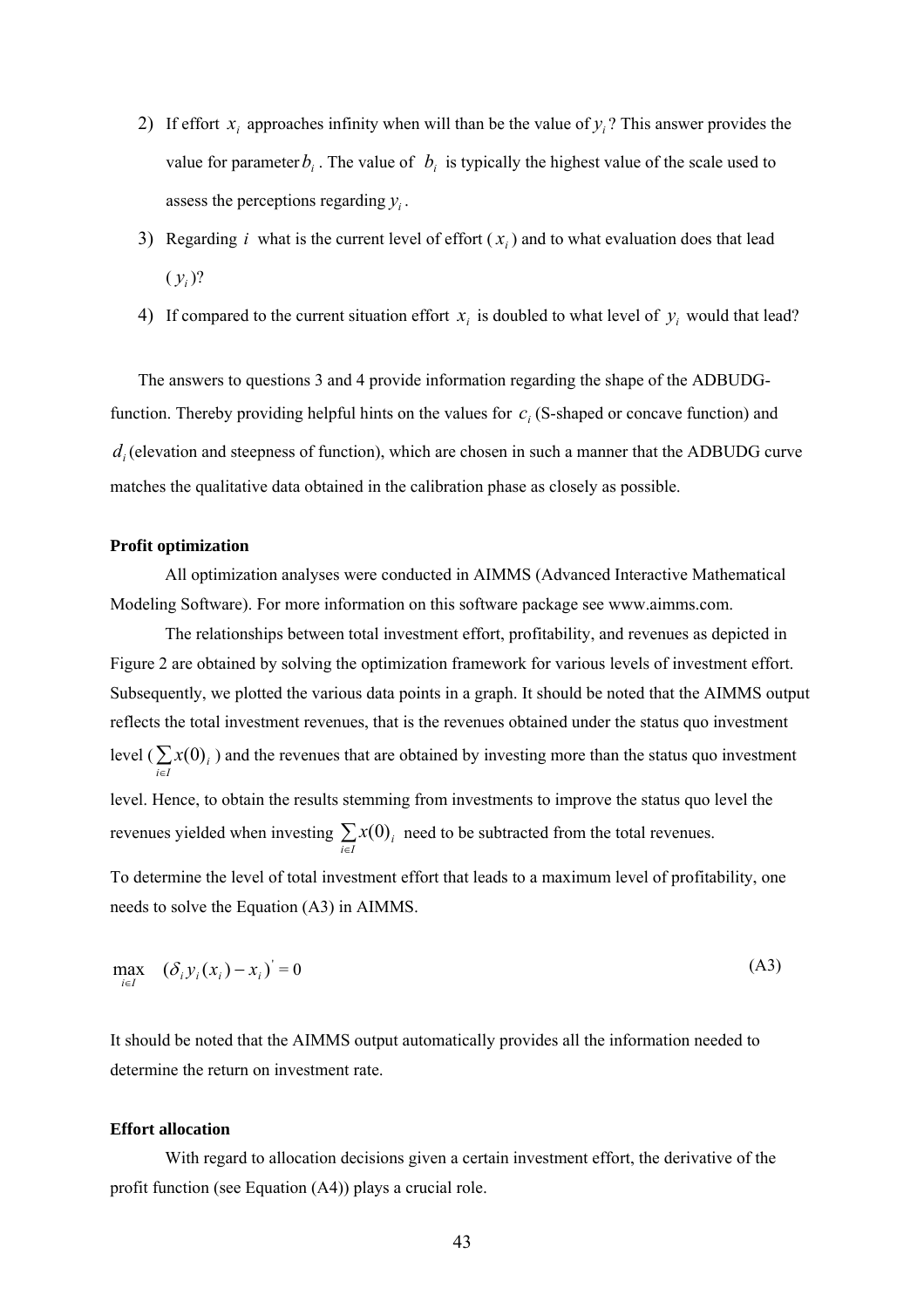$$
\max_{i \in I} (\delta_i y_i (x_i) - x_i) = \max_{i \in I} \left\{ \frac{\delta_i (b_i - a_i) c_i d_i x_i^{c_i - 1}}{(d_i + x_i^{c_i})^2} - 1 \right\}
$$
(A4)

Running the optimization framework for a series of effort levels as is done to obtain Figure 3 provides sufficient information to obtain a global impression on how the efforts are allocated over the various input variables. When running the optimization framework, AIMMS automatically provides the optimal allocation of the effort level stated in the budget constraint. Similar to situation described in the paragraph above, the solution contains the levels of  $y_i$  and  $x_i$  stemming from both the level of investment needed to maintain the status quo and all investments above and beyond this maintenance effort level. As such, the investment effort pertaining to the improvement initiative aimed at variable *i* equals  $x_i - x(0)_i$ . The value for  $x(0)_i$  follows from Equation (A2) when solving for the known status quo level  $y(0)$  of input variable *i*.

#### **Risk**

The optimal investment strategy, both in terms of investment level and effort allocation, is a function of  $\beta$  and changes in the magnitude of these coefficients have consequences for the financial results stemming from our investment efforts. In line with the notion that the variability in investment outcomes reflects the amount of risk involved, examining the robustness of the optimal solution to changes in the model's parameters provides a means to asses the level of investment risk. The robustness of the optimal solution is determined by means of nominal range sensitivity analysis and the calculation of switch-over values. The essence of both approaches lies in altering the designated parameters in the optimization framework, re-running the optimization framework with the altered parameters and comparing the change in solution between the original model and the alternative model. To demonstrate the use of nominal range sensitivity analysis to assess the robustness of the projected optimal solution in greater detail, we take the system of equations presented in Exhibit (A1). Suppose in reality a coefficient in our behavioral model would deviate  $\varphi$ <sub>1</sub> from its empirical coefficient  $\beta_1$ . For this new situation the original parameter  $\delta_1$ , now becomes  $\delta_1 = ((\beta_1 + \varphi_1) \cdot \beta_5) + ((\beta_1 + \varphi_1) \cdot \beta_4 \cdot \beta_6) + (\beta_2 \cdot \beta_6)$ . The robustness or sensitivity of the outcome to change in parameter  $\beta_1$  is determined as follows:

- 1. Run optimization framework with value  $\delta_i$  and determine the level of profitability  $profit(\delta_i)$ .
- 2. Run optimization framework with value  $\delta_i$ , ceteris paribus, and determine the level of profitability  $\text{profit}(\delta_i)$ .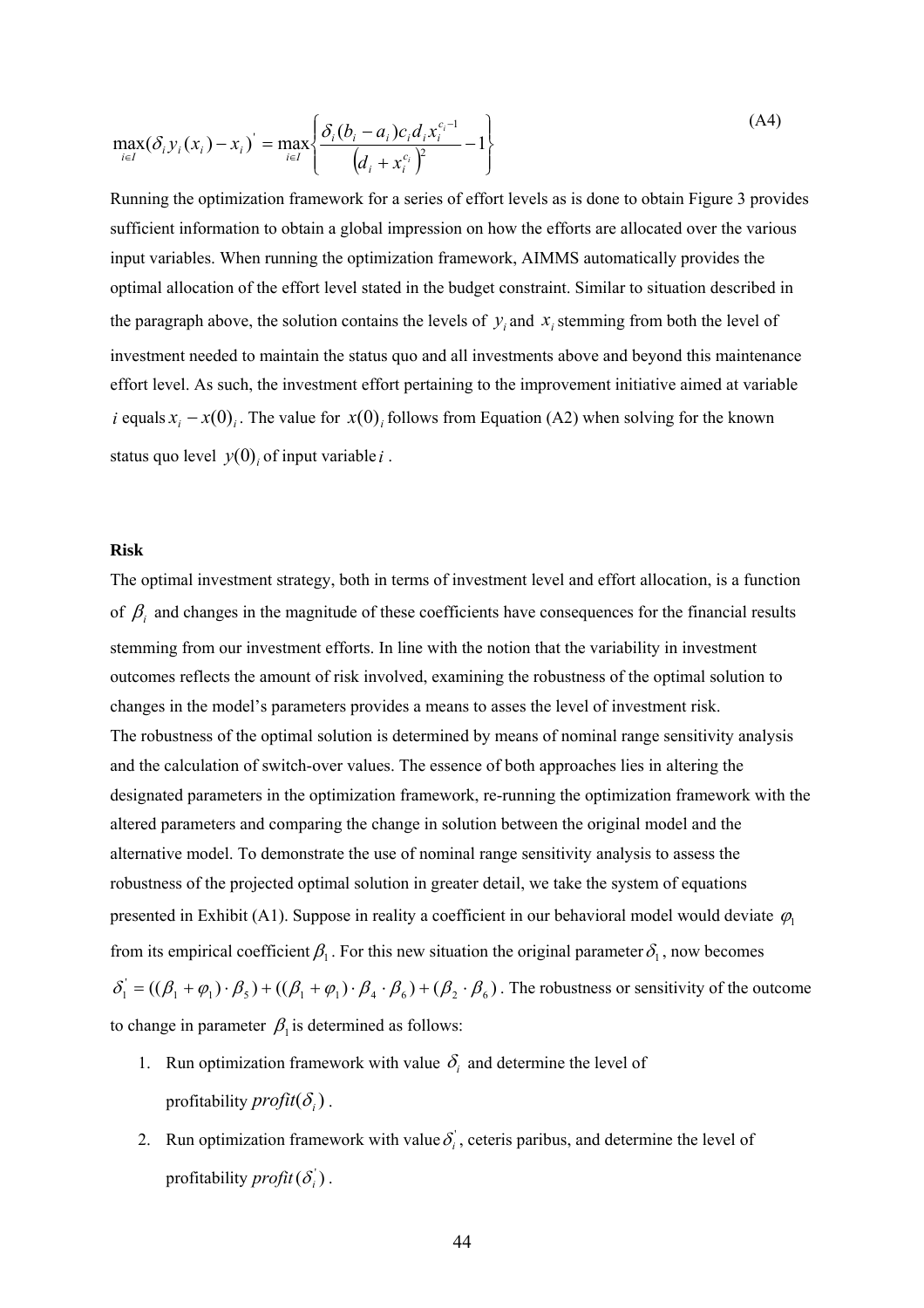3. The level of sensitivity of the profit level to changes in parameter  $\beta_i$  is equal to

$$
profit(\delta_i) - profit(\delta_i') \text{ or } ((profit(\delta_i) - profit(\delta_i')) / profit(\delta_i)) \times 100\%
$$

Alternatively, the robustness of the optimal solution can be assessed by calculating the switch-over values for each coefficient  $\beta_i$ . The switch-over value is the value a parameter (say  $\beta_i$ ) may take to make the investment profitability equal to zero. In line with this definition, the switching value is obtained by setting the profitability equation equal to zero and solving it for parameter  $\beta_i$ , which is captured in the term  $\delta_i$ .

AIMMS output file used for the optimization analysis presented in this paper.

```
DEFINITION OF PARAMETERS 
 SETS: 
              Processes := {ROR, GEMP, MSUP, WGS, IDS, REV, PROF}, 
              Investments subset Processes :={ROR, GEMP, MSUP, WGS, IDS}, 
 Relations subset (Processes,Processes) := {(ROR,REV), (GEMP,REV), (MSUP,REV),<br>(WGS,REV), (IDS,REV)
 ; 
INDICES: 
  p, p1, p2 in Processes, 
 i in Investments 
 ; 
PARAMETERS: 
  Budget := 37730000, 
 MaintenanceValuesX(i) := {ROR: 7425000, GEMP: 5830000, MSUP: 5775000, WGS: 7755000,
 IDS: 3245000},<br>| Delta(p1,p2) := {(ROR,REV): 436.7442, (GEMP,REV): 246.8554, (MSUP,REV): 436.7442,<br>(WGS,REV): 189.8888, (IDS,REV): 379.7776
 ;<br>
VARIABLES:<br>
y(p) -> [0, inf),<br>;<br>;
 x \cdotl(i) := MaintenancevaluesX(i);
 DEFINITION OF MODEL
 CONSTRAINTS: 
 BudgetRestriction .. 
 SUM[(i), x(i)] <= Budget, 
 InvestmentRestrictionROR<br>Y('ROR') = 8*x('ROR') / ( 1 + x('ROR') ),<br>InvestmentRestrictionGEMP<br>Y('GEMP') = 8*x('GEMP') / ( 1 + x('GEMP') ),<br>InvestmentRestrictionMSUP / ( 1 + x('MSUP') ),<br>Y('MSUP') = 8*x('MSUP') / ( 1 + x('MS
 InvestmentRestrictionIDS .. 
Y('IDS') = 8*x('IDS') / ( 1 + x('IDS') ), 
RestrictionREV .. 
Y('REV') = beta('ROR','REV')*y('ROR') + delta('GEMP','REV')*y('GEMP') +
delta('MSUP','REV')*y('MSUP') + delta('WGS','REV')*y('WGS') + delta('IDS','REV')*y('IDS') 
; 
 RestrictionPROF.. 
Y('PROF') = y('REV')-(x('ROR') + x('GEMP') + x('MSUP') + x('WGS') + x('IDS')) 
 OPTIMIZATION COMMANDS<br>MODEL:
  ProfitModel 
 MAXIMIZE: Y('PROF') 
 METHOD: NLP 
 ; 
SOLVE ProfitModel; 
 OUTPUT SPECIFICATION<br>DISPLAY ProfitModel.objval, x.l, y.l;
OUTPUT SPECIFICATION OF PROFITLEVELS FOR VARIOUS EFFORT LEVELS 
 ORDERED SETS: 
 Solutions := {1 .. 41} 
 ;<br>|NDICES:<br>; s in Solutions
 PARAMETERS: 
  ObjVal(s), 
 Effort(s), 
 Increments := 5500000 
 ; 
 Effort :=0;<br>SOLVE ProfitModel;<br>FOR (S|ProfitModel.modelstat = 1 OR ProfitModel.modelstat = 2 OR ProfitModel.modelstat
 = 7) DO
 ObjVal(s):= ProfitModel.objval;<br>Effort(s):= Effort;<br>DISPLAY ObjVal, Efforts;<br>DISPLAY x.l, y.l;<br>DISPLAY x.l, y.l;<br>EffortTot := Effort + Increments;<br>SOLVE ProfitModel;
              ENDFOR
```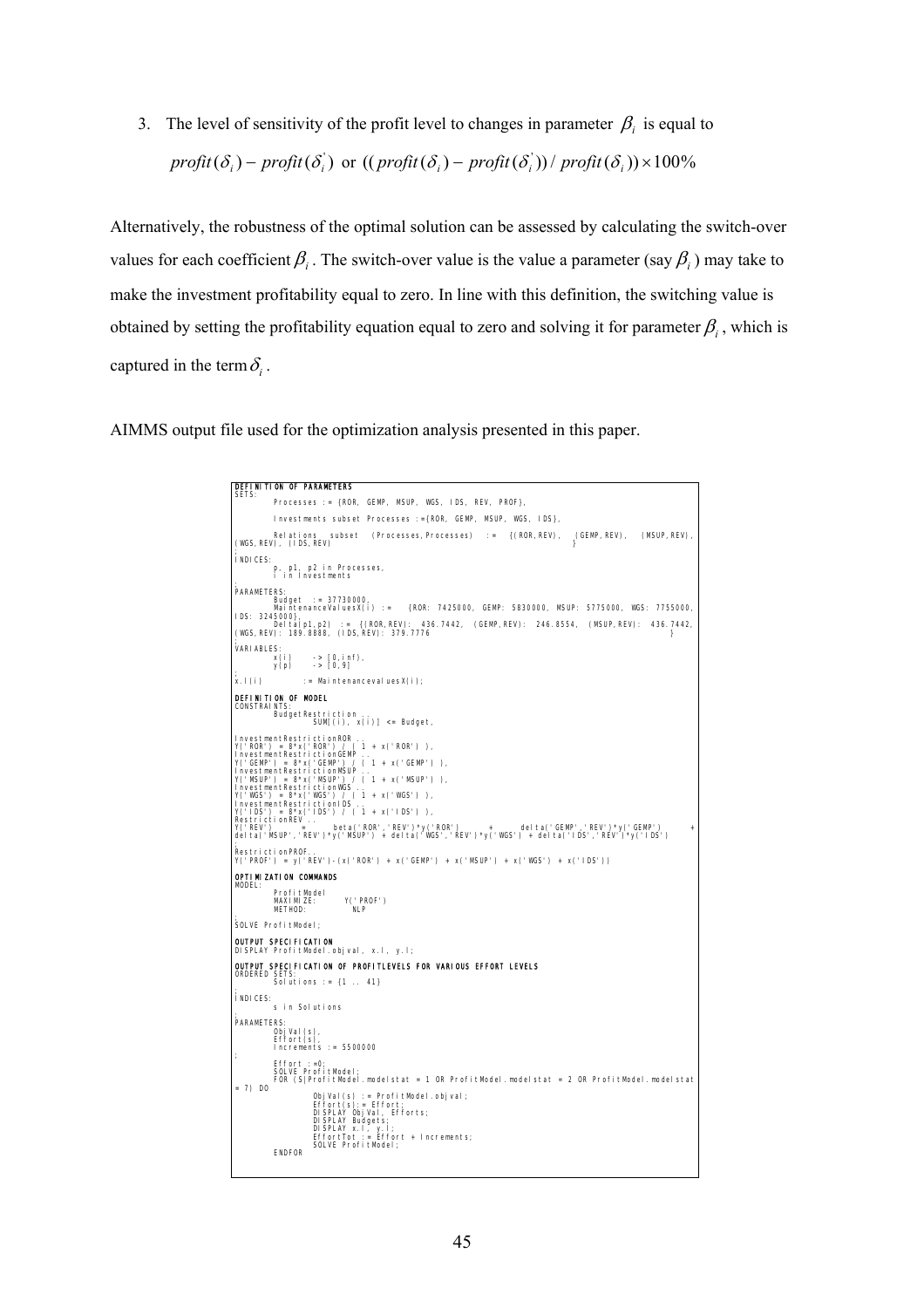|                                                    |                                                                                                                                                                                                                                                                                                   | Strategic     | ROI         | Can be        |              | Optimal      | Assessment   |             |
|----------------------------------------------------|---------------------------------------------------------------------------------------------------------------------------------------------------------------------------------------------------------------------------------------------------------------------------------------------------|---------------|-------------|---------------|--------------|--------------|--------------|-------------|
|                                                    |                                                                                                                                                                                                                                                                                                   | trade-offs of | modeled     | applied to    | Optimization | allocation   | robustness   |             |
|                                                    |                                                                                                                                                                                                                                                                                                   | any service   | and         | most service  | of service   | of service   | of service   | Statistical |
| Model                                              | Example                                                                                                                                                                                                                                                                                           | investment?   | calculated? | industries    | investments? | investments? | investments? | details?    |
| Service profit chain                               | Loveman (1998)                                                                                                                                                                                                                                                                                    |               |             | Yes, adapt to |              |              |              |             |
|                                                    | Rucci et al. (1998)                                                                                                                                                                                                                                                                               | $\tilde{z}$   | $\tilde{z}$ | context if    | $\tilde{z}$  | $\tilde{z}$  | $\tilde{z}$  | Yes         |
|                                                    | (2002)<br>Kamakura et al.                                                                                                                                                                                                                                                                         |               |             | necessary     |              |              |              |             |
| Return on quality                                  | Rust et al. (1995)<br>Rust et al. (1999)                                                                                                                                                                                                                                                          | $\tilde{z}$   | $Y$ es      | Yes           | $\mathsf{S}$ | $\tilde{z}$  | ż            | Yes         |
| Return on marketing <sup>ª</sup> Rust et al. (2004 |                                                                                                                                                                                                                                                                                                   | Yes           | Yes         | Yes           | ż            | $\tilde{z}$  | ż            | Yes         |
| Our decision making<br>approach                    |                                                                                                                                                                                                                                                                                                   | Yes           | Yes         | Yes           | Yes          | Yes          | Yes          | Yes         |
|                                                    | <sup>a</sup> Features like explicitly modeling of competition and the modeling of brand switching at the customer level as proposed in Rust et al.'s (2004) Return on Marketing model<br>can be easily incorporated in our model by defining the relevant variables as Markov switching matrices. |               |             |               |              |              |              |             |

**Table 1:** Comparing our decision making model to the existing literature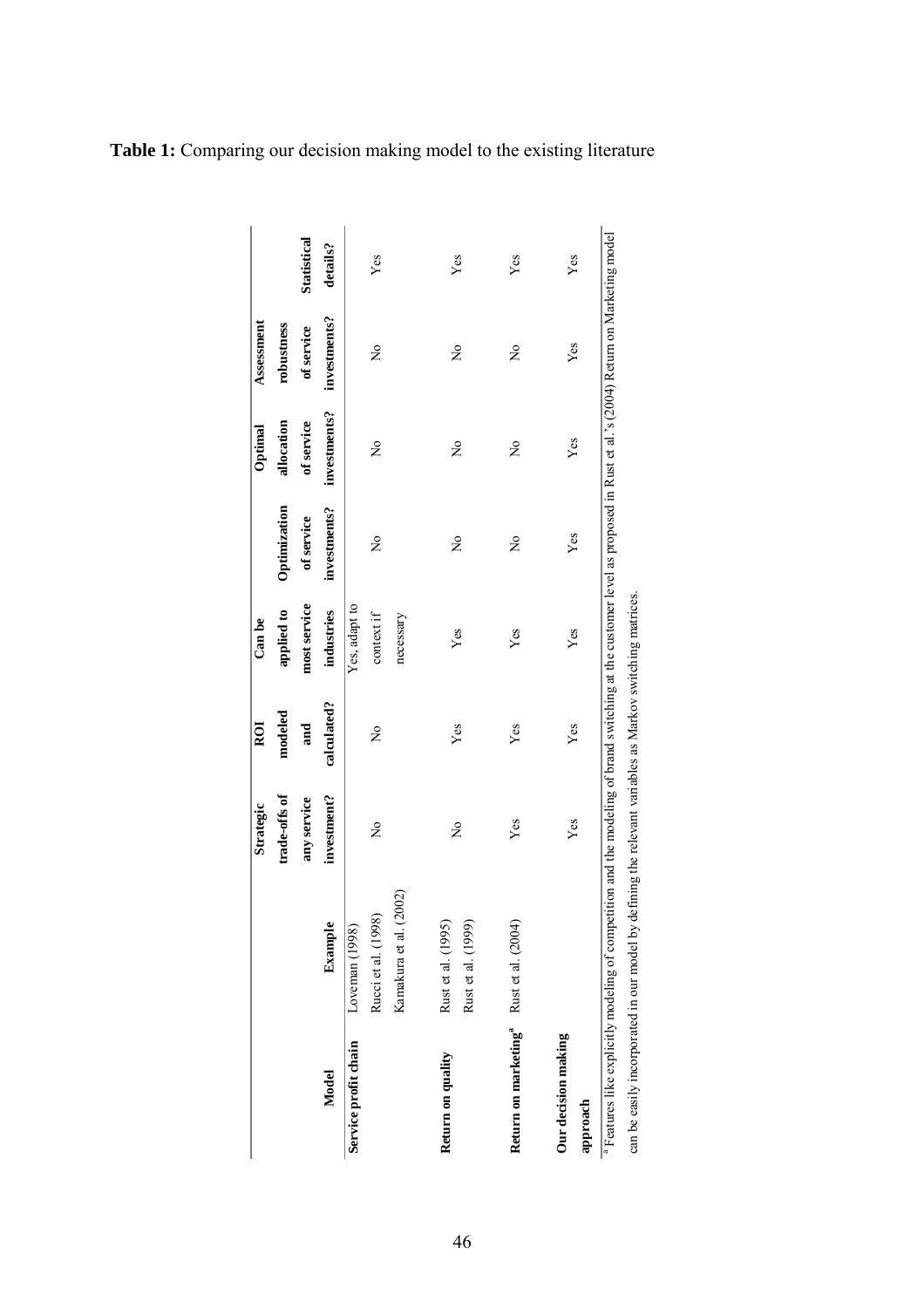| Relationships                                                    | Definition predictor variable                                                                                                                                                                        | <b>Empirical support</b>                                                         |
|------------------------------------------------------------------|------------------------------------------------------------------------------------------------------------------------------------------------------------------------------------------------------|----------------------------------------------------------------------------------|
| Reward orientation $\rightarrow$ Service climate                 | Extent to which rewards are perceived to be<br>linked to outstanding performance in<br>customer service (Burke et al. 1992)                                                                          | Schmit and Allscheid (1995)<br>Johnson (1996)                                    |
| Means emphasis $\rightarrow$ Service climate                     | Extent to which employees perceive their<br>organization provides the appropriate<br>training and information necessary for<br>personnel to effectively perform their job<br>(Burke et al. 1992)     | Schneider et al. (1992)                                                          |
| Goal emphasis $\rightarrow$ Service climate                      | Extent to which employees perceive their<br>immediate manager as setting clear-cut<br>performance standards (Burke et al. 1992)                                                                      | Schneider et al. (1992)<br>Schneider et al. (1998)                               |
| Manager support $\rightarrow$ Service climate                    | Extent to which employees perceive their<br>immediate manager as assisting in<br>performing their jobs and showing concern<br>and respect for employees (Burke et al.<br>1992)                       | Schmit and Allscheid (1995)                                                      |
| Work group support $\rightarrow$ Service climate                 | Extent to which employees perceive other<br>employees as cooperative and friendly<br>(Burke et al. 1992)                                                                                             | De Jong et al. (2004a)<br>Campion et al. (1993)                                  |
| Interdepartment service $\rightarrow$ Service climate            | Extent to how well units in a firm serve<br>each other (Schneider et al. 1998)                                                                                                                       | Schneider et al. (1998)<br>Johnson (1996)<br>de Jong et al. (2004a, 2004b)       |
| Service climate $\rightarrow$ Perceived service<br>quality       | Employee perceptions of the practices and<br>procedures, and behaviors that get<br>rewarded, supported, and expected with<br>regard to providing quality customer<br>service (Schneider et al. 1998) | Schneider et al. (1998)<br>de Jong et al. (2004a)                                |
| Perceived service quality $\rightarrow$ Customer<br>satisfaction | Customer' appraisal of a service's overall<br>excellence or superiority (Zeithaml 1988)                                                                                                              | Cronin et al. (2000)<br>Dabholkar et al. (2000)<br>Brady et al. (2005)           |
| Customer satisfaction $\rightarrow$ Customer loyalty             | A consumer's cumulative evaluation based<br>on all experiences with the supplier's<br>service offering over time (Anderson et al.<br>1994)                                                           | Anderson and Sullivan (1993)<br>Bolton (1998)<br>Loveman (1998)                  |
| Perceived service quality $\rightarrow$ Customer<br>loyalty      | Customer' appraisal of a service's overall<br>excellence or superiority (Zeithaml 1988)                                                                                                              | Cronin et al. (2000)<br>Brady and Robertson (2001)<br>Rauyruen and Miller (2007) |
| Customer loyalty $\rightarrow$ Revenues                          | A consumer's intention to stay with a<br>service provider (Zeithaml et al. 1996).                                                                                                                    | Kamakura et al. (2002)<br>Loveman (1998),<br>Hallowell (1996)                    |

#### **Table 2:** Literature review behavioral model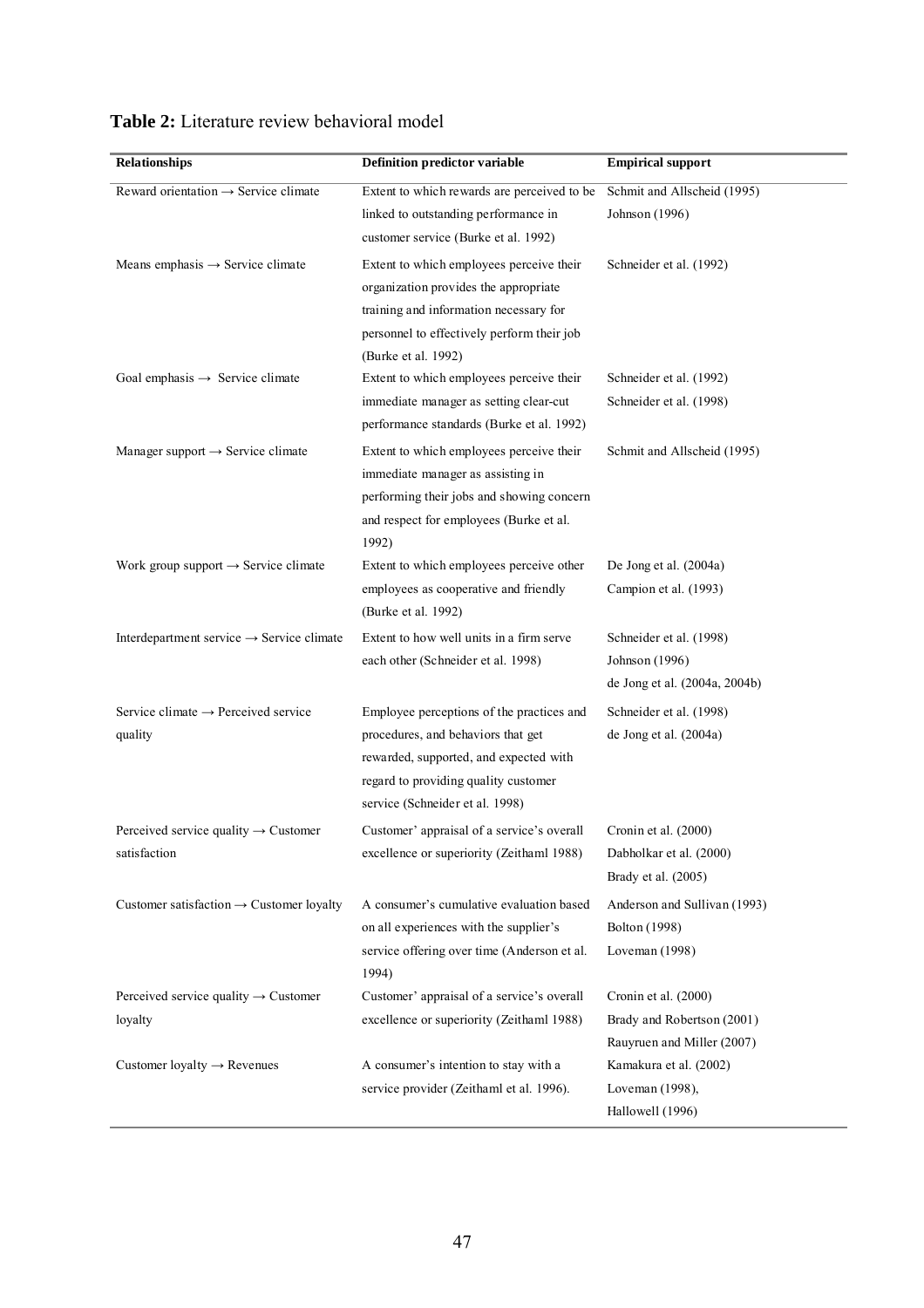## **Table 3:** Psychometric properties employee constructs

|                                                                                                           | Mean         | <b>SD</b>    | Loading      | t-value        |
|-----------------------------------------------------------------------------------------------------------|--------------|--------------|--------------|----------------|
| Rewards (Boshoff and Allen, 2000)                                                                         |              |              |              |                |
| $\lambda_1 = 2.78$ ; $\lambda_2 = 0.56$ ; $\alpha = 0.94$ ; ave = 0.80                                    |              |              |              |                |
| 1 Improvements in customer service are rewarded                                                           | 5.89         | 0.99         | 0.85         | 34.65          |
| 2 Customer service evaluations have an impact on rewards                                                  | 5.80         | 0.94         | 0.86         | 36.24          |
| 3 Serving customers well is rewarded                                                                      | 5.36         | 1.02         | 0.85         | 36.57          |
| 4 Dealing effectively with customer problems is rewarded                                                  | 5.33         | 1.05         | 0.76         | 15.37          |
|                                                                                                           |              |              |              |                |
| <b>Means emphasis</b> (Iverson, 1992)                                                                     |              |              |              |                |
| $\lambda_1 = 2.48$ ; $\lambda_2 = 0.71$ ; $\alpha = 0.92$ ; ave = 0.74                                    |              |              |              |                |
| 1 Difficulty getting the equipment I need to do my job                                                    | 5.50         | 1.16         | 0.77         | 19.64          |
| 2 Difficulty getting the information I need to do my job                                                  | 4.98         | 1.25         | 0.82         | 22.87          |
| 3 The equipment I have to perform my job is not the best (-)                                              | 4.68         | 1.18         | 0.72         | 16.53          |
| 4 Received sufficient training to do my job                                                               | 5.17         | 1.26         | 0.83         | 27.29          |
| Goal emphasis (Sawyer, 1992)                                                                              |              |              |              |                |
| $\lambda_1 = 2.28$ ; $\lambda_2 = 0.74$ ; $\alpha = 0.90$ ; ave = 0.69                                    |              |              |              |                |
| 1 Duties and responsibilities are clear                                                                   | 5.17         | 1.04         | 0.71         | 14.94          |
| 2 Goals and objectives for my job are clear                                                               | 5.10         | 1.20         | 0.74         | 16.25          |
| 3 Expected results of my work are clear                                                                   | 4.85         | 1.17         | 0.75         | 17.81          |
| 4 Aspects of work that lead to positive evaluations are clear                                             | 5.32         | 1.03         | 0.79         | 22.21          |
|                                                                                                           |              |              |              |                |
| Management support (House and Dessler, 1974)                                                              |              |              |              |                |
| $\lambda_1 = 4.22$ ; $\lambda_2 = 0.71$ ; $\alpha = 0.95$ ; ave =0.73                                     |              |              |              |                |
| 1 Direct manager is polite and friendly                                                                   | 4.45         | 1.36         | 0.74         | 18.42          |
| 2 Direct manager puts suggestions of team into operation                                                  | 4.82         | 1.24         | 0.76         | 19.46          |
| 3 Direct manager treats all team members as his equals                                                    | 5.37         | 1.28         | 0.76         | 19.18          |
| 4 Direct manager gives advance notice of changes                                                          | 5.31         | 1.35         | 0.79         | 27.36          |
| 5 Direct manager looks out for personal welfare of team members                                           | 4.94         | 1.38         | 0.82         | 21.93          |
| 6 Direct manager is willing to make changes<br>7 Direct manager helps overcome problems that inhibit work | 5.50<br>5.24 | 1.11<br>1.11 | 0.77<br>0.79 | 16.93<br>20.32 |
|                                                                                                           |              |              |              |                |
| Work group support (Beehr, 1976 / Seashore, 1954)                                                         |              |              |              |                |
| $\lambda_1 = 4.01$ ; $\lambda_2 = 0.94$ ; $\alpha = 0.94$ ; ave = 0.69                                    |              |              |              |                |
| 1 Really feel that I am part of my team                                                                   | 5.62         | 1.28         | 0.76         | 18.80          |
| 2 If opportunity comes to do same work in other team, I would go there                                    | 6.00         | 0.91         | 0.84         | 34.43          |
| 3 Will always defend members of my team against outsiders' criticism                                      | 5.57         | 1.18         | 0.84         | 37.80          |
| 4 Always prepared to help my colleagues on the job                                                        | 5.33         | 1.24         | 0.74         | 11.89          |
| 5 In team people get along very well                                                                      | 5.51         | 1.16         | 0.85         | 33.05          |
| 6 In team people really stick together                                                                    | 5.39         | 1.15         | 0.60         | 10.81          |
| 7 There is a sense of trust among team members                                                            | 6.33         | 0.67         | 0.60         | 9.19           |
| Interdepartment service (adapted from Schneider et al. 1998)                                              |              |              |              |                |
| Formative scale $\lambda_1$ , $\lambda_2$ , a and ave do not apply                                        |              |              |              |                |
| 1 Being informed about new product developments                                                           | 4.77         | 1.43         | 0.66         | 16.79          |
| 2 Being informed about new service developments                                                           | 4.03         | 1.43         | 0.71         | 18.04          |
| 3 Information exchange with sales department regarding clients                                            | 3.59         | 1.58         | 0.72         | 17.86          |
| 4 Information exchange with sales department regarding products                                           | 3.59         | 1.49         | 0.77         | 27.70          |
| 5 Information exchange with the supplies unit                                                             | 3.84         | 1.50         | 0.69         | 16.75          |
|                                                                                                           |              |              |              |                |
| Service climate (Schneider et al., 1998)                                                                  |              |              |              |                |
| $\lambda_1 = 3.58$ , $\lambda_2 = 0.592$ ; $\alpha = 0.93$ ; ave = 0.65                                   |              |              |              |                |
| 1 Job knowledge and skills in your team to deliver superior service                                       | 5.70         | 0.79         | 0.79         | 22.46          |
| 2 Efforts to measure and track the quality of the delivered service                                       | 5.73         | 0.79         | 0.68         | 13.89          |
| 3 Recognition and rewards received for delivering quality service                                         | 5.43         | 1.14         | 0.68         | 12.24          |
| 4 Overall quality of service provided by your team                                                        | 5.03         | 1.00         | 0.81         | 25.22          |
| 5 Leadership supporting the delivery of superior service                                                  | 4.92         | 1.10         | 0.82         | 24.38          |
| 6 Effectiveness of communications efforts to employees<br>7 Resources to delivery superior service        | 3.27<br>3.72 | 1.50<br>1.52 | 0.50<br>0.62 | 6.49<br>9.94   |
|                                                                                                           |              |              |              |                |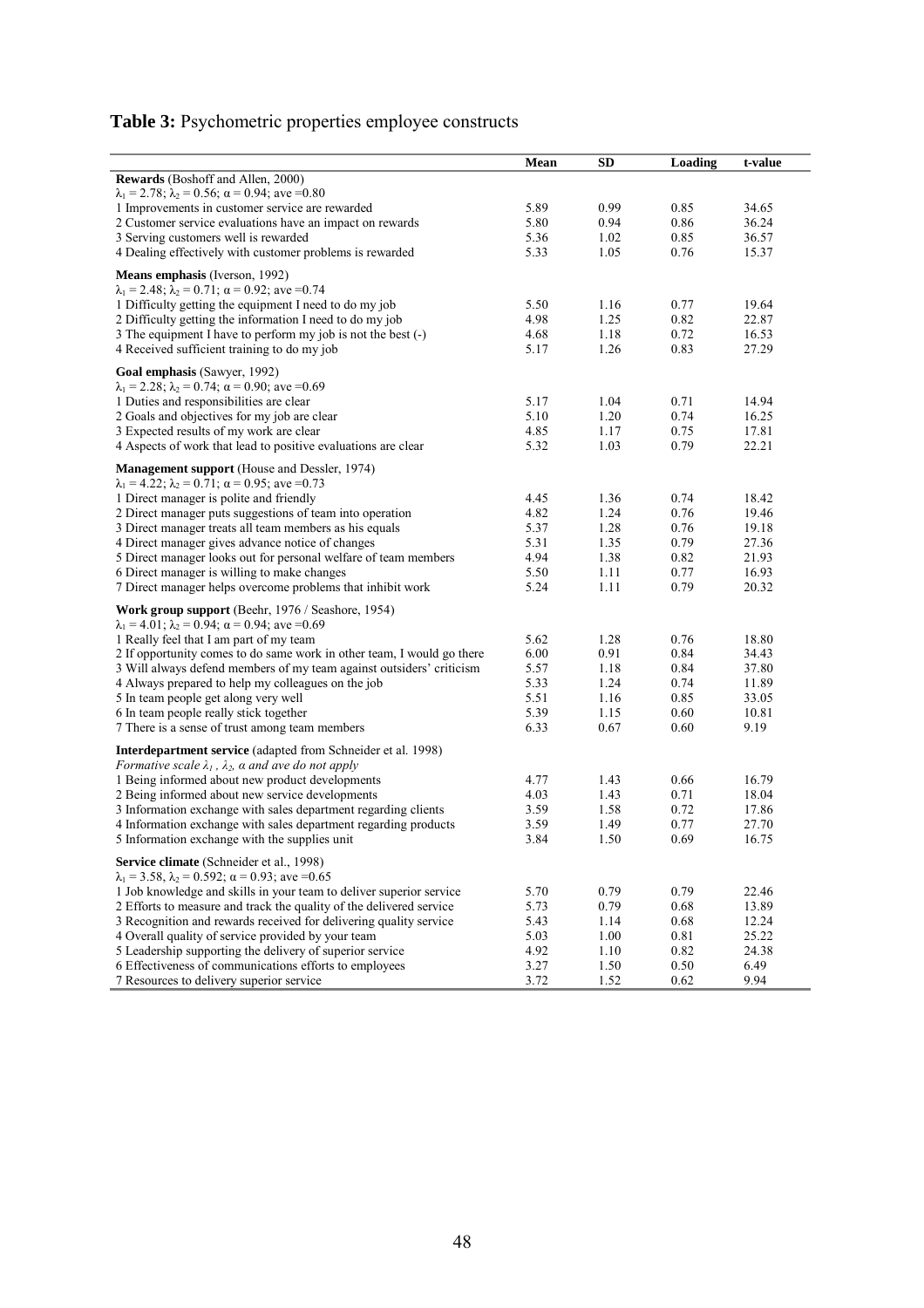### **Table 4:** Psychometric properties customer constructs

|                                                                             | <b>Mean</b> | <b>SD</b> | <b>Loading</b> | t-value |
|-----------------------------------------------------------------------------|-------------|-----------|----------------|---------|
| <b>Quality</b> (self designed scale cf. Rust et al. 1995)                   |             |           |                |         |
| Formative scale $\lambda_1$ , $\lambda_2$ , a and ave do not apply          |             |           |                |         |
| 1 Time between call and actual visit of service employee                    | 5.65        | 1.473     | 0.76           | 32.35   |
| 2 Taking customer wishes into account when planning visit                   | 5.82        | 1.394     | 0.76           | 33.44   |
| 3 Information regarding arrival of service employee                         | 5.35        | 1.553     | 0.74           | 34.54   |
| 4 Time taken for repair by service employee                                 | 6.15        | 1.285     | 0.86           | 58.32   |
| 5 Solving problem in one visit                                              | 5.99        | 1.288     | 0.79           | 41.90   |
| 6 Feedback on progress visit                                                | 6.63        | 1.266     | 0.84           | 57.47   |
| 7 Cleaning up work space at customers' site                                 | 6.68        | 1.236     | 0.86           | 62.40   |
| 8 Taking needs of customer into account                                     | 6.67        | 1.263     | 0.83           | 59.32   |
| 9 Competence of service worker                                              | 6.07        | 1.464     | 0.64           | 20.69   |
| <b>Satisfaction</b> (Anderson et al. 1997)                                  |             |           |                |         |
| Single item scale $\lambda_1$ , $\lambda_2$ , $\alpha$ and ave do not apply |             |           |                |         |
| 1 Overall, how satisfied are you with XXX services?                         | 6.98        | 1.128     |                |         |
| <b>Behavioral intent</b> (Zeithaml et al. 1996)                             |             |           |                |         |
| $\lambda_1 = 1.56$ ; $\lambda_2 = 0.44$ ; $\alpha = 0.79$ ; ave = 0.66      |             |           |                |         |
| 1 XXX is my first choice                                                    | 5.53        | 1.892     | 0.62           | 15.61   |
| 2 Do more business with XXX in the coming years                             | 6.32        | 1.802     | 0.83           | 46.58   |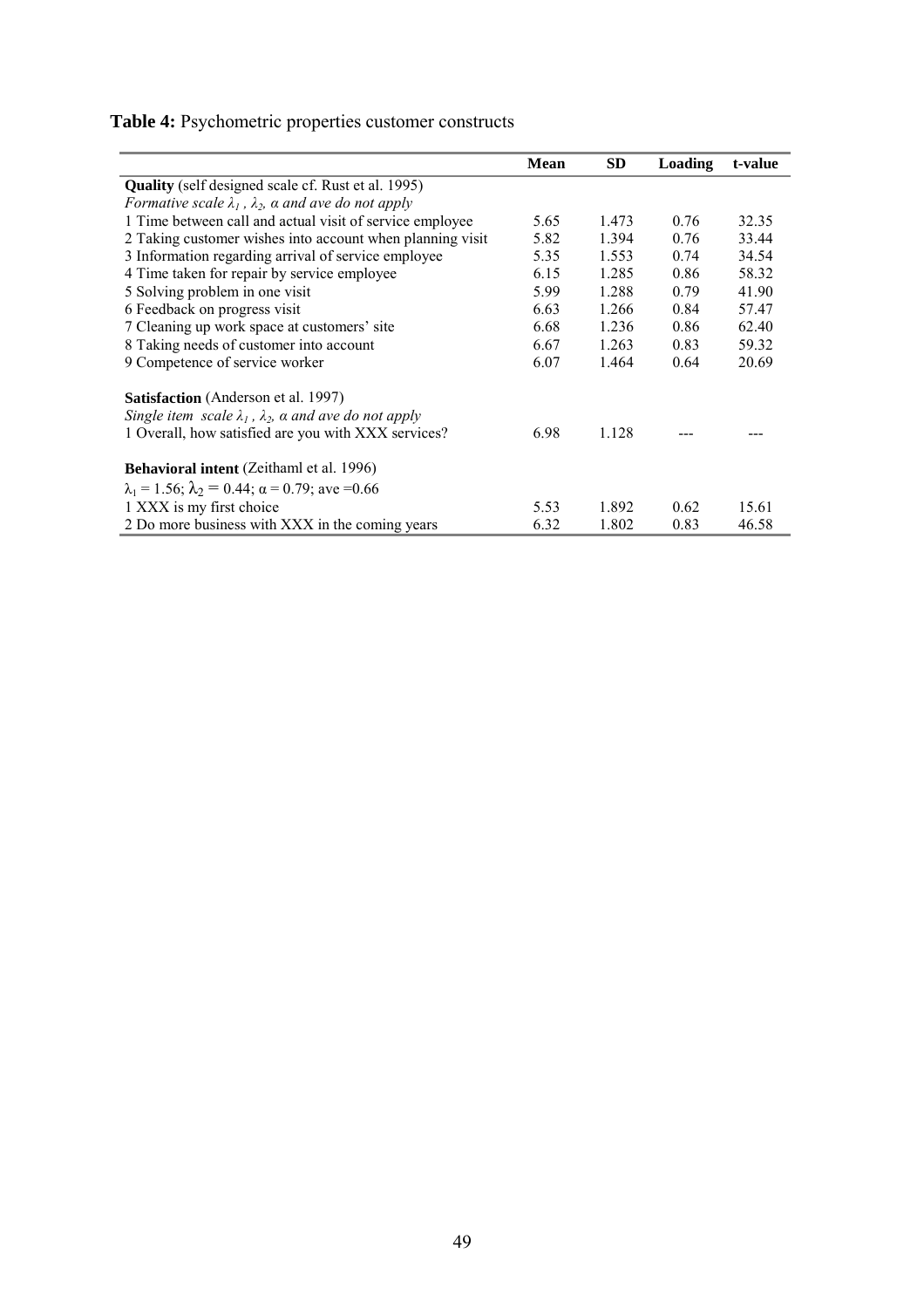|                 | Minimum     | Maximum Mean |             | Median      |        |        |                |             |
|-----------------|-------------|--------------|-------------|-------------|--------|--------|----------------|-------------|
|                 | $r_{WG(J)}$ | $I_{WG(J)}$  | $r_{WG(J)}$ | $r_{WG(J)}$ | ICC(1) | ICC(2) | $F_{(27,141)}$ | p-value     |
| <b>ROR</b>      | 0.81        | 0.99         | 0.93        | 0.94        | 0.14   | 0.50   | 2.003          | ${}_{0.01}$ |
| <b>MEMP</b>     | 0.78        | 0.96         | 0.90        | 0.92        | 0.15   | 0.52   | 2.072          | ${}_{0.01}$ |
| <b>GEMP</b>     | 0.81        | 0.96         | 0.91        | 0.93        | 0.18   | 0.57   | 2.327          | ${}_{0.01}$ |
| <b>MSUP</b>     | 0.87        | 0.99         | 0.94        | 0.94        | 0.43   | 0.82   | 5.486          | ${}_{0.01}$ |
| <b>WGS</b>      | 0.85        | 0.98         | 0.94        | 0.95        | 0.10   | 0.40   | 1.666          | ${}_{0.05}$ |
| <b>IDS</b>      | 0.78        | 0.96         | 0.88        | 0.89        | 0.27   | 0.69   | 3.265          | ${}_{0.01}$ |
| <b>SERVCLIM</b> | 0.88        | 0.99         | 0.94        | 0.95        | 0.17   | 0.55   | 2.207          | ${}_{0.01}$ |

**Table 5:** Justification for aggregation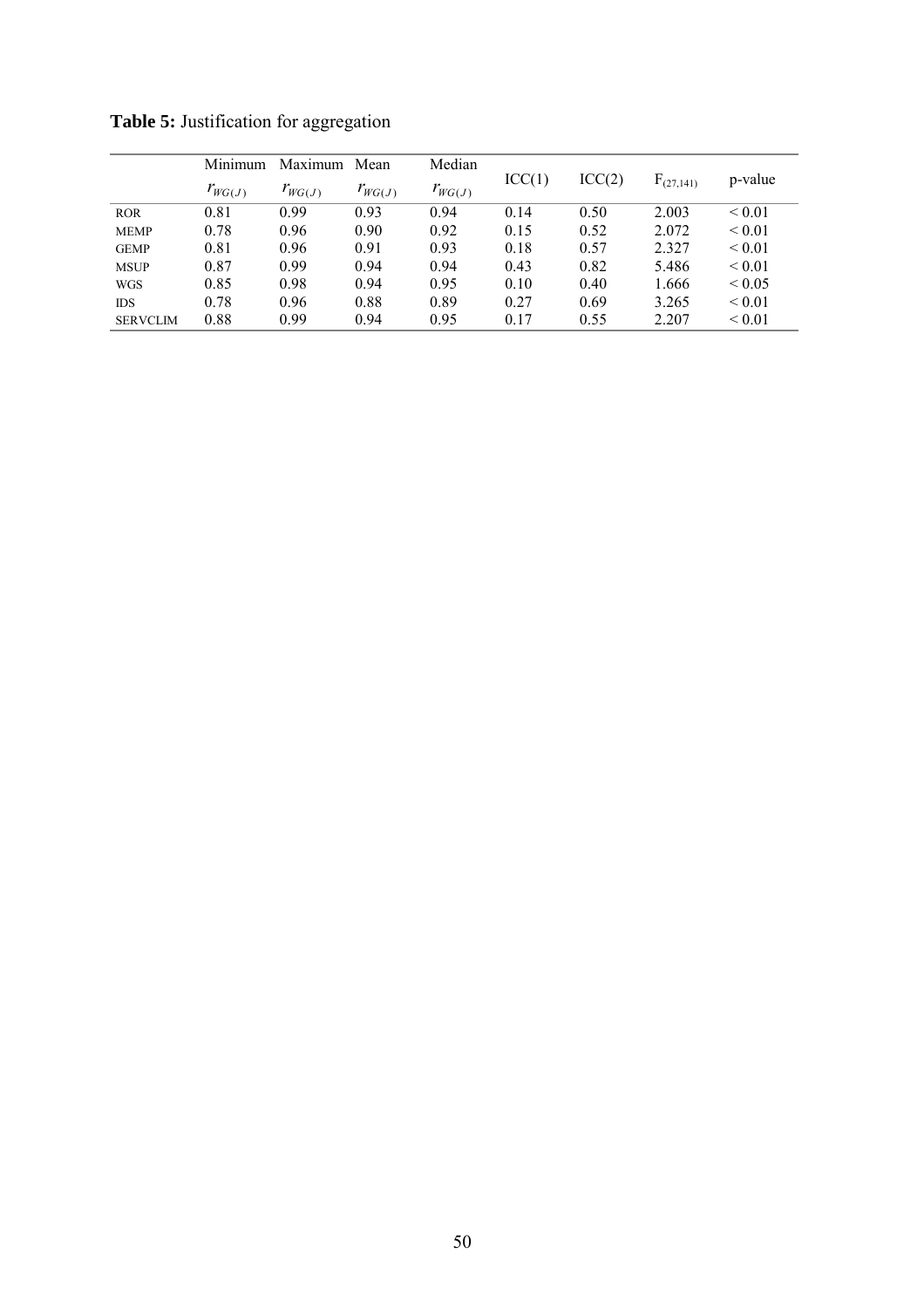|                                                                      |        |                 |                                              |                                                  | p-value   |                                                                                                         |                                                                                 |                        |        |
|----------------------------------------------------------------------|--------|-----------------|----------------------------------------------|--------------------------------------------------|-----------|---------------------------------------------------------------------------------------------------------|---------------------------------------------------------------------------------|------------------------|--------|
|                                                                      |        |                 |                                              |                                                  |           |                                                                                                         |                                                                                 |                        |        |
| $0.23$ <sup>*</sup>                                                  | 0.001  | $\widetilde{C}$ | $S$ ERVCLIM $\rightarrow$ QUALO <sub>1</sub> | $0.90^{*}$                                       | 0.0001    | $\binom{8b}{ }$                                                                                         | $QUAL \rightarrow SAT$                                                          | $0.73*$                | 0.0001 |
| $-0.05^{\rm ns}$<br>$MEMP \rightarrow$ SERVCLIM (I)                  | 0.488  |                 | $S$ ERVCLIM $\rightarrow$ QUALO2             | $0.74$ <sup>*</sup>                              | 0.0001    | $\mathbf{r}$                                                                                            | $QUAL \rightarrow NT$                                                           | $0.19$ <sup>*</sup>    | 0.015  |
| $13**$<br>$(6d)$ GEMP $\rightarrow$ SERVCLIM $(I)$                   | 0.058  | (7c)            | $S$ ERVCLIM $\rightarrow$ QUALO3             | $0.76*$                                          | 0.0001    | $\mathbf{r}$                                                                                            | $SAT \rightarrow NT$                                                            | $0.51$ <sup>*</sup>    | 0.0001 |
| $0.23$ <sup>*</sup><br>$MSDP \rightarrow$ SERVCLIM (I)               | 0.001  | $\widetilde{C}$ | $S$ ERVCLIM $\rightarrow$ QUALO4             | $0.57$ <sup>*</sup>                              | 0.0001    | $\mathbf{30}$                                                                                           | $\mathbb{N}\mathbb{T} \xrightarrow{} \mathbb{R}\mathbb{E}\mathsf{V}_\mathsf{T}$ | $1092.80^{*}$          | 0.0001 |
| 10 <sup>ns</sup>                                                     | 0.152  | $\widetilde{C}$ | $S$ ERVCLIM $\rightarrow$ QUALOS             | $0.39*$                                          | 0.005     |                                                                                                         |                                                                                 |                        |        |
| $0.20^{*}$                                                           | 0.0001 | $\widetilde{C}$ | $S$ ERVCLIM $\rightarrow$ QUALO6             | $0.36^{*}$                                       | $0.007\,$ |                                                                                                         |                                                                                 |                        |        |
| $0.09$ ns<br>$\text{ROR} \rightarrow \text{SERVCLIM}$ $(\text{G})^2$ | 0.596  | $\widetilde{C}$ | $S$ ERVCLIM $\rightarrow$ QUALO7             | $0.40*$                                          | 0.002     |                                                                                                         |                                                                                 |                        |        |
| $0.08^{\rm ns}$<br>$MEMP \rightarrow$ SERVCLIM $(G)$                 | 0.544  | $\overline{C}$  | $S$ ERVCLIM $\rightarrow$ QUALO8             | $0.42$ <sup>*</sup>                              | 0.002     |                                                                                                         |                                                                                 |                        |        |
| $-0.03ns$<br>$(6d)$ GEMP $\rightarrow$ SERVCLM $(G)$                 | 0.849  | $\widetilde{C}$ | SERVCLIM -> QUALO9                           | $0.50^{*}$                                       | 0.005     |                                                                                                         |                                                                                 |                        |        |
| 0.03 <sup>ns</sup><br>$6d)$ MSUP $\rightarrow$ SERVCLM $(G)$         | 0.834  |                 |                                              |                                                  |           |                                                                                                         |                                                                                 |                        |        |
| 0 <sup>ns</sup><br>$WGS \rightarrow$ SERVCLIM (G)                    | 0.573  |                 |                                              |                                                  |           |                                                                                                         |                                                                                 |                        |        |
| 0.02 <sup>ns</sup>                                                   | 0.815  |                 |                                              |                                                  |           |                                                                                                         |                                                                                 |                        |        |
|                                                                      |        |                 |                                              |                                                  |           |                                                                                                         |                                                                                 |                        |        |
| 0.674                                                                |        |                 |                                              |                                                  |           | $\mathbf{8e}$                                                                                           | $R^2$ ADJ                                                                       | 0.229                  |        |
|                                                                      |        |                 |                                              |                                                  |           | (8d)                                                                                                    |                                                                                 | 0.640                  |        |
|                                                                      |        |                 |                                              |                                                  |           |                                                                                                         |                                                                                 |                        |        |
|                                                                      | 0.586  |                 |                                              | (7c) $R^2$ LEVEL 2<br>(7c) $R^2$ LEVEL 1<br>(7c) |           | (I) refers to antecedents at the individual level; $\angle$ (G) refers to antecedents at the team level | $\overline{\textbf{(8b)}}$                                                      | $R^2$ ADJ<br>$R^2$ ADJ | 0.295  |

**Table 6:** Empirical results behavioral model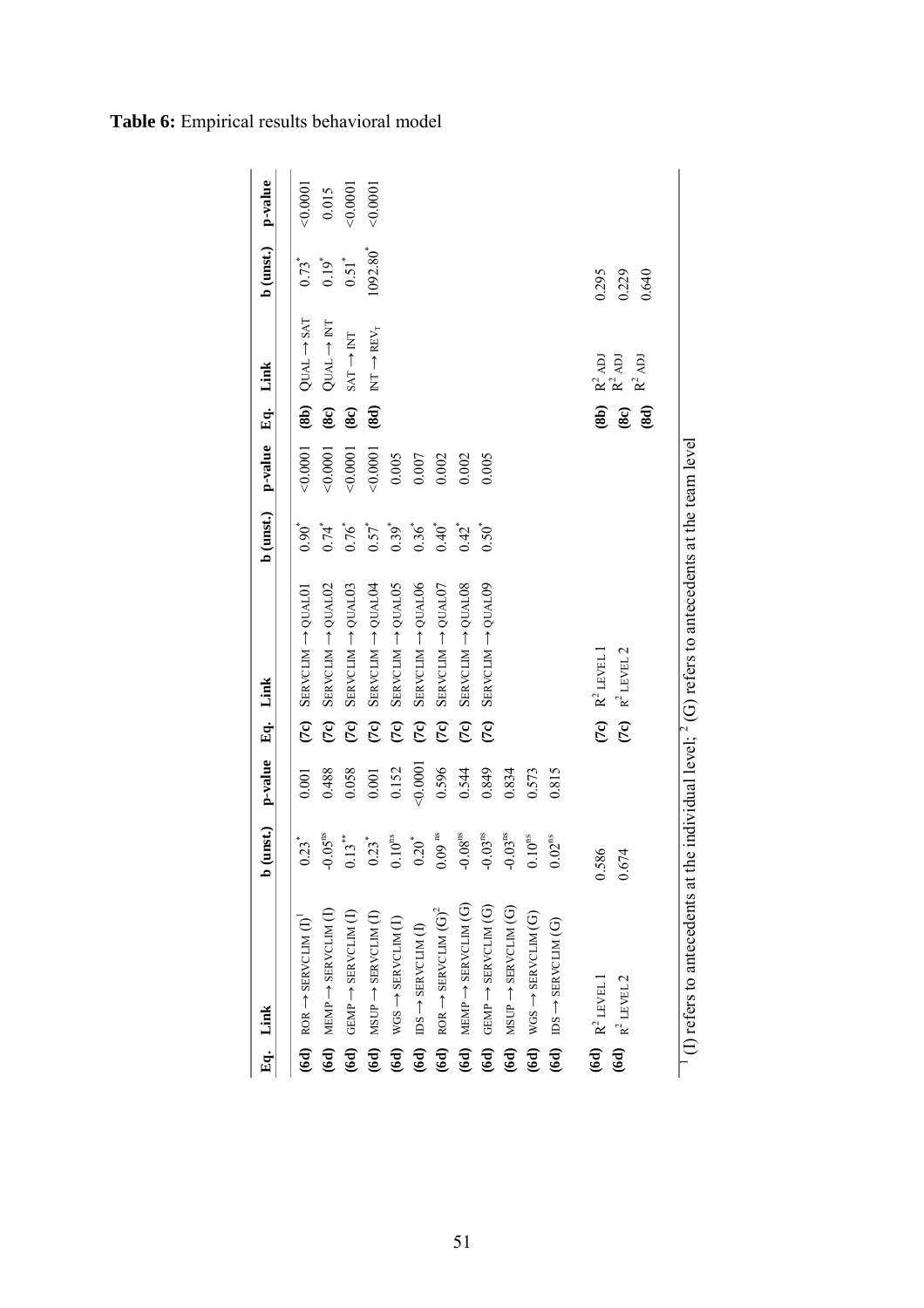| $(x_i - x(0)_i) \sum_{i \in I} (x_i - x(0)_i)$<br>roportional optimal<br>nvestment level | 12.14%       | $0\%$         | 33.57%       | $\frac{5}{6}$ | 54.29%      |
|------------------------------------------------------------------------------------------|--------------|---------------|--------------|---------------|-------------|
| nvestment level<br>$x_i - x(0)_i$<br><b>Optimal</b>                                      | \$935,000    |               | \$2,585,000  |               | \$4,180,000 |
| Aaintenance<br>ffort level<br>$\mathfrak{x}(0)_i$                                        | 57,425,000   | \$5,830,000   | \$5,775,000  | \$7,755,000   | \$3,245,000 |
| Optimal effort<br>evel                                                                   | \$8,360,000  | 5,830,000     | \$8,360,000  | \$7,755,000   | \$7,425,000 |
| input variable<br>Initial level<br>y(0)                                                  | 5.60         | $\frac{2}{2}$ | 5.10         | 5.68          | 3.97        |
| <b>Optimal level</b><br>nput variable<br>$\lambda_i$                                     | 5.83         |               | 5.12<br>5.83 | 5.68          | 5.60        |
| nput variable                                                                            | $iOR(i = 1)$ | $JEMP(i = 2)$ | $ASUP(i=3)$  | $VGS(i=4)$    | $DS(i=5)$   |

## **Table 7:** Optimal allocation of resources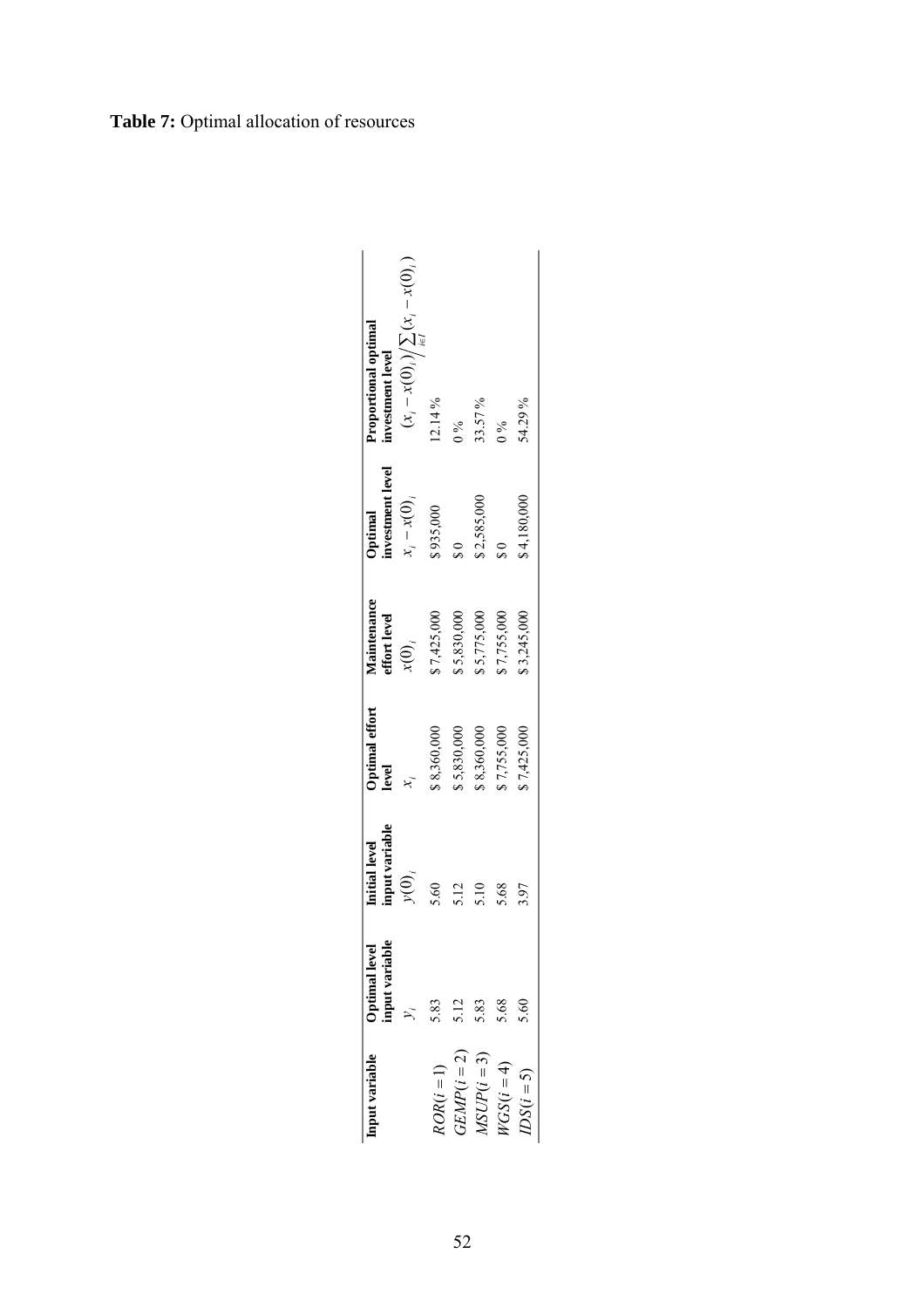|  |  | <b>Table 8:</b> Results sensitivity analysis |  |
|--|--|----------------------------------------------|--|
|--|--|----------------------------------------------|--|

|                                             |                                                                               |                  | Financial consequences $\beta$ - 10%                                     | Financial consequences $\beta$ - 5%                                                | Financial consequences $\beta + 5\%$      | Financial consequences $\beta + 10\%$                                                                                                           |
|---------------------------------------------|-------------------------------------------------------------------------------|------------------|--------------------------------------------------------------------------|------------------------------------------------------------------------------------|-------------------------------------------|-------------------------------------------------------------------------------------------------------------------------------------------------|
| Relationship                                | ≏                                                                             | Switch           | estment profit<br>(Total profit; in                                      | Total profit; investment profit                                                    | Total profit; investment profit           | (Total profit ; investment profit ;                                                                                                             |
|                                             |                                                                               | value            | to opt. solution<br>change compared                                      | change compared to opt. solution                                                   | % change in total profit)                 | change compared to opt. solution                                                                                                                |
| $ROR \rightarrow SCIM$                      |                                                                               |                  | \$38,814,041; \$2,561,182; -5.15%                                        | \$39,867,773; \$2,611,332; -2,58%                                                  | $$42,041,240; $2,771,627; +2.73\%$        | $$43,095,977; $2,822,726; +5.31\%$                                                                                                              |
| $BENP \rightarrow SCLD$                     |                                                                               |                  | $$39,905,324; $2,661,481; -2.49\%$<br>$$38,814,041; $2,343,603; -5.15\%$ | \$40,413,415; \$2,661,481; -1.24%<br>\$39,867,773; \$2,502,542; -2.58%             | $32,720,898$ ; +1.40%<br>\$41,495,025;    | $$42,003,547; $2,721,268; +2.64\%$                                                                                                              |
| $MSDP \rightarrow SCLIN$                    |                                                                               | 0.05             |                                                                          |                                                                                    | $$42,041,240; $2,880,379; +2.73\%$        | $$2,822,726; +5,31\%$<br>\$43,095,977                                                                                                           |
| $WGS \rightarrow SCIM$                      | 3<br>3 3 3 3 3 4 5 5 9 9 9 9 9 9 9 9 5 6<br>3 3 3 3 6 5 6 6 6 6 6 6 6 6 6 6 6 | 0.00             | $-2,17%$<br>\$40,032,826; \$2,661,481;                                   | $-1.09%$<br>$; $2,661,481 ;$<br>$; $2,352,496 ;$<br>\$40,477,166;                  | $+1.24%$<br>\$2,720,528<br>\$41,430,842;  | \$2,720,528;<br>841,875,182                                                                                                                     |
| $DS \rightarrow SCLM$                       |                                                                               | 0.12             | $-4.27%$<br>\$39,176,145; \$2,043,511;                                   | $-2.13%$<br>\$40,048,825;                                                          | $$41,859,991; $33,030,236; +2.29\%$       | $+4.43%$<br>\$3,339,945<br>842,773,479                                                                                                          |
| $Q_0 \rightarrow Q_0$                       |                                                                               |                  | $-1.68%$<br>571,131<br>\$40,235,679; \$2,5                               | $-1.68%$<br>\$2,571,131<br>\$40,235,679;                                           | $+1.83%$<br>\$2,811,393<br>841,672,896;   | $+1.83%$<br>\$2,811,393<br>\$41,672,896                                                                                                         |
| $SCLM \rightarrow QO2$                      |                                                                               |                  | $-2.76%$<br>\$39,793,701; \$2,512,905;                                   | $-1.38%$<br>\$2,587,193<br>\$40,357,604;                                           | $$2,795,239; +1.54\%$<br>\$41,550,871;    | $$2,869,950; +2.91\%$<br>$$2,914,373; +3.73\%$<br>\$42,115,239;                                                                                 |
| $SCIM \rightarrow Q03$                      |                                                                               |                  | $-2.09%$<br>\$40,068,032; \$2,549,045;<br>\$39,938,487; \$2,531,979;     | $-1.38%$<br>$$2,587,193;$<br>$$2,596,730;$<br>\$40,357,604                         | $+1.54%$<br>\$2,795,239<br>\$41,550,871;  | \$42,450,809                                                                                                                                    |
| $SO^2 \rightarrow Q^2$                      |                                                                               |                  | $-2.40%$                                                                 | $-1.20%$<br>\$40,429,996;                                                          | $$2,785,648; +1.36\%$<br>\$41,478,418;    | $3 + 2.56%$<br>\$2,850,768<br>\$41,970,333                                                                                                      |
| $SO_9 \rightarrow SO_5$                     |                                                                               |                  | $-1.51\%$<br>\$40,303,660; \$2,580,087                                   | $-0.76%$<br>$$2,620,784$ ;<br>$$2,621,537$ ;<br>\$40,612,583                       | $$2,761,457; +0.91\%$<br>\$41,295,681;    | $+1.67%$<br>\$2,802,386<br>\$41,604,859                                                                                                         |
| $SO6 \rightarrow Q06$                       |                                                                               |                  | $-1.48%$<br>18,593;<br>\$40,315,090; \$2,51                              | $-0.74%$                                                                           | $$2,760,700; +0.90\%$<br>\$41,289,961;    | 1,593,419<br>$\overline{z}$                                                                                                                     |
| $\overline{Q}$ $\rightarrow$ $\overline{Q}$ |                                                                               |                  | $-1.69%$<br>\$40,231,668; \$2,570,603                                    | $-0.85%$<br>$$2,616,042;$<br>$$2,615,434;$<br>\$40,618,298; \$<br>\$40,576,587; \$ | $$2,766,226; +1.00\%$<br>\$41,331,706     | ; \$2,800,871 ; +1.64%<br>; \$2,811,924 ; +1.84%<br>; \$2,813,146 ; +1.87%<br>; \$2,905,548 ; +1.73%<br>; \$2,902,258 ; +3.51%<br>\$41,676,910; |
| $SCLM \rightarrow Q08$                      |                                                                               |                  | $-1.71\%$<br>\$40,222,443; \$2,569,388;                                  | $-0.86%$<br>\$40,571,975;                                                          | $$2,766,837; +1.01\%$<br>\$41,336,322     | \$41,686,142                                                                                                                                    |
| $SO9 \rightarrow Q09$                       |                                                                               |                  | $-1,57%$<br>$-3.35%$<br>\$40,279,796; \$2,576,943                        | $-0.79%$<br>\$40,600,651;                                                          | $$2,763,038; +0.94\%$<br>\$41,307,622     | \$41,628,742                                                                                                                                    |
| $Q1 \rightarrow QUAL$                       |                                                                               |                  | 839,549,852; \$2,480,781;                                                | $-1.68%$<br>$($ \$2,619,212<br>$($ \$2,571,131<br>\$40,235,679;                    | $$2,811,393; +1.83\%$<br>841,672,896      | \$42,359,290                                                                                                                                    |
| $Q02 \rightarrow QUAI$                      |                                                                               |                  | $-2.76%$<br>\$39,793,701; \$2,512,905;<br>\$39,793,701; \$2,512,905;     | $-1.38%$<br>$$2,587,193;$<br>$$2,587,193;$<br>\$40,357,604                         | $+1.54%$<br>\$2,795,239;<br>\$41,550,871  | $$2,869,950; +2.91\%$<br>842, 115, 239                                                                                                          |
| $Q03 \rightarrow QUAI$                      |                                                                               | 0.000000         | $-2,76.%$                                                                | $-1.38%$<br>\$40,357,604;                                                          | $$2,795,239; +1.54\%$<br>\$41,550,871;    | $$2,869,950; +2.91\%$<br>842, 115, 239                                                                                                          |
| $Q04 \rightarrow QUAI$                      | 0.86                                                                          |                  | $-2.40%$<br>\$39,938,487; \$2,531,979;                                   | $-1.20%$<br>\$2,596,730<br>\$40,429,996;                                           | $$2,785,648; +1.36\%$<br>\$41,478,418     | $$2,850,768; +2.56\%$<br>$$2,802,386; +0.87\%$<br>841,970,333                                                                                   |
| $QO5 \rightarrow QUAI$                      | 0.79                                                                          | 0.00000          | $-1.51\%$<br>\$40,303,660; \$2,580,087;                                  | $-0.76%$<br>\$2,620,784<br>840,612,583;                                            | $$2,761,457; +0.91\%$<br>\$41,295,681;    | \$41,604,859                                                                                                                                    |
| $Q06 \rightarrow QUAI$                      | 0.84                                                                          |                  | $-1.48%$<br>\$40,315,090; \$2,581,593                                    | $-0.74\%$<br>\$2,621,537<br>\$40,618,298;                                          | $$2,760,700; +0.90\%$<br>\$41,289,961;    | $$2,800,871; +1.64\%$<br>\$41,593,419;                                                                                                          |
| $Q07 \rightarrow QUAI$                      | 0.86                                                                          | 0.00             | $-1.69%$<br>\$40,231,668; \$2,570,603;                                   | $-0.85%$<br>\$2,616,042<br>\$40,576,587;                                           | $+1.00%$<br>\$2,766,226;<br>\$41,331,706; | $$2,811,924; +1.84\%$<br>\$41,676,910;                                                                                                          |
| $008 \rightarrow Q$ UAI                     |                                                                               | $\overline{0}$ . | $-1.71%$<br>\$40,222,443; \$2,569,388;                                   | $-0.86%$<br>\$2,615,434<br>\$40,571,975;                                           | $$2,766,837; +1.01\%$<br>\$41,336,322     | $$41,686,142; $2,813,146; +1.87%$                                                                                                               |
| $009 \rightarrow 00A$                       | 0.64                                                                          | 0.00             | $-1.57%$<br>\$40,279,796; \$2,567,943;                                   | $-0.79%$<br>\$2,619,212<br>\$40,600,651;                                           | $+0.94%$<br>\$2,763,038;<br>\$41,307,622  | $$41,628,742; $2,805,548; +1.73\%$                                                                                                              |
| $QUAL \rightarrow SAT$                      |                                                                               | 0.55             | $-19.22%$<br>\$33,056,355; \$1,625,333                                   | $-9.61\%$<br>\$2,143,407<br>\$36,988,930;                                          | $+9.77%$<br>\$3,241,554;<br>\$44,922,328  | $$3,762,580,+19.39%$<br>\$48,858,153;                                                                                                           |
| NI ← TAID                                   | 0.19                                                                          | 0.00             | $-3.07%$<br>\$39,665,725; \$2,496,046;                                   | $-1.54%$<br>\$2,578,764<br>\$40,293,615;                                           | $+1.69%$<br>\$2,803,717;<br>\$41,614,912  | $$2,886,096; +3.23\%$<br>\$42,243,321                                                                                                           |
| $SAT \rightarrow NT$                        | 0.51                                                                          | 0.19             | $-19.22%$<br>25,333<br>\$33,056,355; \$1,62                              | $$36,988,930; $2,143,407; -9.61\%$                                                 | $$3,241,554; +9.77\%$<br>\$44,922,328;    | $33,762,580$ ; +19.39%<br>848,858,153;                                                                                                          |
| NT -> REV                                   | 1092.80                                                                       | 812.50           | $15,333; -19.22\%$<br>\$33,056,355; \$1,62                               | $-9.61\%$<br>\$2,143,407;<br>\$36,988,930;                                         | $$3,241,554; +9.77\%$<br>\$44,922,328;    | $$48,858,153; $3,762,580; +19.39\%$                                                                                                             |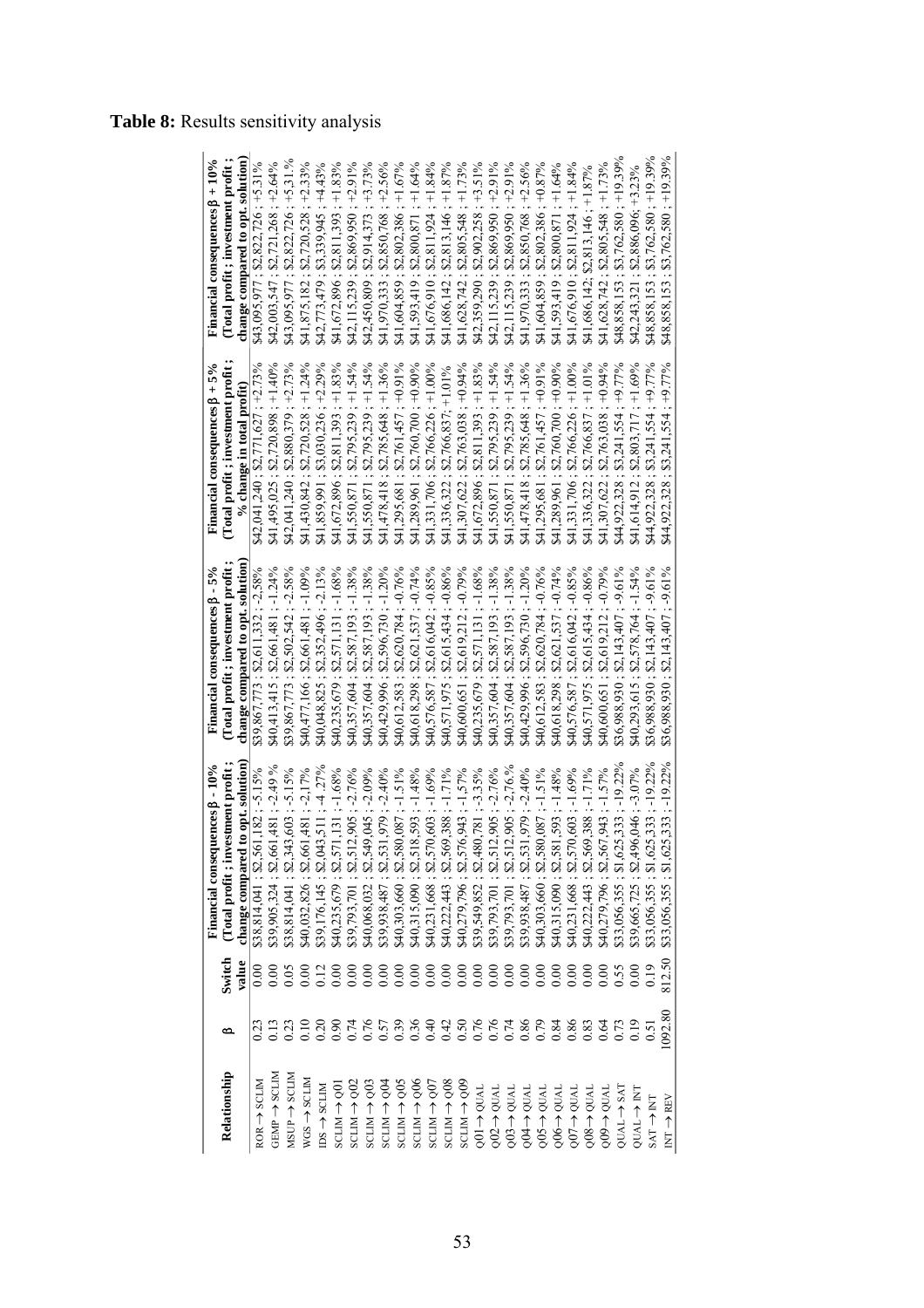**Figure 1a:** Macro-level graphical overview decision-making approach

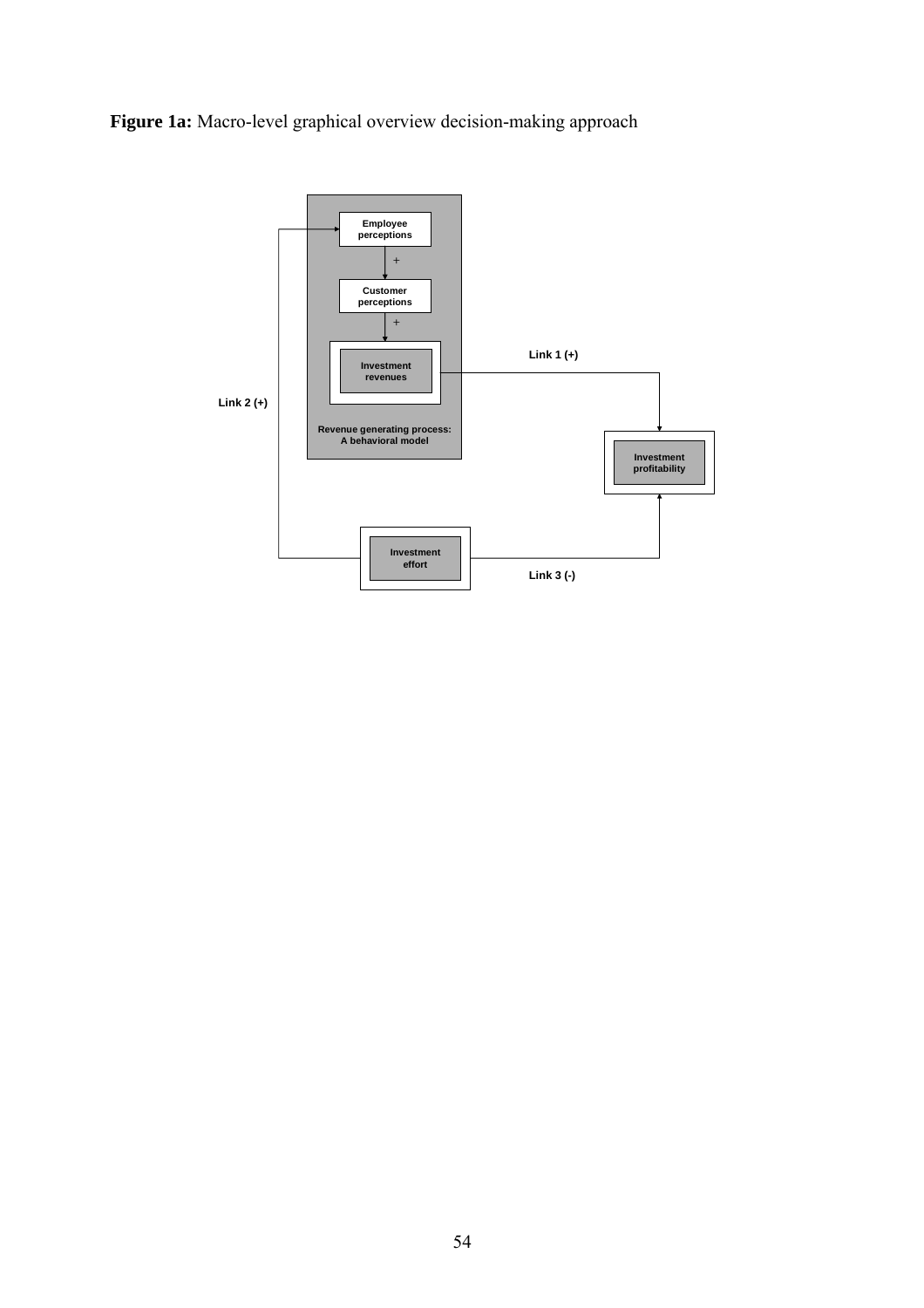**Figure 1b:** Micro-level graphical overview decision-making approach

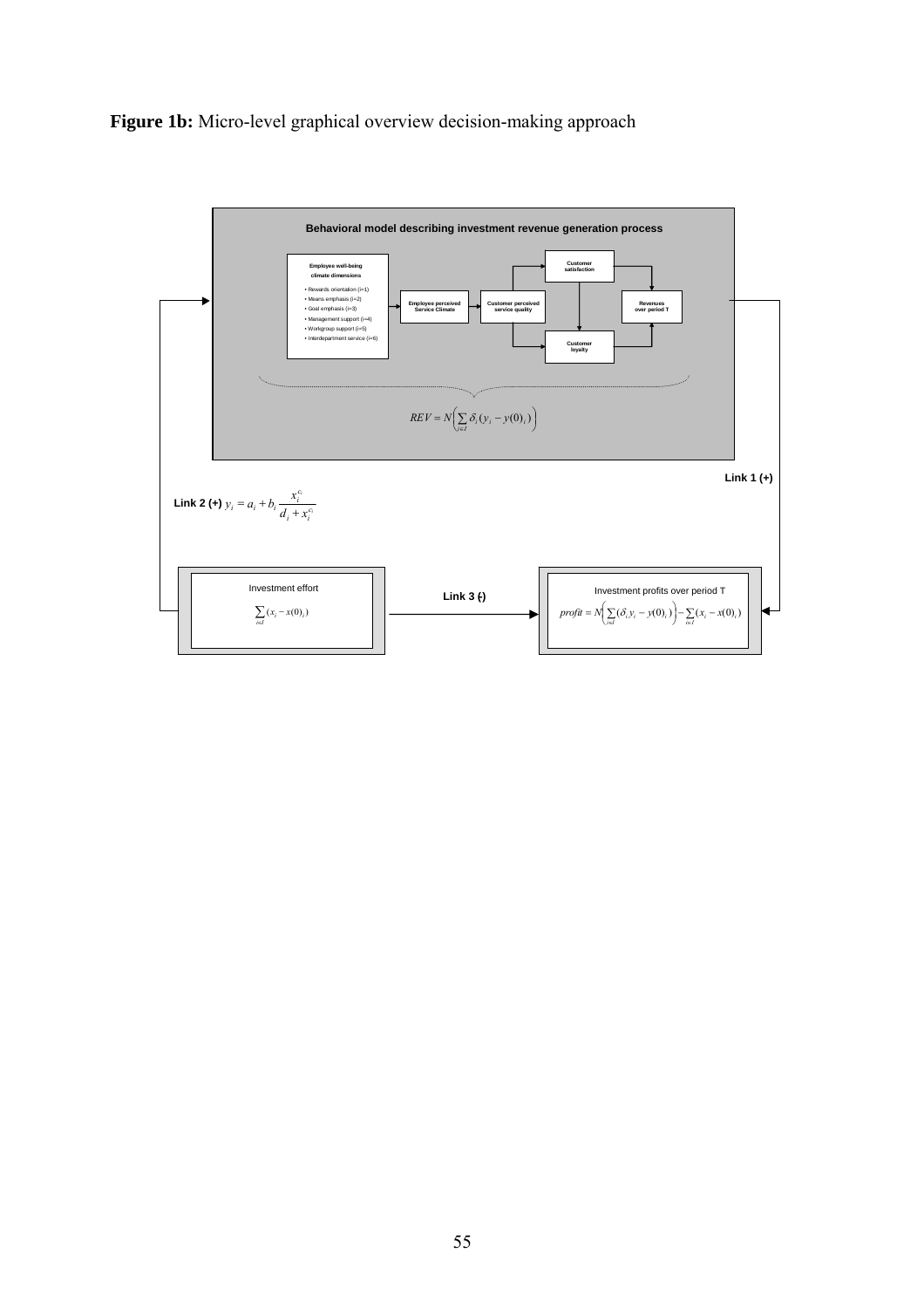**Figure 2:** Investment effort, profitability, and revenues



**INVESTMENT EFFORT-REVENUES-PROFITS**